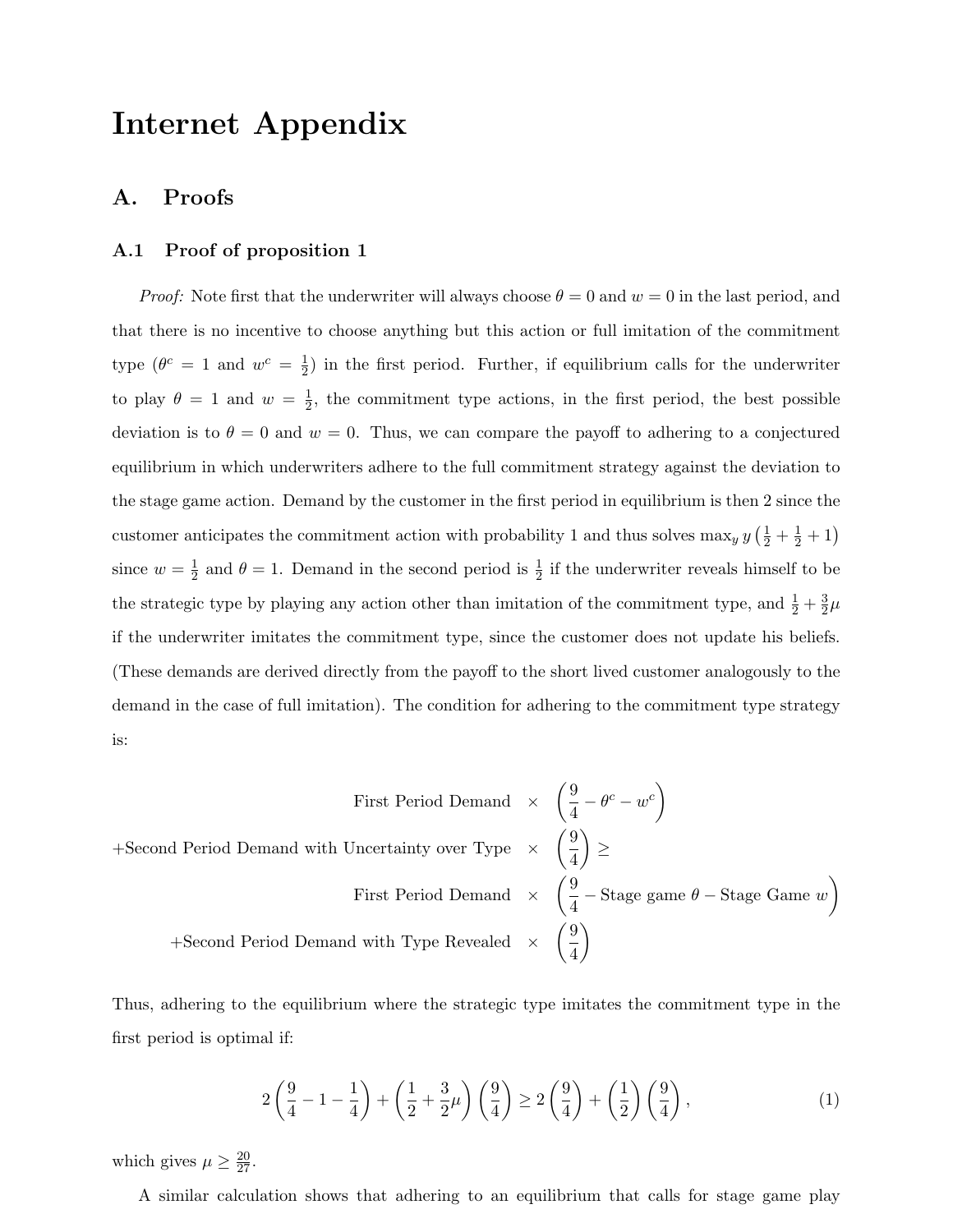in the first period with probability 1 cannot be an equilibrium for any value of  $\mu$  because the value of deviating to imitating the commitment type strategy is too valuable. Thus, for  $\mu < \frac{20}{27}$ , underwriters must employ a mixed strategy. Let  $\alpha$  be the probability that underwriters imitate the commitment type. Then, we can calculate the demand in the second period if the underwriter imitates the commitment type:  $y_2^c \equiv \frac{1}{2} + \frac{3}{2}$ 2  $\mu$  $\frac{\mu}{\mu+(1-\mu)\alpha}$  and the demand for the security in the first period:  $y_1 \equiv \frac{1}{2} + \frac{3}{2}$  $\frac{3}{2}(\mu + \alpha - \mu \alpha)$ . In order for the underwriter to be indifferent between the two actions, then, we require:

$$
y_1 \times 1 + y_2^c \left(\frac{9}{4}\right) = y_1 \left(\frac{9}{4}\right) + \left(\frac{1}{2}\right) \left(\frac{9}{4}\right),\tag{2}
$$

where the left hand side is the payoff to fully imitating the commitment type in the first period and the right hand side is the payoff to revealing oneself by playing the stage game action. This gives:

$$
\frac{5}{4}y_1 = \frac{3}{2}\frac{9}{4}\frac{\mu}{\mu + (1-\mu)\alpha},
$$

or:

$$
\frac{27}{5}\mu = \mu + (1 - \mu)\alpha + 3(\mu + (1 - \mu)\alpha)^2.
$$

Solving for  $\alpha$  gives:

$$
\alpha = \frac{-5 - 25\mu + 30\mu^2 + \sqrt{5}\sqrt{5 + 314\mu - 643\mu^2 + 324\mu^3}}{30(1 - 2\mu + \mu^2)}
$$

which is monotonically increasing in  $\mu$  for all  $\mu \in [0,1]$ .  $\Box$ 

Intuitively, high reputation underwriters can gain a lot from imitating commitment types. Once the reputation is sufficiently low, however, the loss from revealing ones type is small. If, however, customers expect the strategic type to produce the type of securities a myopic and strategic player would produce, they will purchase very little of the security when underwriter reputation is low. This makes it relatively cheap to imitate the commitment type, making a deviation profitable. Thus, there must be a mixed strategy when reputation is low. When reputation is very low, imitating the commitment type is not valuable unless it happens infrequently, so the probability of imitation must decrease as reputation declines.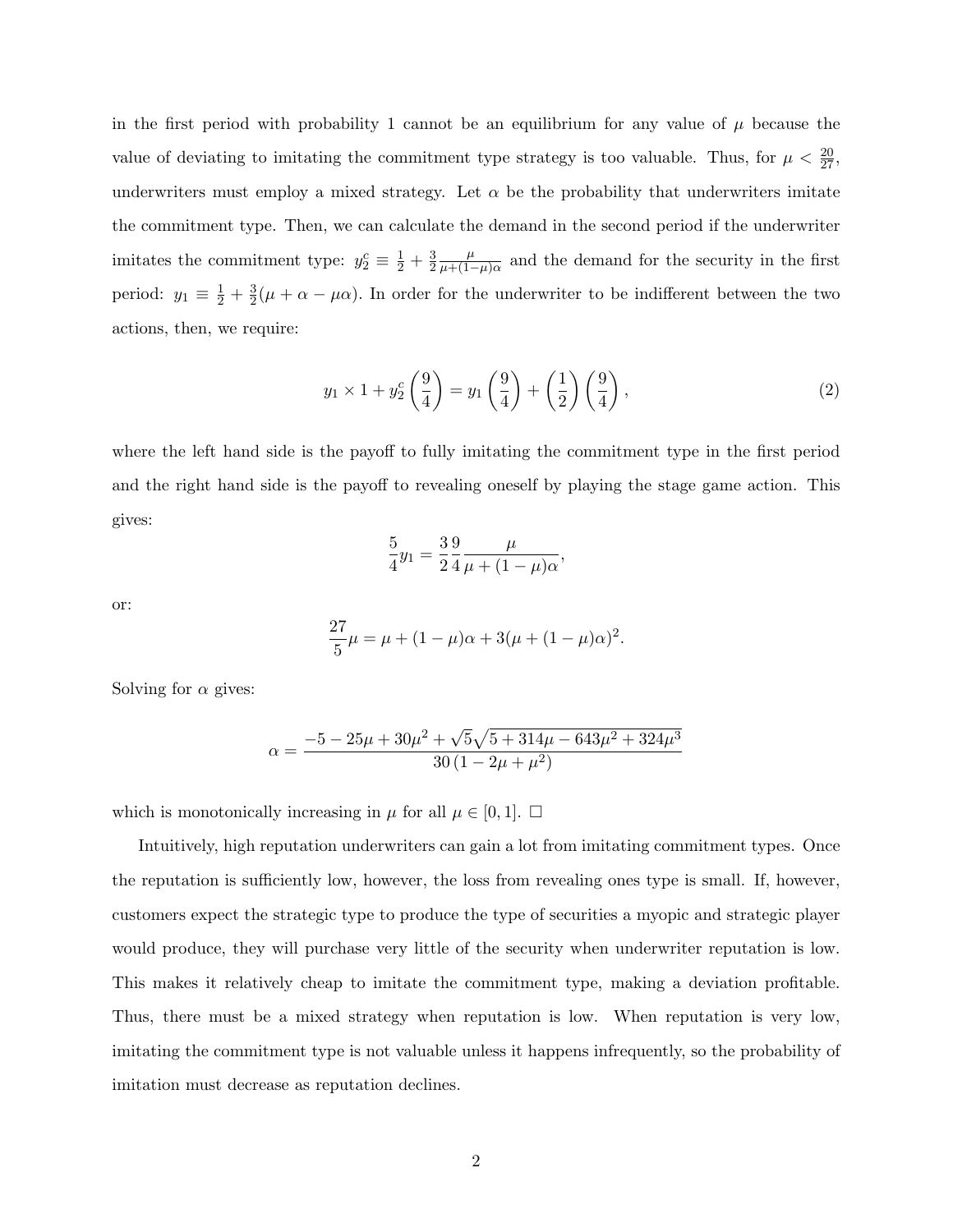### A.2 Proofs of proposition 2

To establish the proposition, we first enumerate a subset of possible equilibria through a sequence of propositions. We then show that, for the remaining candidate equilibria, the payoff will always fall below the payoff to dealing with a known strategic player whether the equilibrium in fact exists or not.

The following propositions use the following simple lemma, which establishes the optimal action for an underwriter attempting to preserve his reputation in the good state.

Lemma 1. The optimal action for the underwriter that preserves his reputation in the high state and sacrifices his reputation in the low state is to play  $\theta = 0$  and  $w = -\frac{1}{2}$  $\frac{1}{2}$  in the first period.

Proof: In order to pool with the commitment type in the second period following a good realization in the first period, it is necessary for the underwriter to play  $\theta - w = \theta^c - w^c$ . The underwriter will always be revealed following the bad realization unless he plays  $\theta^c$  and  $w^c$ , so the underwriter who seeks to imitate the commitment type in the good state will solve:

$$
\max_{\theta,w} g_1(\theta,w,y_1)
$$

subject to:

$$
\theta - w = \theta^c - w^c
$$

which is equivalent to solving

$$
\max_{\theta, w} -\theta - w^2
$$

subject to

$$
\theta - w = \frac{1}{2}.
$$

This function is maximized at  $\theta = 0$  and  $w = -\frac{1}{2}$  $\frac{1}{2}$ .  $\Box$ 

Note that, like the security that would be produced by an underwriter unconcerned with his reputation, the time bomb security involves the underwriter overstating the value of the security as much as possible. The time bomb security, however, has the added negative effect of moving payoffs away from the state in which they are valuable to the customer, and this comes at a cost to the underwriter. Thus, the time bomb security is Pareto dominated by the stage game security.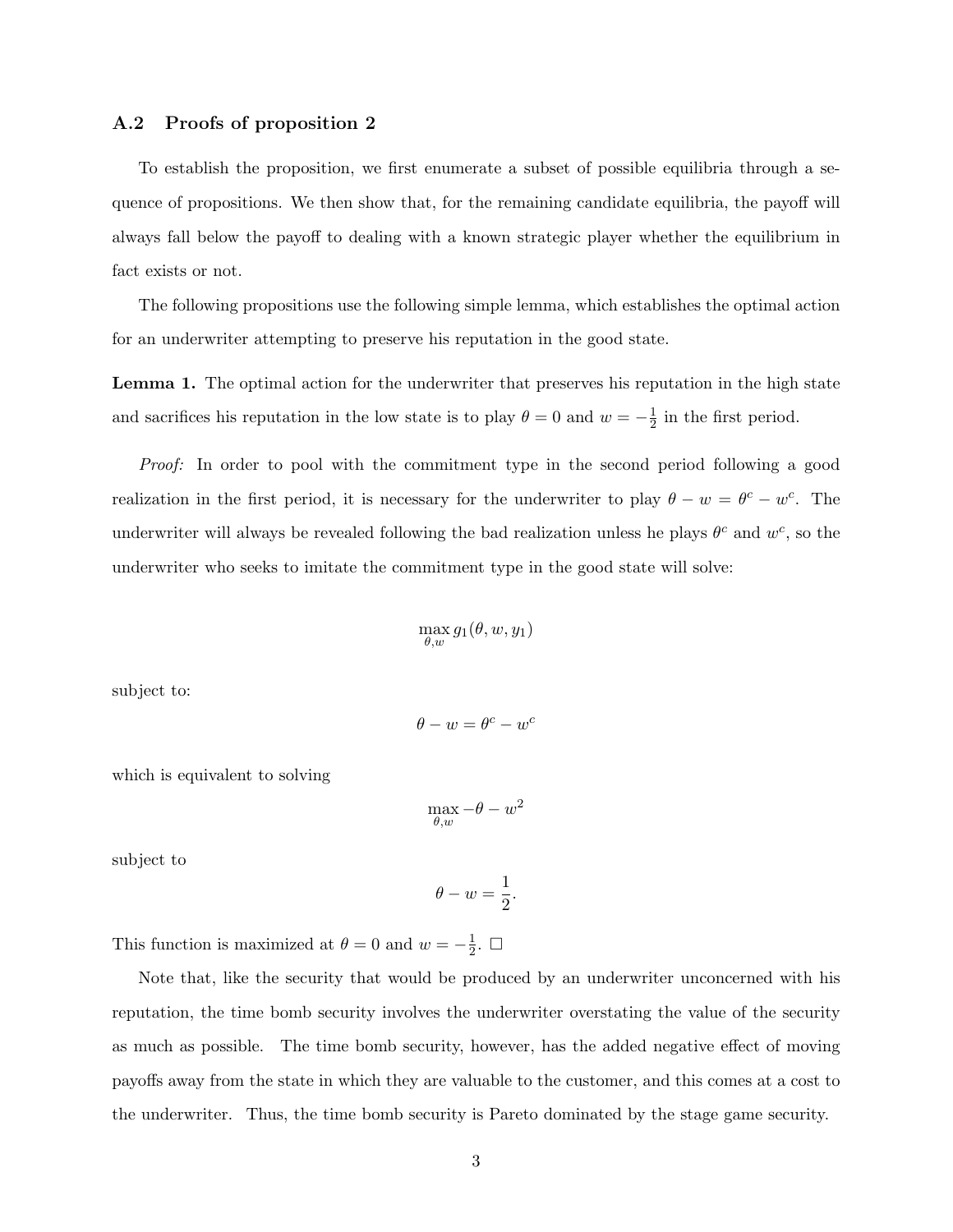If an underwriter wants to fully imitate the commitment type, he has no choice but to play  $\theta^c$ and  $w^c$  in order for payoffs to match the payoffs from the commitment type in both states. If the underwriter chooses to neglect his reputation, his payoffs are maximized by choosing  $\theta = 0$  and  $w = 0$ , the stage game equilibrium action. Thus, any equilibrium involves playing one of these three actions described.

We now construct the equilibria for a subset of regions to establish the proposition in the text.

**Proposition 3.** There exists an equilibrium where time bombs are created with probability 1 if and only if  $\mu \geq \frac{27}{16}(1-\pi)$ . The quantity of securities produced is given by  $y_1^* = 2\mu$ , such that the volume of time bombs is increasing in reputation.

### Proof:

In order to pool with the commitment type in the second period following a good realization in the first period, it is necessary for the underwriter to play  $\theta - w = \theta^c - w^c$ . The underwriter will always be revealed following the bad realization unless he plays  $\theta^c$  and  $w^c$ , so the underwriter who seeks to imitate the commitment type in the good state will solve:

$$
\max_{\theta, w} g_1(\theta, w, y_1)
$$

subject to:

$$
\theta - w = \theta^c - w^c
$$

which is equivalent to solving

$$
\max_{\theta, w} -\theta - w^2
$$

subject to

$$
\theta - w = \frac{1}{2}.
$$

This function is maximized at  $\theta = 0$  and  $w = -\frac{1}{2}$  $\frac{1}{2}$ .

To see when such an action would be an equilibrium, we must determine the amount of the security purchased  $(y)$  in the first and second period. We then determine if the underwriter would have an incentive to deviate to any other pair of  $\theta$  and w. The only deviations that could possibly be profitable are to the stage game play  $\{0, 0\}$ , which reveals the underwriter as strategic regardless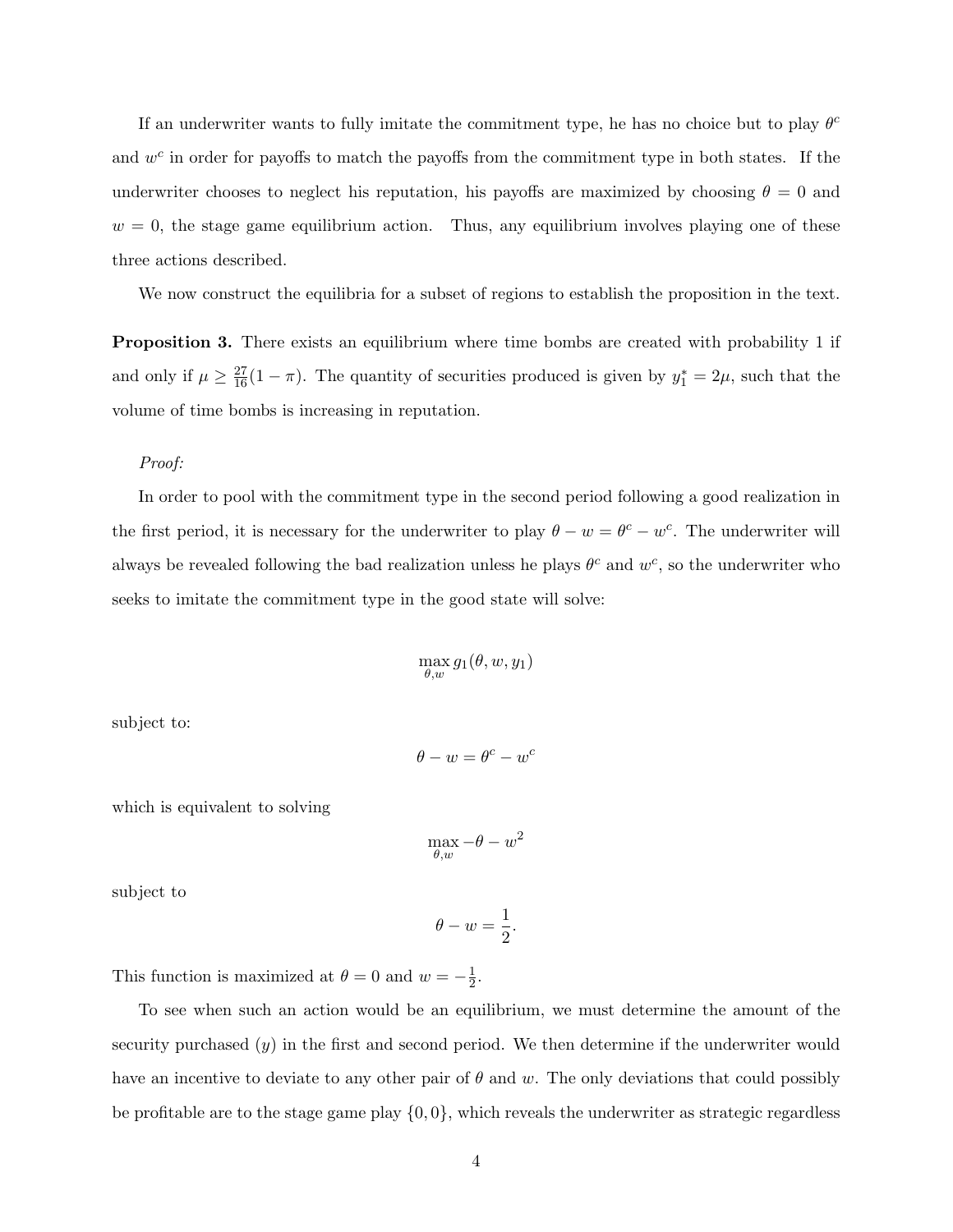of the realized state, and to  $\{\theta^c, w^c\}$ , which allows the underwriter to imitate the commitment type in both states. We now find the equilibrium  $y$  in the first period, and the values for  $y$  on the equilibrium path following the realization of the good state and the bad state. We assume that off the equilibrium path (i.e. when the customer observes  $\theta - w \neq \theta^c - w^c$  and similarly for the bad state) the customer concludes that the underwriter is the strategic type. This does not follow immediately from perfect Bayesian equilibria, but is a standard assumption in the literature on reputation with commitment types.

We find first that the customer chooses after the good state  $y_2^g = \frac{1}{2} + \frac{3}{2}$  $\frac{3}{2}\mu$  since the customer solves:

$$
\max_{y} \mu \left[ y \left( \frac{1}{2} + 1 + \frac{1}{2} \right) - \frac{1}{2} y^2 \right] + (1 - \mu) \left[ y \left( \frac{1}{2} \right) - \frac{1}{2} y^2 \right],
$$

having not updated his beliefs after the first period. That is, the customer maximizes the amount of the security he purchases, weighting the possibility that the underwriter plays  $\theta = 1$  and  $w = \frac{1}{2}$  $\frac{1}{2}$ the first term, or  $\theta = 0$  and  $w = 0$ , the second term.

If the realization in the first period was bad or if the underwriter deviated to any action such that  $\theta - w \neq \theta^c - w^c$ , it is immediate that  $y_2^b = \frac{1}{2}$  $\frac{1}{2}$ .

In period 1, the customer solves:

$$
\max_{y} \mu \left[ y(\frac{1}{2} + 1 + \frac{1}{2}) - \frac{1}{2}y^2 \right] + (1 - \mu) \left[ y(\frac{1}{2} - \frac{1}{2}) - \frac{1}{2}y^2 \right],
$$

which gives:

 $y_1 = 2\mu$ .

Thus the value of adhering to the "time bomb" strategy exceeds the value of deviating to stage game Nash equilibrium play if:

$$
2\mu \left(\frac{9}{4} - \frac{1}{4}\right) + \pi \left(\frac{1}{2} + \frac{3}{2}\mu\right) \left(\frac{9}{4}\right) + (1 - \pi) \frac{19}{24} \ge 2\mu \frac{9}{4} + \frac{19}{24}.
$$

This gives:

$$
\pi \ge \frac{4}{27}.
$$

On the other hand, there will be no incentive to deviate to full imitation of the commitment type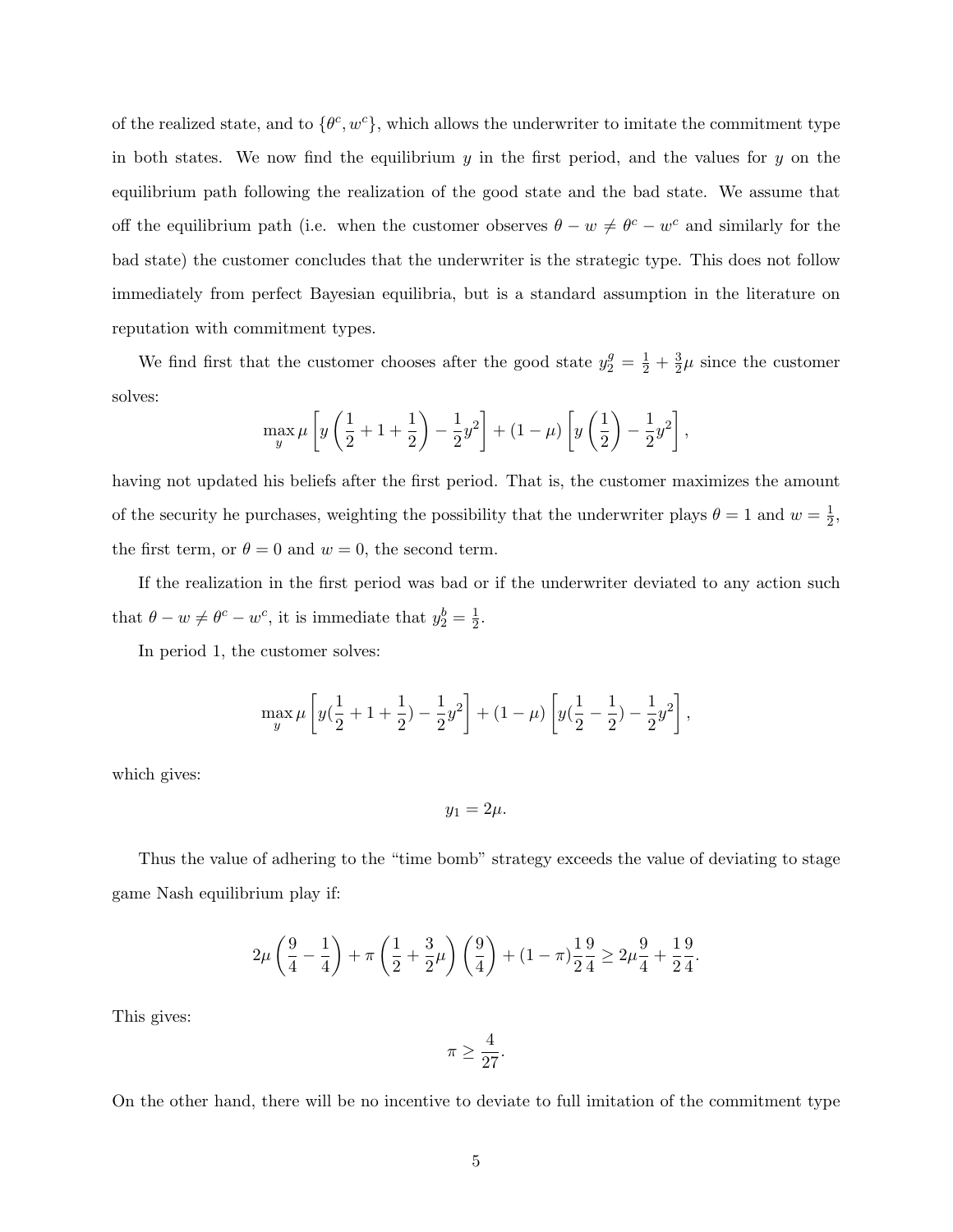if the payoff to adhering exceeds:

$$
2\mu + \pi \left(\frac{1}{2} + \frac{3}{2}\mu\right) \frac{9}{4} + (1 - \pi)2\frac{9}{4}.
$$

Note that the value of deviating to the full commitment action is particularly valuable when the bad state is realized; the customer concludes that the underwriter is certainly the commitment type and chooses a very high y. The underwriter then chooses his stage game action and gets the highest possible payoff. The condition for not deviating to the full honesty equilibrium is then:

$$
\pi \geq 1 - \frac{16}{27}\mu.
$$

Here, the incentive to deviate to the stage game equilibrium never binds since the condition on  $\pi$ for deviating to full commitment is decreasing in  $\mu$  and is  $\pi \ge \frac{11}{27} > \frac{4}{27}$  for  $\mu \to 1$ .  $\Box$ 

Intuitively, once the underwriter's reputation is sufficiently high, he values maintaining that reputation. But, since the low state is sufficiently unlikely, it is not worth fully imitating the commitment type at greater cost. When his reputation is low, however, the costs of imitating the commitment type are also low, since the customer will purchase less of the security. Thus, if the customer anticipates that the underwriter will play the "time bomb" strategy, the underwriter will have an incentive to deviate to the full commitment strategy when his initial reputation is low.

The strategic underwriter will rely on the time bomb strategy exclusively when his reputation is sufficiently high. The possibility that the underwriter will fully imitate the commitment type in the first period only occurs when the underwriter's reputation is high and the "disaster" state is more likely than not to occur. This is clearly not the parameter region of interest.

**Proposition 4.** There exists a pure strategy equilibrium where the underwriter fully imitates the commitment type if and only if  $\mu \geq \frac{20}{27}$  and  $\pi \leq 1 - \frac{16}{27\mu}$  $\frac{16}{27\mu}$ . Thus, for  $\pi > \frac{11}{27}$ , there is no equilibrium in which the underwriter fully imitates the commitment type.

### Proof:

When the underwriter imitates the commitment type, we have demand for the security in the first period of:

$$
y_1 = 2
$$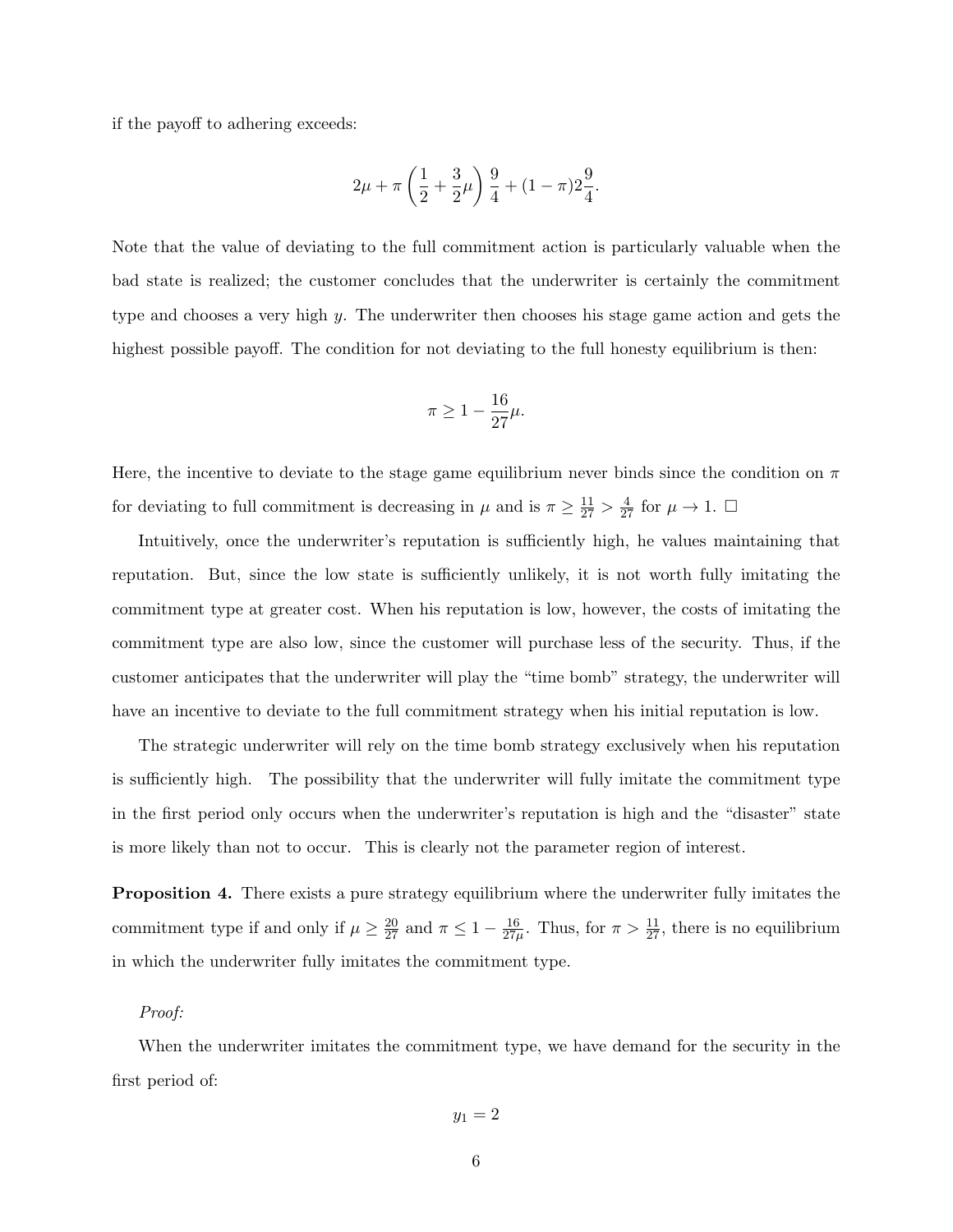since the security always matches the security that is made by the commitment type player. In period 2, the customer does not update his beliefs, so:

$$
y_2 = \frac{1}{2} + \frac{3}{2}\mu.
$$

The value obtained in equilibrium is thus:

$$
2\left(\frac{9}{4} - 1 - \frac{1}{4}\right) + \left(\frac{1}{2} + \frac{3}{2}\mu\right)\left(\frac{9}{4}\right).
$$

The value of deviating to play of the stage game equilibrium is simply:

$$
2\left(\frac{9}{4}\right) + \frac{1}{2}\left(\frac{9}{4}\right)
$$

and the value of deviating to the time bomb strategy is:

$$
4+\pi\left(\frac{1}{2}+\frac{3}{2}\mu\right)\left(\frac{9}{4}\right)+(1-\pi)\left(\frac{1}{2}\right)\left(\frac{9}{4}\right).
$$

Comparing the first value to each of these values generates the two inequalities in the proposition.  $\Box$ 

This leaves as possible pure strategies only that underwriters play the stage game equilibrium in the first period. This turns out not to be an equilibrium as shown in the following proposition:

**Proposition 5.** There is no equilibrium in which the underwriter plays the stage game equilibrium action in the first period.

Proof: The proof is by directly comparing the payoff from adhering to such an equilibrium to the payoff to deviating to the full commitment action. There is no incentive to deviate only if:

$$
\left(\frac{1}{2} + \frac{3}{2}\right)\left(\frac{9}{4}\right) + \left(\frac{1}{2}\right)\left(\frac{9}{4}\right) \ge \left(\frac{1}{2} + \frac{3}{2}\right) \times 1 + 2\left(\frac{9}{4}\right).
$$

This holds only if  $\mu \geq \frac{44}{29} > 1$ .  $\Box$ 

Note that, even in a neighborhood around  $\mu = 0$ , there is no equilibrium with repeated play of the myopic stage game strategy. This feature is standard in models of this form. If the customer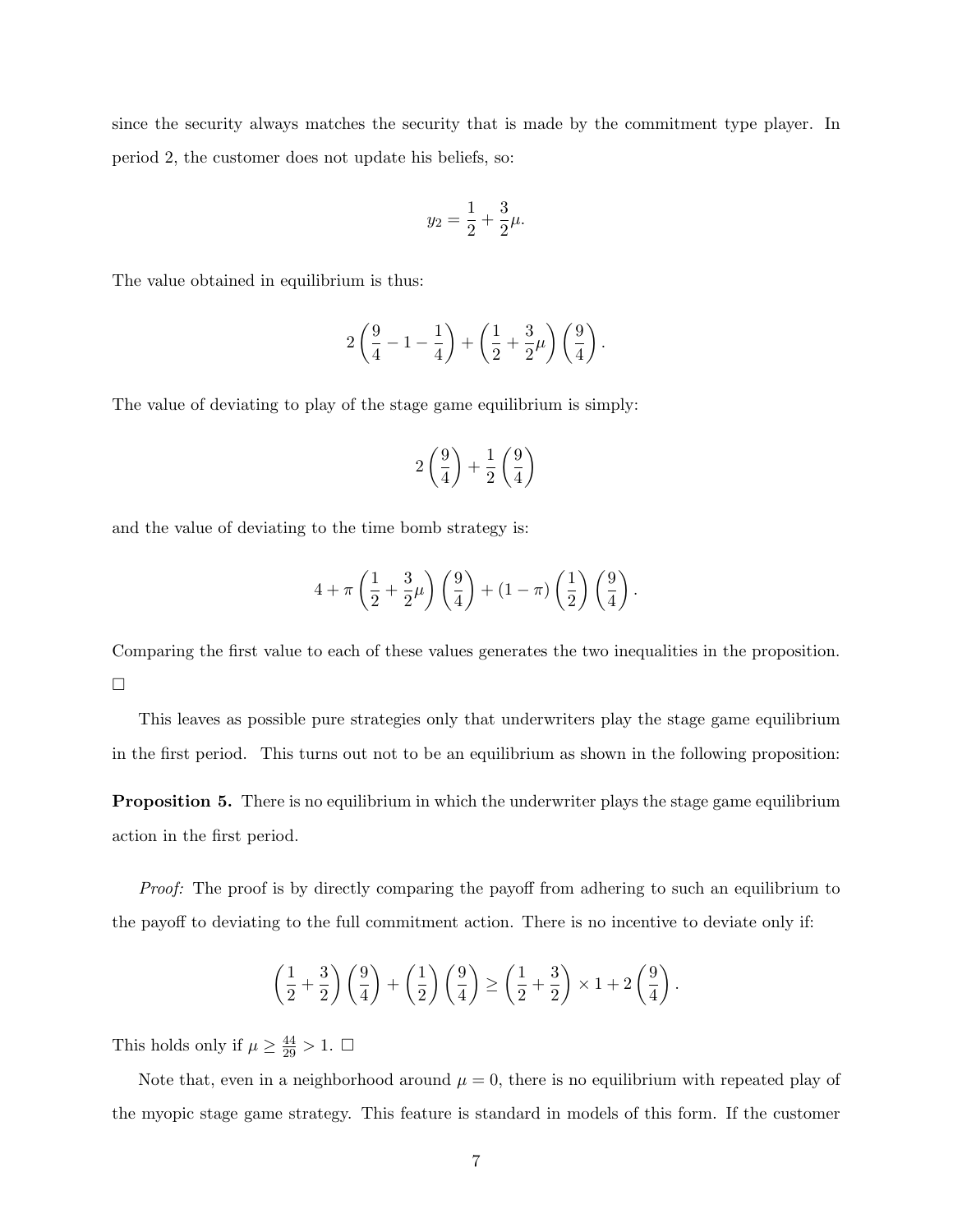expects myopic play, then a deviation to imitate the commitment type has a large effect on the beliefs of the customer. At the same time, since the volume of securities produced is relatively low when myopic play is anticipated and reputation is low, the costs of imitating the commitment type is small. These effects work together to eliminate myopic play as an equilibrium. It can be shown that, for most values of  $\pi$ , there will exist an equilibrium of the game with  $\mu$  close to zero that converges smoothly to the zero reputation equilibrium, but we omit this analysis.

We are left with a substantial region in which there is no pure strategy equilibrium. We now derive the mixed strategy equilibrium in this region. Recall that we confine attention to the case where  $\pi > \frac{1}{2}$ , such that the normal state is in fact modal. The following proposition presents the mixed strategy between time bombs and full imitation of the commitment type, which will be the equilibrium for underwriters with intermediate reputation levels, and shows that, for a significant region, the quality of the security issued in the first period is decreasing in the reputation of the underwriter.

Proposition 6. An equilibrium with mixing between the time bomb strategy and the full commitment strategy exists if and only if:

$$
\pi \leq 1 - \frac{16}{27} \mu
$$

and, for  $\mu \leq \frac{20}{27}$ ,

$$
\pi \ge \frac{\sqrt{108\mu + 1} - 1}{54\mu}
$$

while for  $\mu > \frac{20}{27}$ ,

$$
\pi \geq 1 - \frac{16}{27\mu}.
$$

This equilibrium calls for play of the full commitment action in the first period with probability

$$
\frac{3\sqrt{3}\sqrt{\mu(1-\pi)}-4\mu}{4(1-\mu)}
$$

It is convenient to first define a general mixed strategy, the posterior probabilities associated with each such strategy, and the demand for the security following the good and bad state when the payoffs are consistent with the commitment type payoff. We define  $\tau$  as the probability of playing the time bomb strategy and  $\alpha$  as the probability of fully imitating the commitment type.<sup>32</sup> This

 $32$ All strategies that are played in equilibrium call for myopic actions by the underwriter in the second period.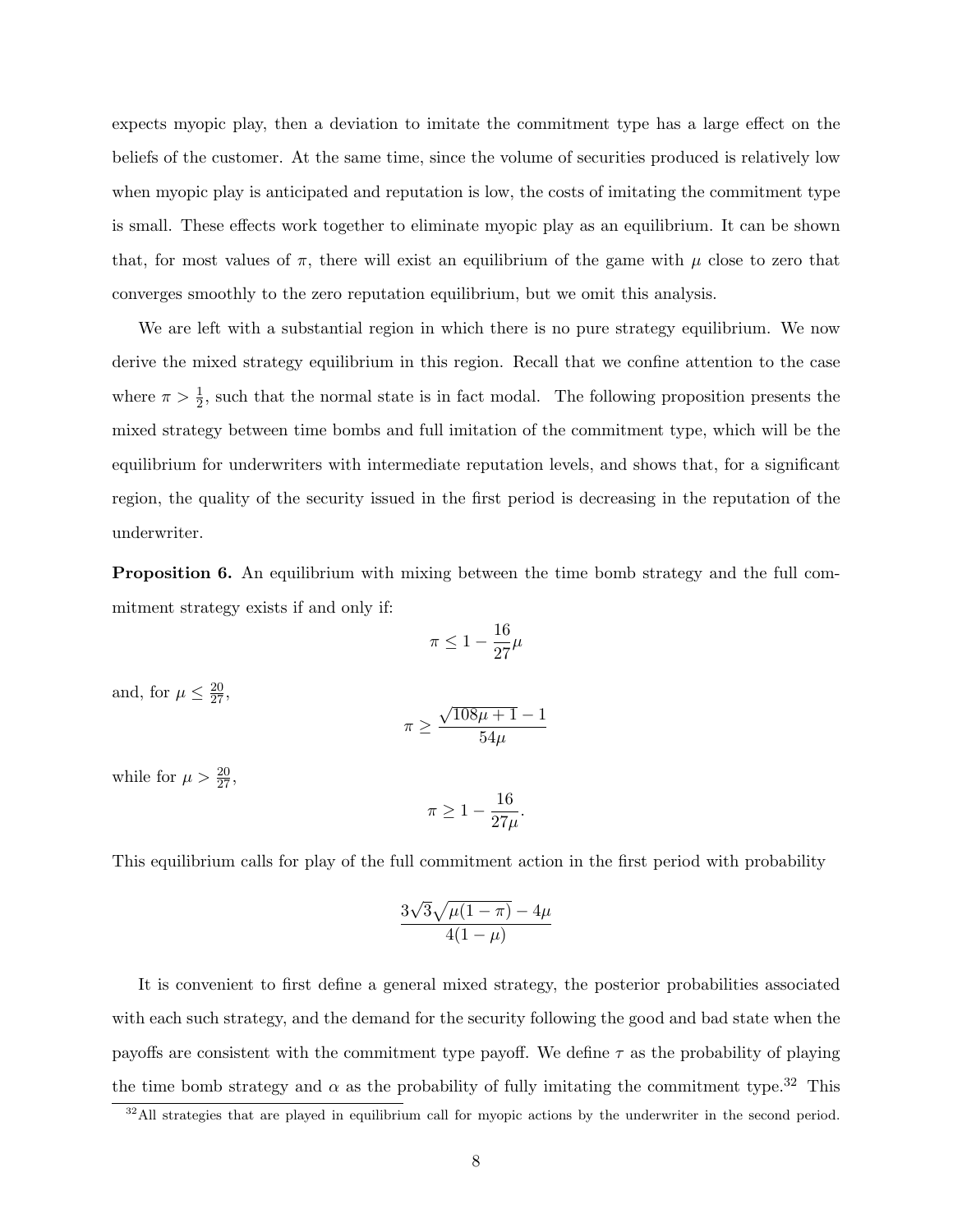leads to posteriors of:

$$
\mu^{g} = \frac{\mu}{\mu + (1 - \mu)(\alpha + \tau)}
$$

$$
\mu^{b} = \frac{\mu}{\mu + (1 - \mu)\alpha}
$$

when payoffs match the commitment type payoff following the good state and the bad state, respectively. These posteriors then induce the following demands:

$$
y^{g} = \frac{1}{2} + \frac{3}{2} \frac{\mu}{\mu + (1 - \mu)(\alpha + \tau)}
$$
  

$$
y^{b} = \frac{1}{2} + \frac{3}{2} \frac{\mu}{\mu + (1 - \mu)\alpha}
$$

since demand in the second period for a general posterior  $\mu'$  is given by:

$$
\max_{y} \mu' \left( 2y - \frac{1}{2}y^2 \right) + (1 - \mu') \left( \frac{1}{2}y - \frac{1}{2}y^2 \right),
$$

since the strategic type will always play the myopically optimal strategy of  $\{\theta, w\} = \{0, 0\}$  in the last period.

### Proof:

We conjecture that the strategy exists, solve for  $\alpha$ , and then verify that there is no profitable deviation to stage game play. Note that by assumption  $\tau = 1 - \alpha$ , so we substitute  $\tau$  out of all expressions. Thus,

$$
y^{g} = \frac{1}{2} + \frac{3}{2}\mu
$$
  
\n
$$
y^{b} = \frac{1}{2} + \frac{3}{2}\mu + \frac{\mu}{(\mu + \mu)\alpha}
$$
  
\n
$$
y_{1} = 2\mu + 2\alpha(1 - \mu).
$$

Indifference between full commitment and time bomb play requires:

$$
y_1 + \pi \left(\frac{1}{2} + \frac{3}{2}\mu\right) \left(\frac{9}{4}\right) + (1 - \pi) \left(\frac{1}{2} + \frac{\mu}{\mu + (1 - \mu)\alpha}\right) \left(\frac{9}{4}\right) =
$$

Thus, we omit the second period action from the description of the strategy.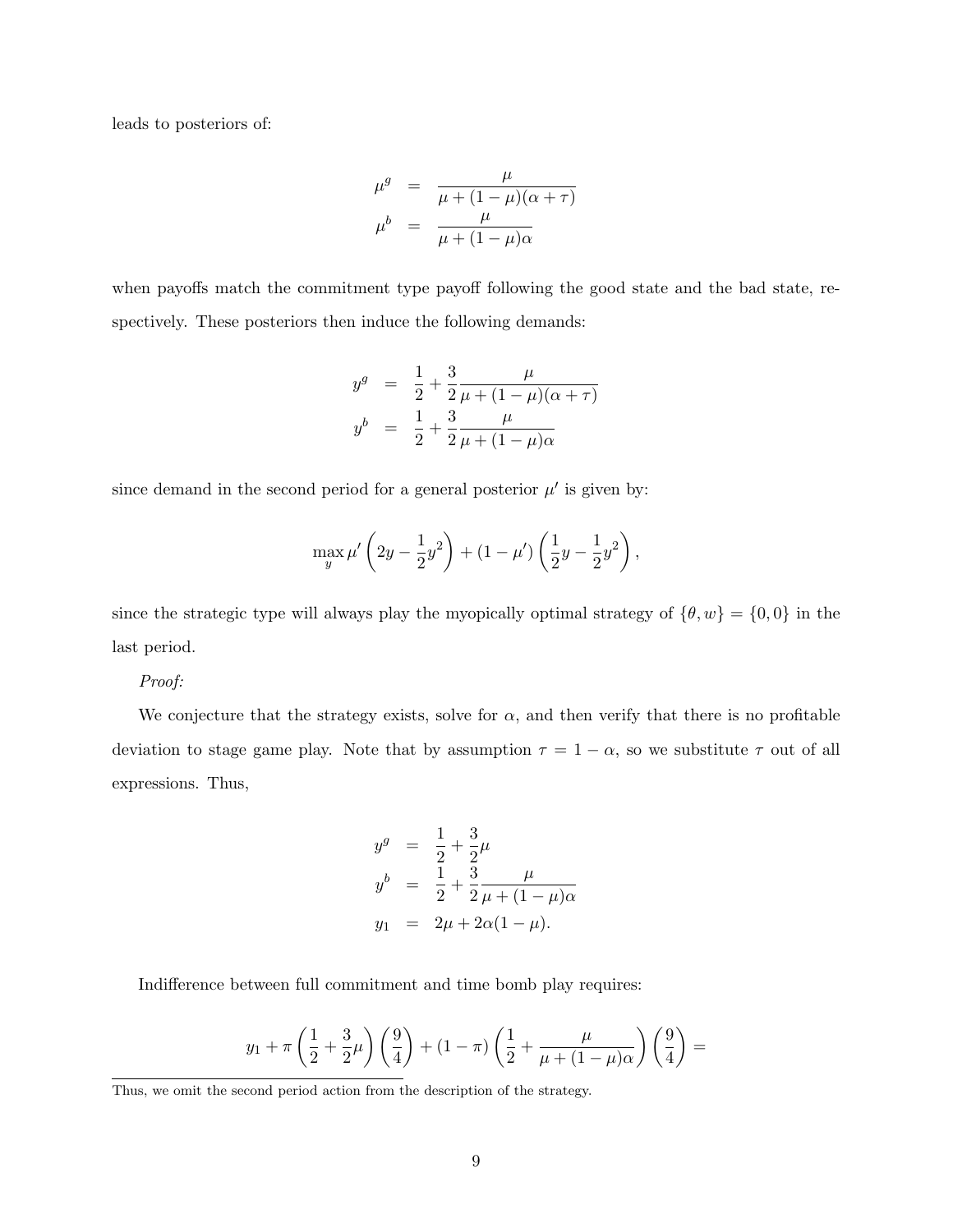$$
=2y_1+\pi\left(\frac{1}{2}+ \frac{3}{2}\mu\right)\left(\frac{9}{4}\right)+(1-\pi)\left(\frac{1}{2}\right)\left(\frac{9}{4}\right).
$$

This becomes:

$$
2\mu + 2\alpha(1 - \mu) = (1 - \pi)\frac{3}{2}\frac{9}{4}\left(\frac{\mu}{\mu + (1 - \mu)\alpha}\right)
$$

$$
(2\mu + 2\alpha(1 - \mu))^2 = 3(1 - \pi)\left(\frac{9}{4}\right)\mu
$$

which gives:

$$
\alpha = \frac{3\sqrt{3}\sqrt{\mu(1-\pi)} - 4\mu}{4(1-\mu)}.
$$

The upper bound on  $\pi$  in the lemma guarantees that this probability is greater than zero while the second of the two lower bounds is needed for this probability to be less than 1.

Finally, we must check to see if there is a profitable deviation to stage game play. This requires:

$$
(2\mu + 2\alpha(1 - \mu)) + \left(\frac{1}{2}\right)\left(\frac{9}{4}\right) \le 2(2\mu + 2\alpha(1 - \mu)) + \pi\left(\frac{1}{2} + \frac{3}{2}\mu\right)\frac{9}{4} + (1 - \pi)\left(\frac{1}{2}\right)\left(\frac{9}{4}\right).
$$

Substituting equilibrium  $\alpha$  into this expression, we have:

$$
\mu \geq \frac{1-\pi}{27\pi^2}
$$

which gives the first lower bound in the lemma. Since the two lower bounds are monotone in  $\mu$  and equal at  $\frac{20}{27}$ , we have established the proposition.  $\Box$ 

Equating the expected security quality in this equilibrium with the security quality from stage game play by the underwriter gives the two thresholds  $\frac{1}{27}$  $\frac{1}{1-\pi}$  and  $\frac{(1+\pi)^2}{27(1-\pi)}$  $\frac{(1+\pi)^2}{27(1-\pi)}$  from the proposition in the text, while equating the security quality from stage game play to the expected security quality when the strategic underwriter always plays the time bomb strategy gives the thresholds  $\frac{1}{4}$  and  $1+\pi$  $\frac{+\pi}{4}$ .

It remains only to consider equilibria with mixtures between full commitment and time bomb play, time bomb and stage game play, and totally mixed strategies. Instead of enumerating all existence conditions for these equilibria, we simply show that whenever the probabilities on all actions are between 0 and 1 (and thus the equilibrium may exist), the payoff to the security is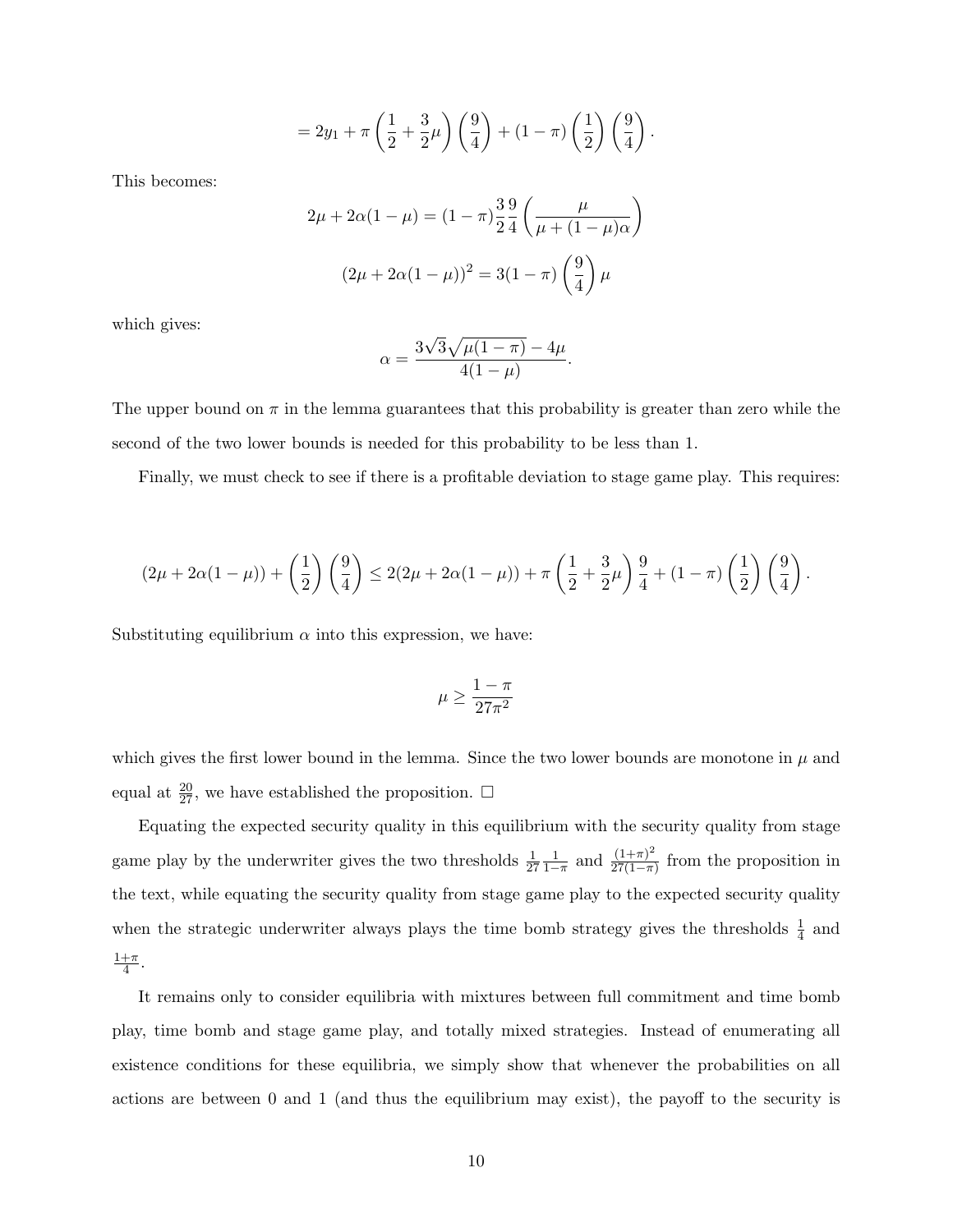below  $\frac{1}{2}$ , the stage game payoff.

The most likely candidate for a counterexample is the case where the underwriter mixes between the stage game action and the full commitment action. Let the probability of playing the full commitment action be  $\alpha$ . Then, demand for the security in the first period is given by

$$
y_1 \equiv 2\mu + (1 - \mu) \left( \frac{1}{2} + \frac{3}{2} \alpha \right),
$$

while demand in the second period is  $\frac{1}{2}$  if the stage game action is taken and

$$
2\frac{\mu}{\mu + (1-\mu)\alpha} + \frac{1}{2}\frac{(1-\mu)\alpha}{\mu + (1-\mu)\alpha}
$$

if the commitment action is taken. The indifference condition is thus:

$$
\frac{9}{4}y_1 + \frac{1}{2}\frac{9}{4} = y_1 + \frac{9}{4}\frac{2\mu + \frac{1}{2}(1-\mu)\alpha}{\mu + (1-\mu)\alpha}
$$

which gives

$$
\alpha = \frac{30\mu^2 + \sqrt{5}\sqrt{324\mu^3 - 643\mu^2 + 314\mu + 5} - 25\mu - 5}{30(\mu^2 - 2\mu + 1)}
$$

as the unique positive root. Having calculated the probability of playing the mixed strategy, we can now calculate the payoff for adhering and deviating to a strategy of playing time bombs. Thus, the condition for an equilibrium with mixture between full commitment and stage game play is

$$
\frac{9}{4}\left((1-\mu)\left(\frac{3\left(30\mu^2+\sqrt{5}\sqrt{324\mu^3-643\mu^2+314\mu+5}-25\mu-5\right)}{2\left(30\left(\mu^2-2\mu+1\right)\right)}+\frac{1}{2}\right)+2\mu\right)+\frac{9}{2}\frac{1}{4}\geq
$$

$$
\frac{9\left(\frac{(1-\mu)\left(30\mu^2+\sqrt{5}\sqrt{324\mu^3-643\mu^2+314\mu+5}-25\mu-5\right)}{2(30(\mu^2-2\mu+1))}+2\mu\right)\pi}{4\left(\frac{\left(30\mu^2+\sqrt{5}\sqrt{324\mu^3-643\mu^2+314\mu+5}-25\mu-5\right)(1-\mu)}{30(\mu^2-2\mu+1)}+\mu\right)}
$$

$$
+2\left((1-\mu)\left(\frac{3\left(30\mu^2+\sqrt{5}\sqrt{324\mu^3-643\mu^2+314\mu+5}-25\mu-5\right)}{2\left(30\left(\mu^2-2\mu+1\right)\right)}+\frac{1}{2}\right)+2\mu\right)+\frac{9(1-\pi)}{2}\frac{1}{4}\right)
$$

which simplifies to  $\pi < \frac{1}{5}$ . Thus, for relevant parameter values  $(\pi > \frac{1}{2})$  there is no equilibrium in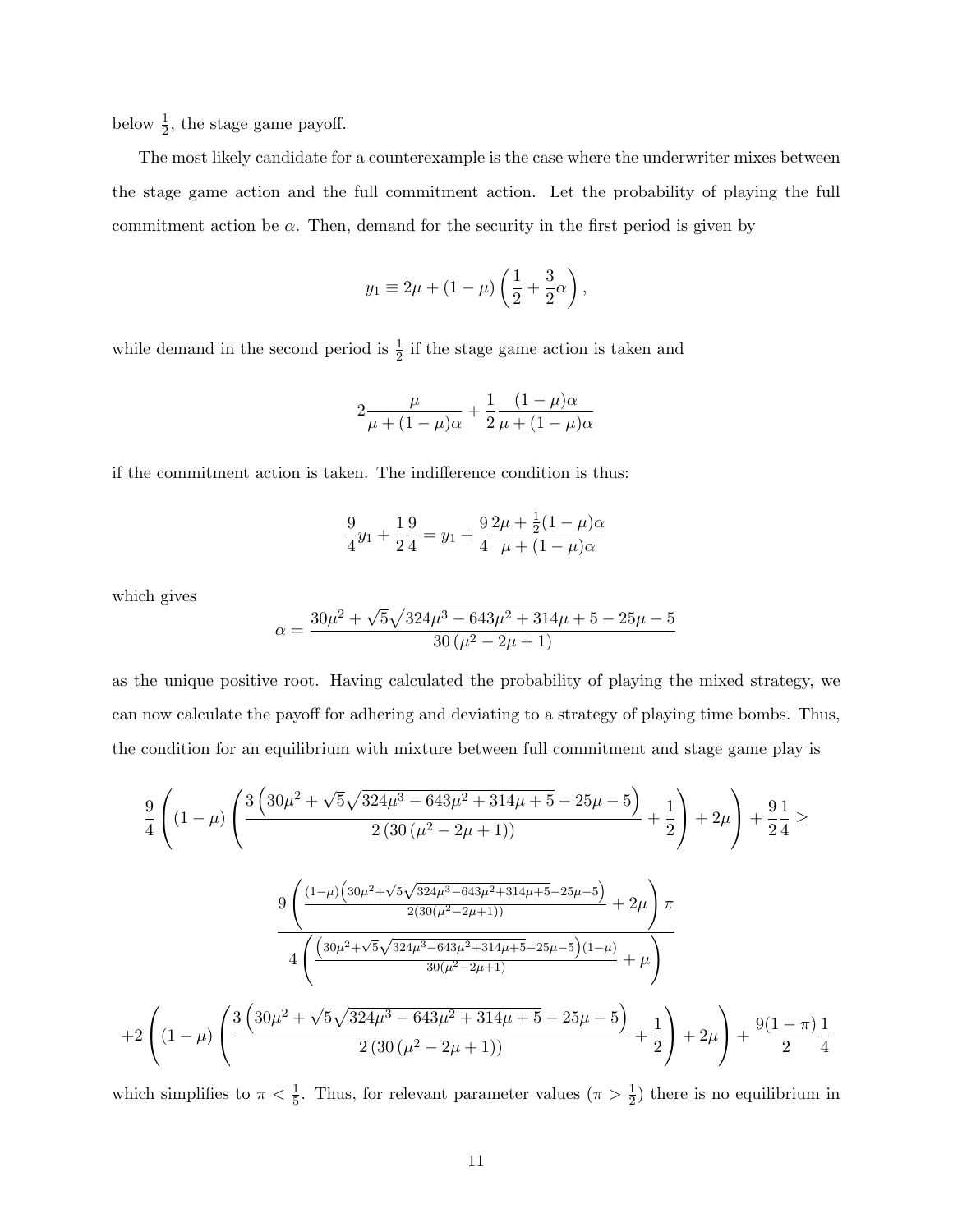which the strategic underwriter mixes between stage game and full commitment play.

It remains to consider the payoff to a mixture between stage game play and time bomb play and to the full mixture among all three strategies. For the mixture between time

First, for the time-bomb stage game mix, letting  $\tau$  be the probability of the time bomb, we have demand for the security of

$$
y_1 = 2\mu + \frac{1}{2}(1 - \mu)(1 - \tau)
$$

which gives the indifference condition

$$
\frac{9}{4}y_1 + \frac{1}{2}\frac{9}{4} = 2y_1 + \pi \left(\frac{2\mu + \frac{1}{2}(1-\mu)\tau}{\mu + (1-\mu)\tau}\right)\frac{9}{4} + (1-\pi)\frac{9}{4}\frac{1}{2}
$$

which gives

$$
\tau = \frac{\pm (1 - \mu) \sqrt{16 \mu^2 - 108 \mu \varphi + 8 \mu + 1} - 2 \mu^2 + \mu + 1}{2 (\mu^2 - 2 \mu + 1)}
$$

as the roots between 0 and 1 for all values of  $\mu$  and  $\pi$ . The expected payoff for the security is then calculated as

$$
\frac{1}{2}\mu + (1 - \mu)(1 - \tau)\frac{1}{2} = \frac{1}{4}\left(\sqrt{(4\mu + 1)^2 - 12\mu\pi} - 2\mu + 1\right)
$$

which is less than  $\frac{1}{2}$  for all cases where  $\tau > 0$  such that the equilibrium may exist.

Finally, we calculate the totally mixed strategy. This requires two indifference conditions

$$
\frac{3}{2}(\alpha(-\mu) + \alpha + \mu) - \frac{1}{2}(1 - \mu)\tau + \frac{1}{2} = \frac{27\mu(1 - \pi)}{8(\alpha(1 - \mu) + \mu)}
$$

and

$$
\frac{3}{2}(\alpha(-\mu) + \alpha + \mu) - \frac{1}{2}(1-\mu)\tau + \frac{1}{2} = \frac{27\mu\pi}{2((1-\mu)(\alpha+\tau)+\mu)}
$$

where  $\tau$  is the probability of a time bomb and  $\alpha$  is the probability of full commitment play. The only solution with  $\tau$ ,  $\alpha$ , and  $1 - \tau - \alpha$  in  $(0, 1)$  for any values of  $\pi$  and  $\mu$  is

$$
\alpha = -\frac{\mu(\mu(8 - 16\pi) + 15\pi - 7) + \sqrt{-(\mu - 1)^2(\pi - 1)^2(108\mu(2\pi - 1) - 1)} + \pi - 1}{8(\mu - 1)^2(2\pi - 1)}
$$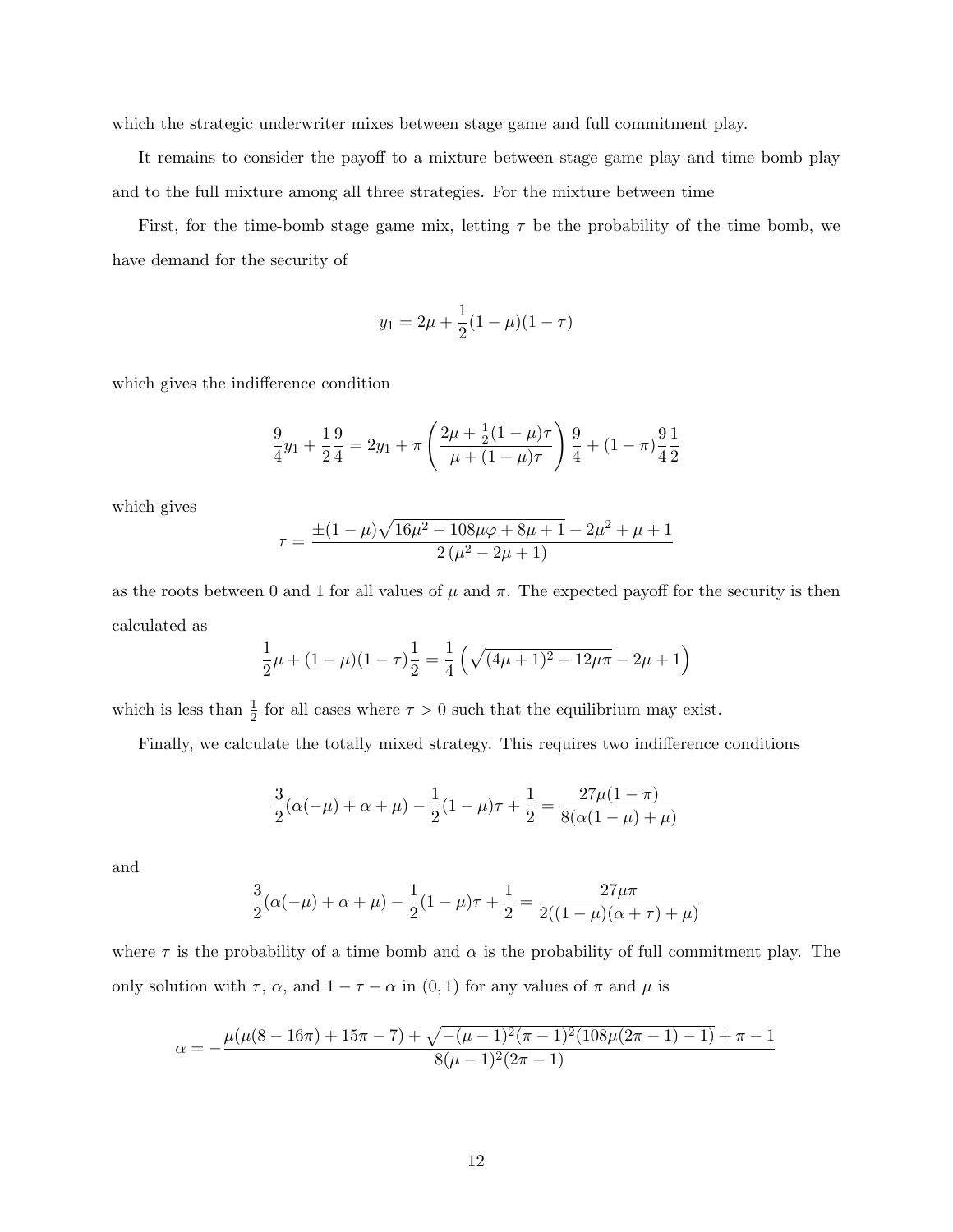and

$$
\tau = \frac{(5\pi - 1)\left(\mu(-\pi) + \sqrt{-(\mu - 1)^2(\pi - 1)^2(108\mu(2\pi - 1) - 1)} + \mu + \pi - 1\right)}{8(\mu - 1)^2(\pi - 1)(2\pi - 1)}.
$$

The expected payoff to the security is then

$$
(1 - \mu) \left(\frac{1}{2}(1 - \alpha - \tau) + 2\alpha\right) + \frac{\mu}{2}
$$

which is always less than  $\frac{1}{2}$  for  $\phi > \frac{1}{2}$ .

# B. Comparative static on  $\mu$

In this section we formalize the discussion of the comparative static on  $\mu$  from the main text. The result summarized in proposition 7 is obtained by directly calculating thresholds for existence and the probabilities of different actions from the enumeration of possible equilibria above. As these calculations are elementary but exceedingly long, we omit them from this document. The following proposition provides an exhaustive description of the behavior of the time bomb probability as a function of  $\mu$ :

Proposition 7. The probability of a time bomb from a strategic type is increasing in the probability the underwriter is a commitment type as long as

$$
\mu \le \frac{27}{16}(1-\pi)
$$

or

$$
\mu \ge \begin{cases} \frac{32}{27(1-\pi)} - \left(\frac{2}{3}\right)^3 \sqrt{\frac{27\pi - 11}{(1-\pi)^2}} - 1, & \text{if } \pi \le \tilde{\pi} \approx 0.976 \\ \frac{1}{8}(27\pi - 2 - 3\sqrt{3}\sqrt{\pi(27\pi - 4)} & \text{if } \pi > \tilde{\pi} \approx 0.976 \end{cases}
$$

up to the point above which time bombs are produced with probability 1.

Otherwise, if

$$
\max\{\frac{1}{108(2\pi-1)},\frac{1}{8}(27\pi-2-3\sqrt{3}\sqrt{\pi(27\pi-4)})\}<\mu<\frac{32}{27(1-\pi)}-\left(\frac{2}{3}\right)^3\sqrt{\frac{27\pi-11}{(1-\pi)^2}}-1
$$

the probability of a time bomb is decreasing in  $\mu$ . The largest possible drop is when  $\pi = \frac{1}{2}$  $\frac{1}{2}$ , which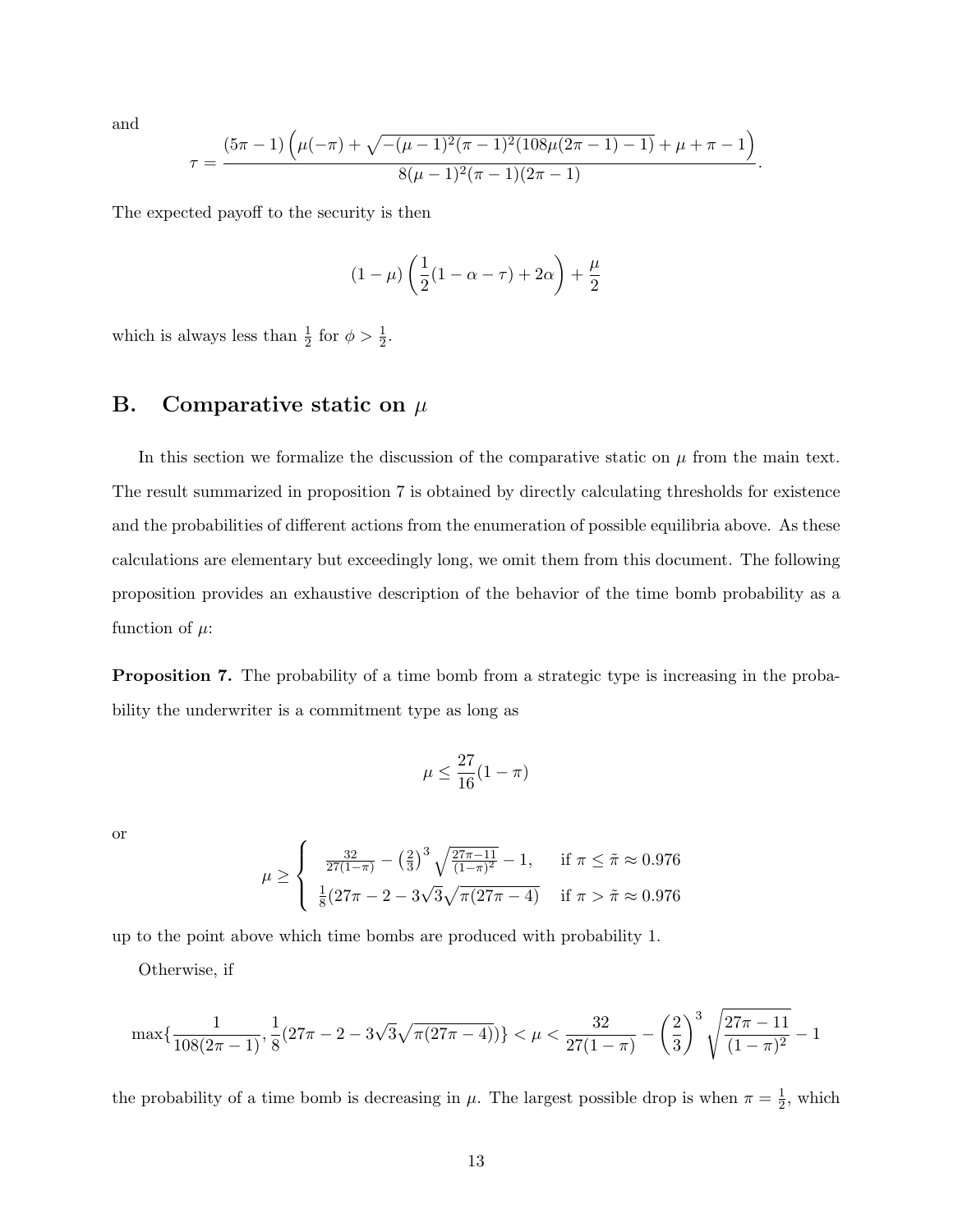implies a decrease in the time bomb probability from  $\frac{81}{100}$  to  $\frac{1}{16}(8+\sqrt{10}) \approx 0.7$ .

For the remaining region, the probability of the time bomb is increasing continuously along the equilibrium that exists for  $\mu$  close to 0, but two other equilibria exist.

## C. General values for the surplus level and split

In this section, we discuss how the model behaves for alternative values of the exogenous split of the surplus, that is different values of  $a$  and  $b$ . Specifically, we analyze whether the basic insight that higher reputation leads to increasingly worse incentives for underwriters is specific to the parameterization studied in the text or is a more general phenomenon. The result is that our analysis is fully general in the sense that there is always a disaster rare enough that a good reputation provides bad incentives. Further, this region becomes small only when the costs of maintaining a reputation become very low such that the underwriter has no incentive not to imitate the commitment type. That is, if good securities offered at fair prices are just as profitable to the underwriter as securities that provide less value to investors and are sold at higher prices, then the underwriter has no incentive to risk his reputation at all. Since this extreme case is not a realistic description of securitization, our results hold over the relevant parameter region.

Our argument will use the following two propositions:

**Proposition 8.** There exists an equilibrium where time bombs are created with probability 1 in the first period if and only if  $\mu \geq \frac{3}{4}$  $\frac{3}{4}(a+1)(1-\pi) - (b-\frac{3}{2})$  $\frac{3}{2}$   $\left(\frac{1}{2}\right)$ .

The proof follows the same logic as Proposition B.3 so we omit it.

**Proposition 9.** As  $\mu \to 1$ , the threshold for  $\pi$  above which time bombs, rather than full commitment securities, are produced is given by:

$$
\pi \ge 1 - \left(\frac{b+\frac{1}{2}}{a+1}\right)\left(\frac{2}{3}\right).
$$

This proposition is established by taking  $\mu \to 1$  for general a and b and solving for the threshold in  $\pi$  where the equilibrium switches from a pure strategy of imitating the commitment type to a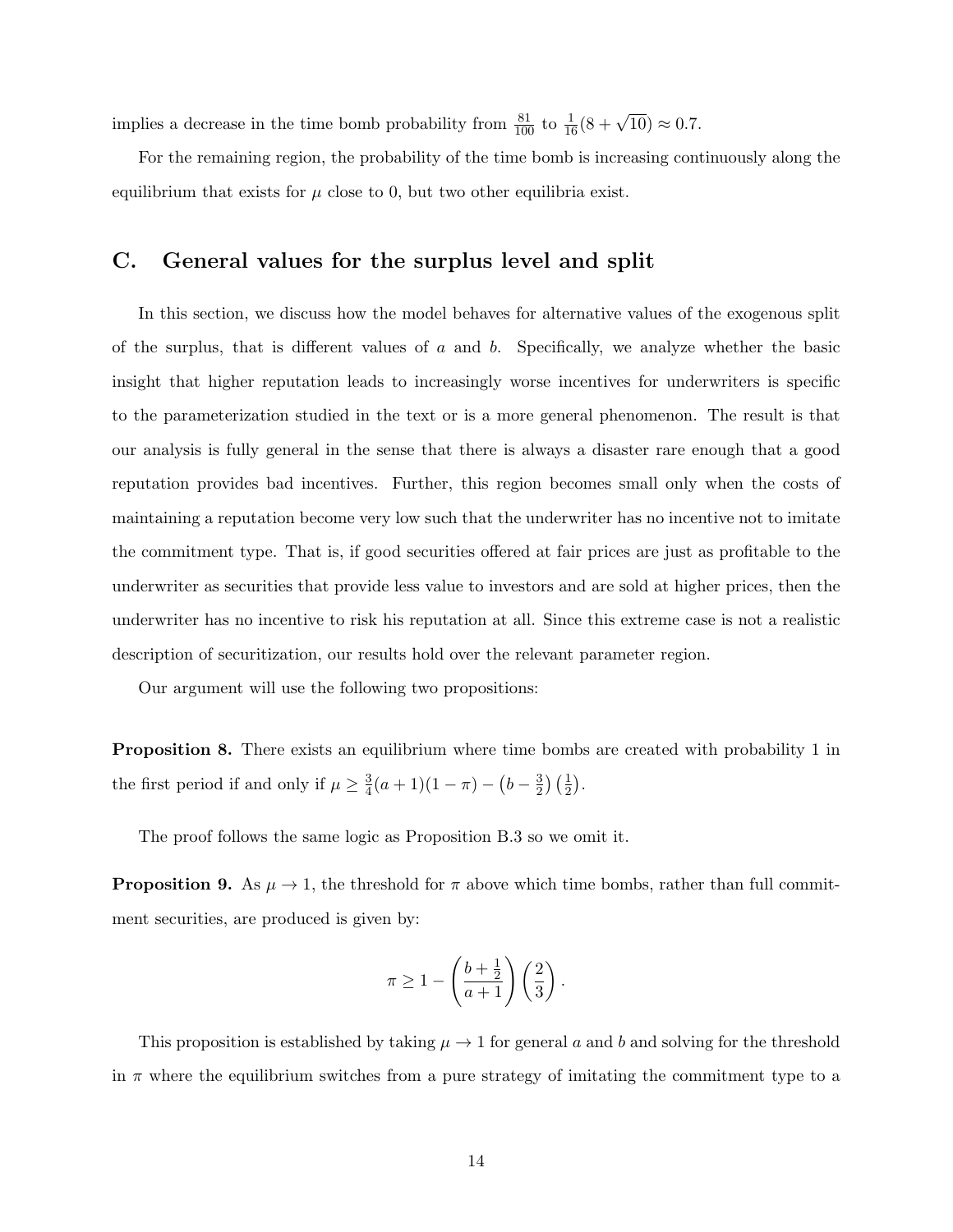pure strategy of creating time bombs. Since the calculation and ruling out alternative equilibria as  $\mu \rightarrow 1$  are both elementary and follow the same logic as in the main text, we omit them here.

The first proposition is sufficient to establish that there will be a region of sufficiently high  $\mu$ and  $\pi$  where time bombs will be played. Since a zero reputation player will always play the stage game action, this effectively establishes that there is a region where higher reputation leads to lower quality securities from strategic types. The analysis for the mixed strategies goes through similarly to that in the special case we analyze in full. Basically, for any values of a and b which produce positive demand for securities at all reputation levels, there is a rare enough disaster state and a high enough reputation such that even higher reputation leads to worse securities from strategic players.

It remains to ask whether the region where the relationship between reputation and security quality is reversed is the more relevant region. Proposition R.1, combined with Panel A of Figure 2 helps pin down when this occurs. The threshold in the proposition corresponds to the point on Figure 2A to the far right where the Full Commitment and Time Bomb regions touch. The role of a and b become more clear here. First, as long as  $b > -\frac{7}{2}$  $\frac{7}{2}$ , there will always be some  $\pi^*$  < 1 such that  $\pi > \pi^*$  implies the highest reputation types produce time bombs with probability 1. But, if  $b < -\frac{7}{2}$  $\frac{7}{2}$ , there is basically no market for securities at any reasonable level of insurance or markup, as is apparent from the customers payoff equation on page 59 (recall that the efficient level of insurance to provide is  $w = \frac{1}{2}$  $(\frac{1}{2})$ .

To make the region where high reputation leads to time bombs small, we must take a to a large number. This raises the point where the time bomb and full commitment regions meet, making Full Commitment the equilibrium for a wider range of  $\pi$  values. Importantly, simply increasing a cannot eliminate the time bomb region; there will always be a value of  $\pi$  high enough to ensure that time bombs are still optimal for very high reputation underwriters. Something else also becomes apparent from Proposition R1. To get the negative relationship to reverse at high reputation levels when the bad state is rare,  $a$  must increase without  $b$  increasing, or at least with  $b$  increasing much slower. So, if instead of defining a and b separately, the model defined a total exogenous level of gains to trade and then assumed it was split evenly (say, by appealing to something like Nash bargaining as is standard in theoretical models of bilateral bargaining or trade), the result would hold in the limit as the scale of the exogenous gains to trade increased toward infinity. For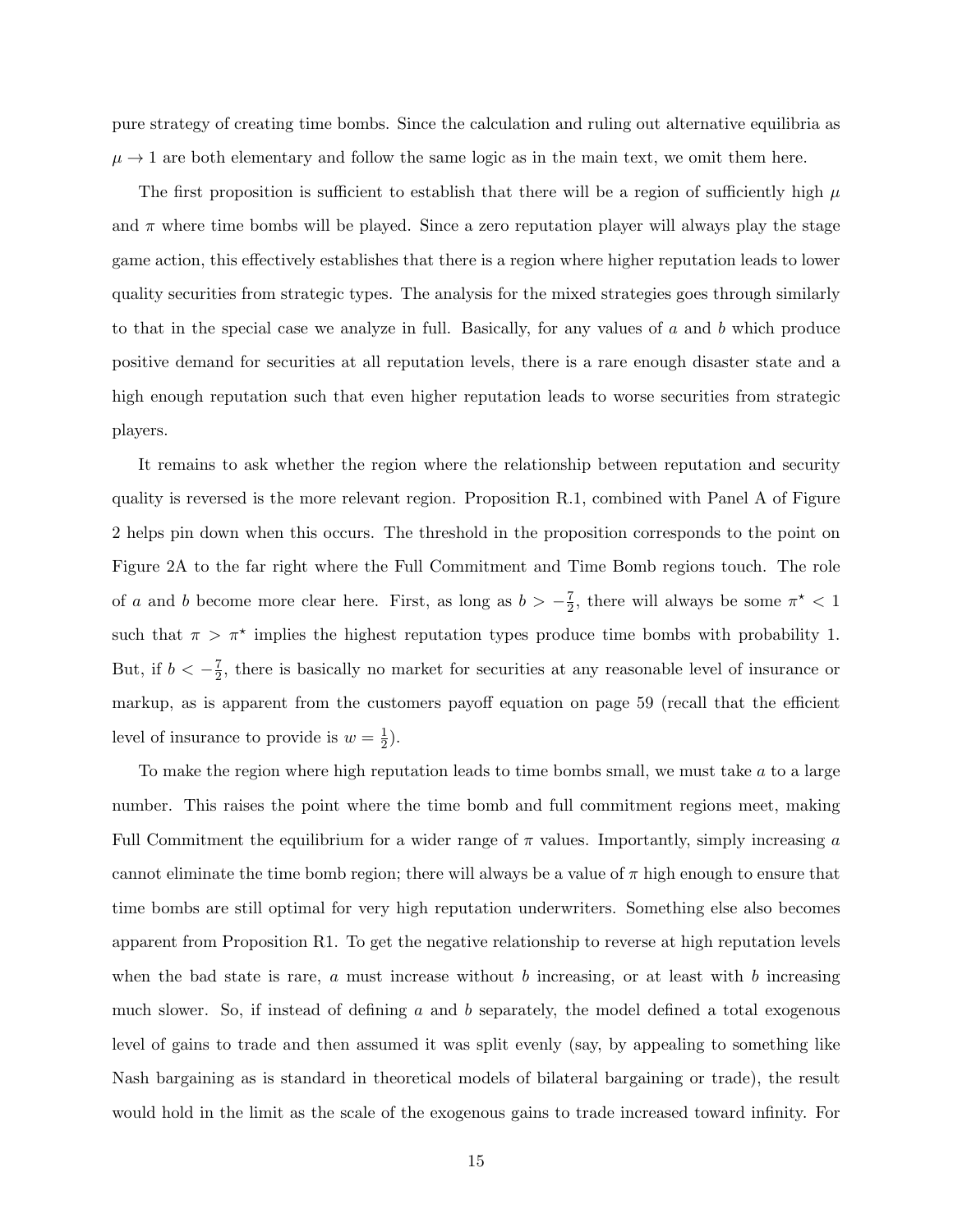example, if  $a + b \equiv c$ , and a and b are each replaced by  $\frac{c}{2}$  to represent something like an even split of the exogenous gains to trade, as  $c$  goes to infinity time bombs remain optimal for high reputation underwriters  $(\mu \to 1)$  as long as  $\pi > \frac{2}{3}$ , meaning the disaster occurs with probability less than  $\frac{1}{3}$  to preserve the result. A disaster probability of more that  $\frac{1}{3}$  does not seem to be the region of most interest.

What, then, happens when  $\alpha$  grows while  $b$  does not? We can see the intuition here most clearly by normalizing the payoff to the underwriter by  $\frac{1}{a}$  and the customer by  $\frac{1}{b}$ . This normalization produces the same game, since all of the mixed strategy probabilities will be identical. The payoffs can now be expressed as:

underwriter = 
$$
y + \frac{1}{a}((p-v) - w^2)
$$
 (3)

$$
\text{customer} = y + \frac{1}{b} \left( w - (p - v) - \frac{1}{2} y^2 \right). \tag{4}
$$

Here, it becomes obvious both why the region in which the reputation effect we identify shrinks for high values of a and why this is not an important region for our analysis. As a grows, the relevance of the underwriter's actions for his own payoffs disappears (recall that the markup is bounded, so the expression in parentheses is bounded). All that the underwriter cares about in the limiting case is that the customer buys the security in the next period, so in the limit there is no incentive to risk the relationship. Put another way, if it is effectively costless for a high reputation underwriter to maintain his reputation, he will do so. We do not find this a particularly relevant case. It is even perhaps more natural to think about the case with high  $a$  as another form of simple securities. Here, it is trivial for the underwriter to create value for the customer, so he will do so except in the last period. Crucially, the customer is still quite sensitive to the decision of the underwriter to create value, so the demand for the security will drop precipitously if the underwriter (foolishly) reveals himself to be the strategic type. The strategic type will, of course, fail to provide any added value in the last period regardless of how infinitesimal the costs, and thus demand drops appreciably in response to the revelation. Furthermore, the lowest reputation types will still play the stage game equilibrium in the first period because even paying the infinitesimal cost to provide good securities cannot move the prior from  $\mu = 0$ , so the quality of securities rises with reputation. The analysis of the mixed strategy case is a bit more subtle but this is the main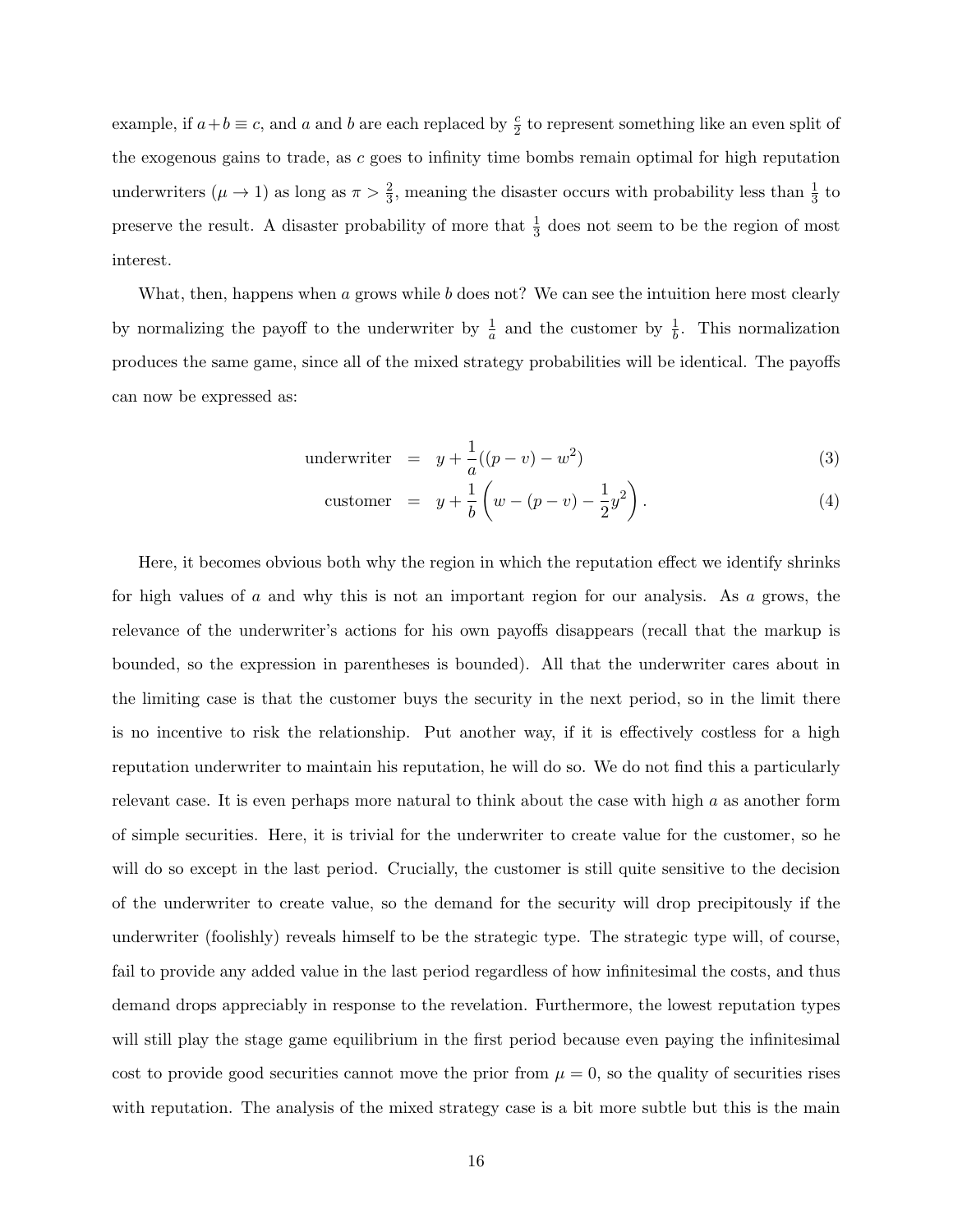intuition.

One thing that is perhaps a bit more surprising is that increasing  $a$  only has this effect if  $b$  is not increased. At first glance, increasing both  $a$  and  $b$  generates a game where reputation concerns are irrelevant. To a certain extent this is true, but what happens as  $a$  and  $b$  increase simultaneously is that the costs of providing insurance and reporting the security honestly disappears, while at the same time the customer's concern about whether or not the underwriter is a commitment type also disappears. Thus, even if the underwriter is found out, the customer will still have a hefty demand in the second period as little of the payoff depends on the action of the underwriter. Thus, even though the benefit of playing the time bomb in the form of savings over the full commitment strategy disappears as  $a \to \infty$ , the costs of doing so and getting caught also disappear as  $b \to \infty$ .

Thus, for the relevant range of parameters, the basic insight that high reputation provides bad incentives with complex securities goes through for a more general model.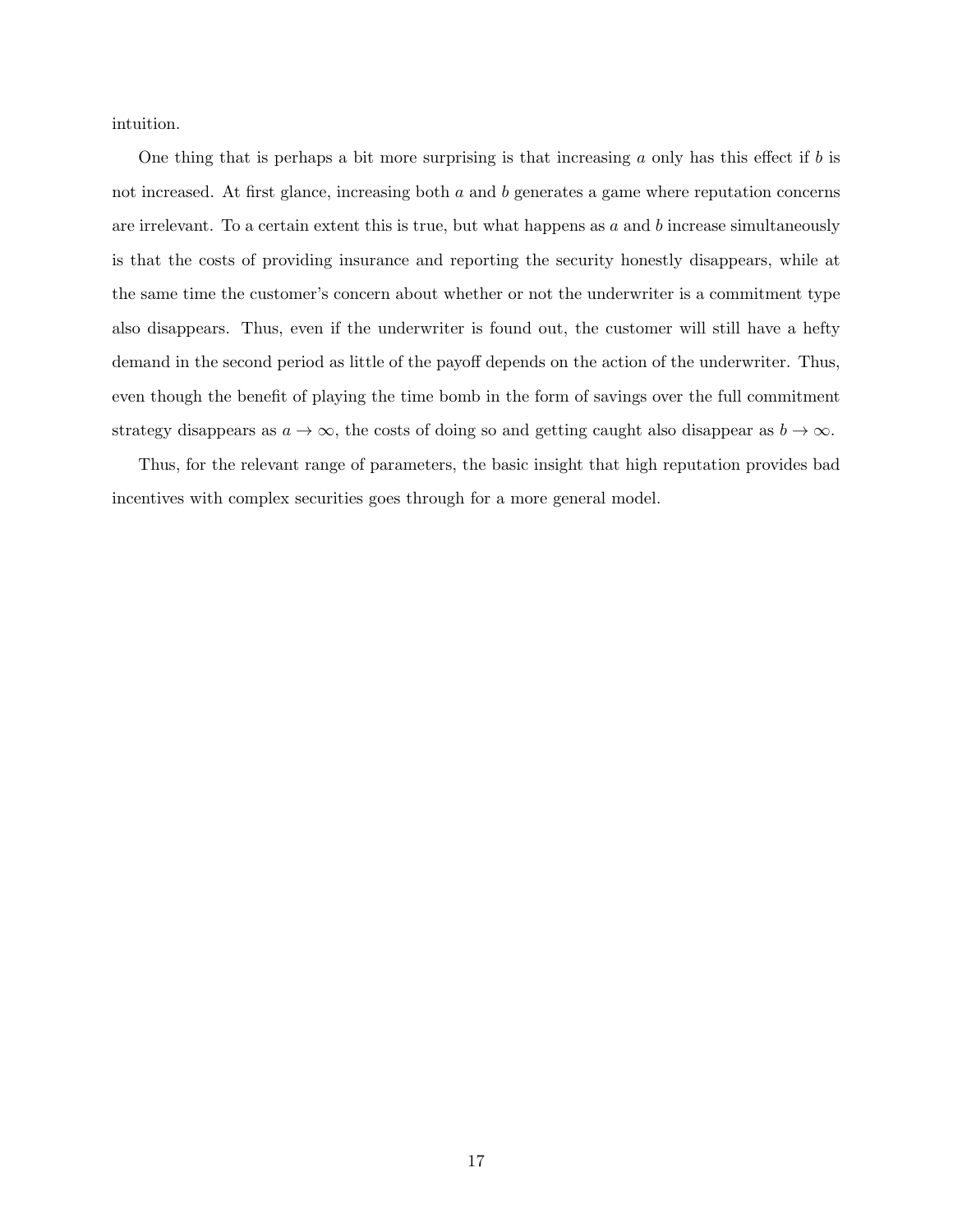### Figure A.1. Model Equilibria

We show the equilibrium strategy of a strategic player with a positive commitment probability. In particular, we show the possible equilibria for all possible combinations of the probability of the normal state,  $\pi$ , and the commitment type probability,  $\mu$ .

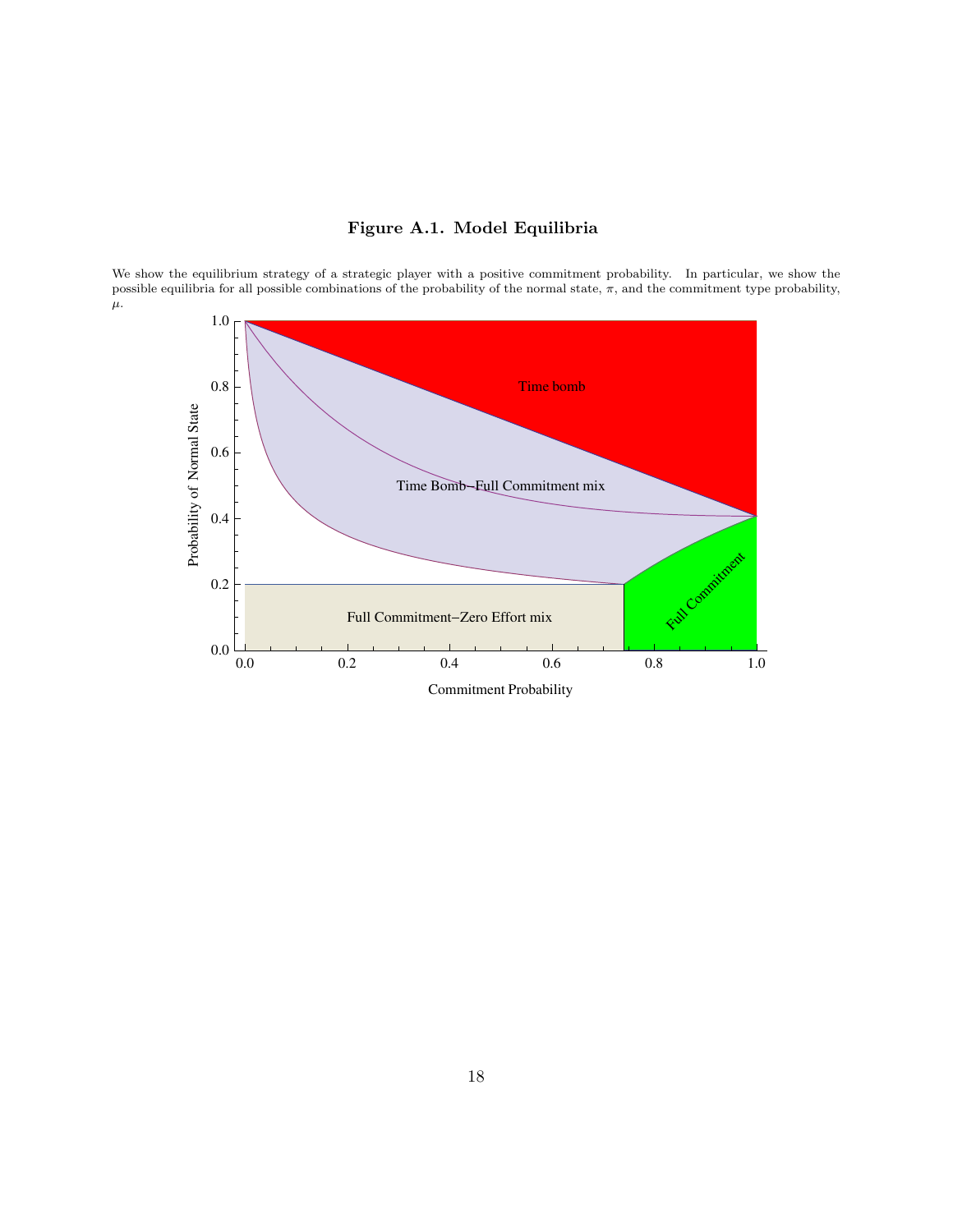### Figure A.2. Proportion of Deal in Default as of December 2010

This figure displays the histogram of the distribution of the proportion of deal in default for each deal as of December 2010. The data are organized at the deal level, so that all securities (i.e., tranches) that are backed by the same assets are grouped together into a deal. The reputation scores were obtained from Professor Jay Ritter's website. The score is a measure of the prestige ranking of IPO underwriters obtained following the method proposed by Carter and Manaster (1990): it is on a 0 to 9 scale, and is based on the pecking order seen in "tombstone" advertisements. Underwriters with a score greater than or equal to 8 are deemed "High Reputation"; underwriters with a score lower than 8 are deemed "Low Reputation". We match the Ritter dataset to our dataset by name of the underwriter institution. For deals that have more than one underwriter, the reputation score is calculated as the average score across underwriters. The sample is from January of 2000 through December of 2010 and the data are from Bloomberg.

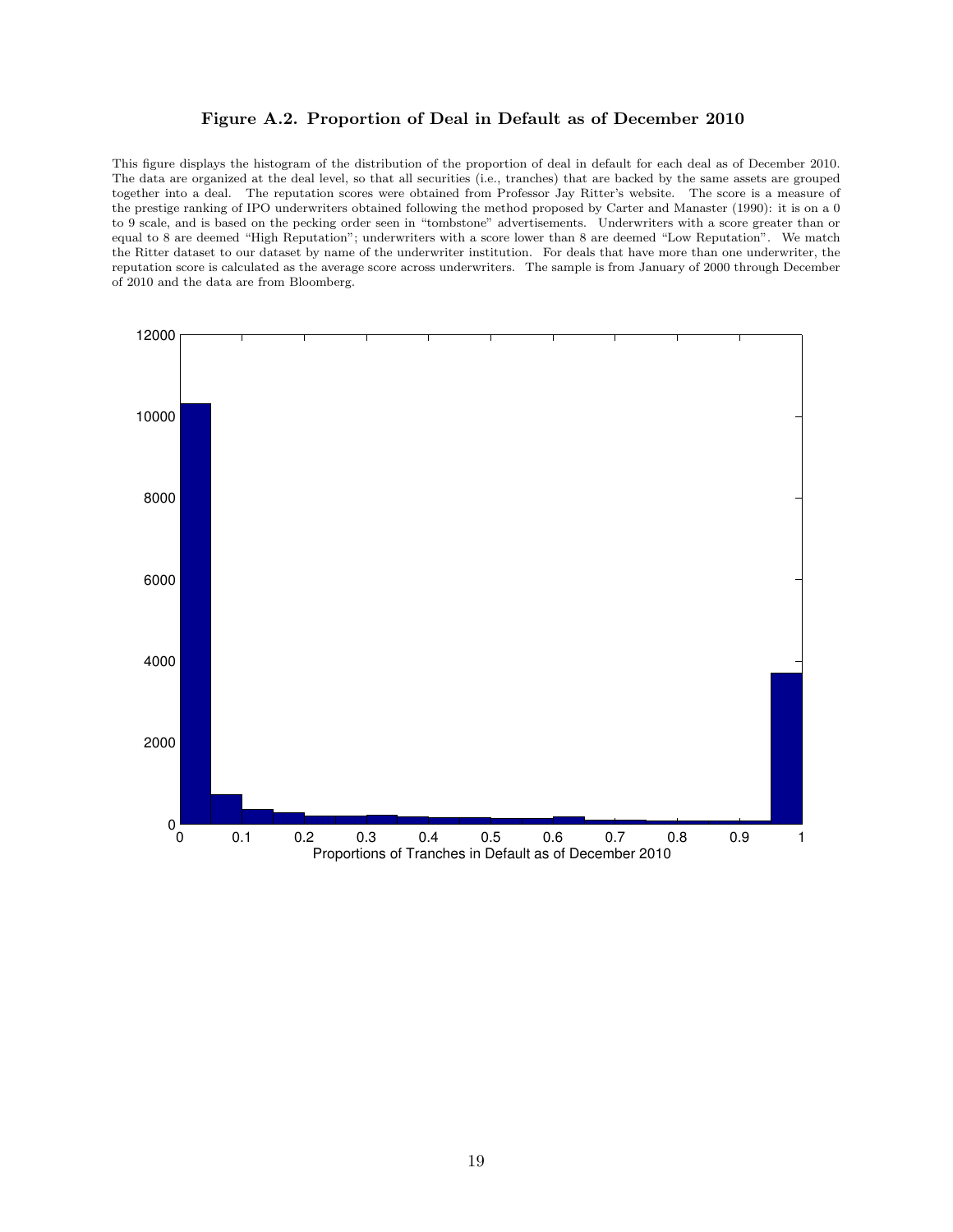### Figure A.3. Proportion of Issuance for Each Reputation Group

This figure shows proportion of issuance of securities in each market relative to the total amount of issuance of each reputation group. We report results for Top, Prime and Limited reputation groups separately. The data are organized at the deal level, so that all securities (i.e., tranches) that are backed by the same assets are grouped together into a deal. The reputation scores were obtained from Professor Jay Ritter's website. The score is a measure of the prestige ranking of IPO underwriters obtained following the method proposed by Carter and Manaster (1990): it is on a 0 to 9 scale, and is based on the pecking order seen in "tombstone" advertisements. Underwriters with a score greater than or equal to 8 are deemed "High Reputation"; underwriters with a score lower than 8 are deemed "Low Reputation". We match the Ritter dataset to our dataset by name of the underwriter institution. The sample is from January of 2000 through December of 2010 and the data are from Bloomberg.

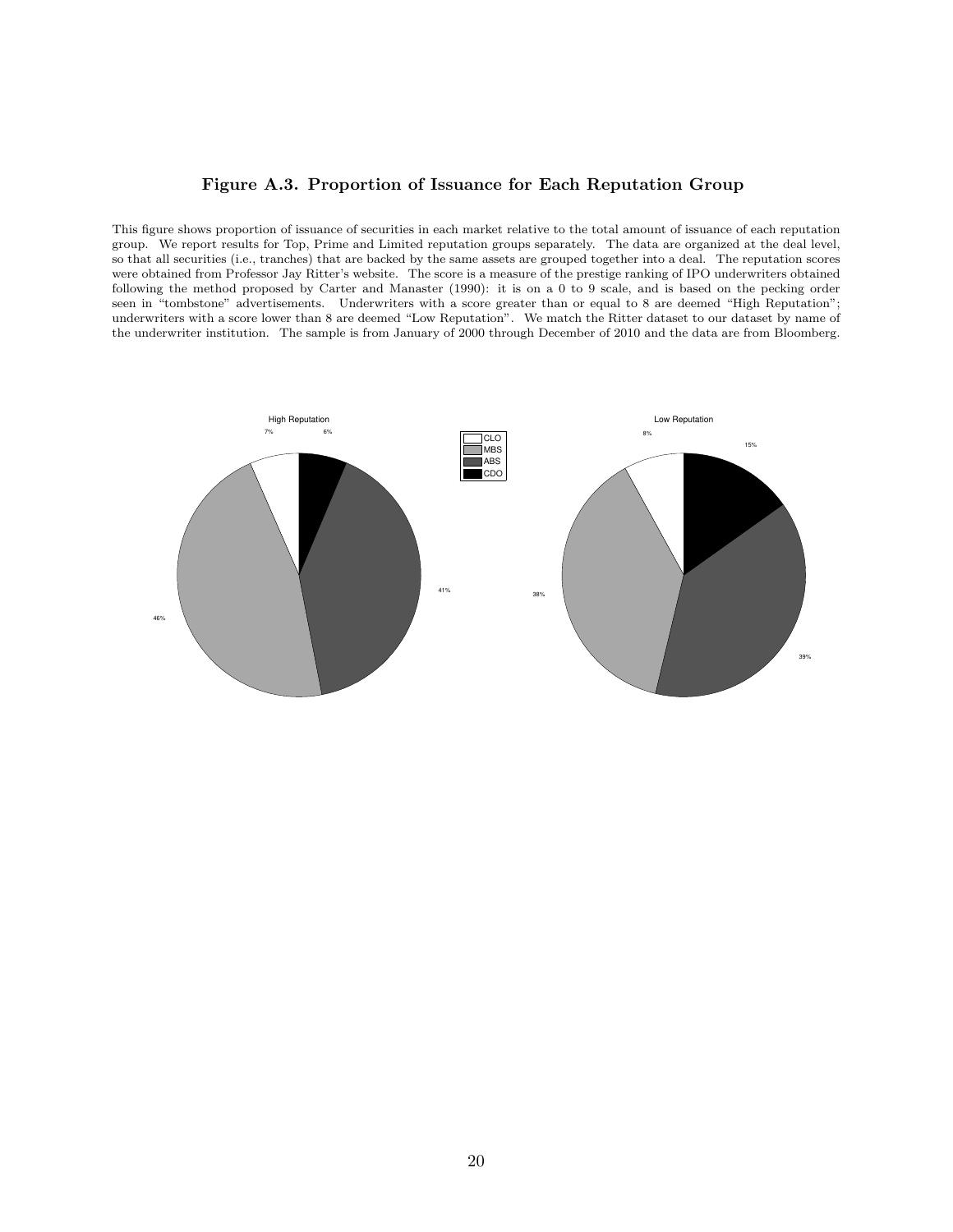Figure A.4. Cumulative Percentage of Deal in Default

This figure shows the cumulative proportion of deal in default of CLO, MBS, ABS and CDO deals issued from January of 2000 through December of 2010. The data are organized at the deal level, so that all securities (i.e., tranches) that are backed by the same assets are grouped together into a deal. The data are from Bloomberg.

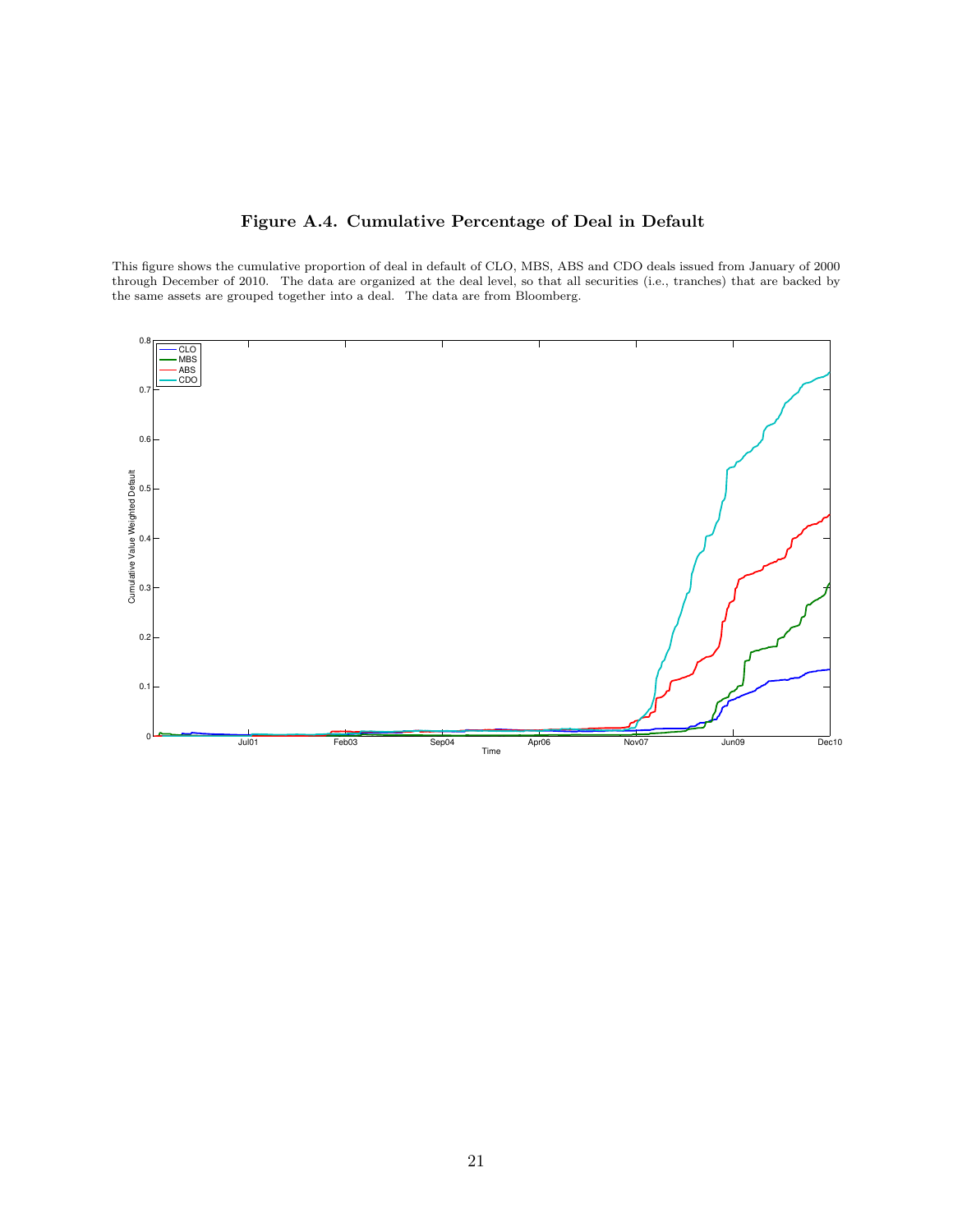### Figure A.5. Cumulative Percentage of Deal in Default by Collateral Type

This figure shows the cumulative proportion of deal in default of CLO, MBS, ABS and CDO deals issued from January of 2000 through December of 2010. The data are organized at the deal level, so that all securities (i.e., tranches) that are backed by the same assets are grouped together into a deal. Within each type of deal the data are divided according to the type of collateral that is backing up the tranches. For example CLO are divided in Loan, Bond and Trust Preferred CLOs. The data are from Bloomberg.

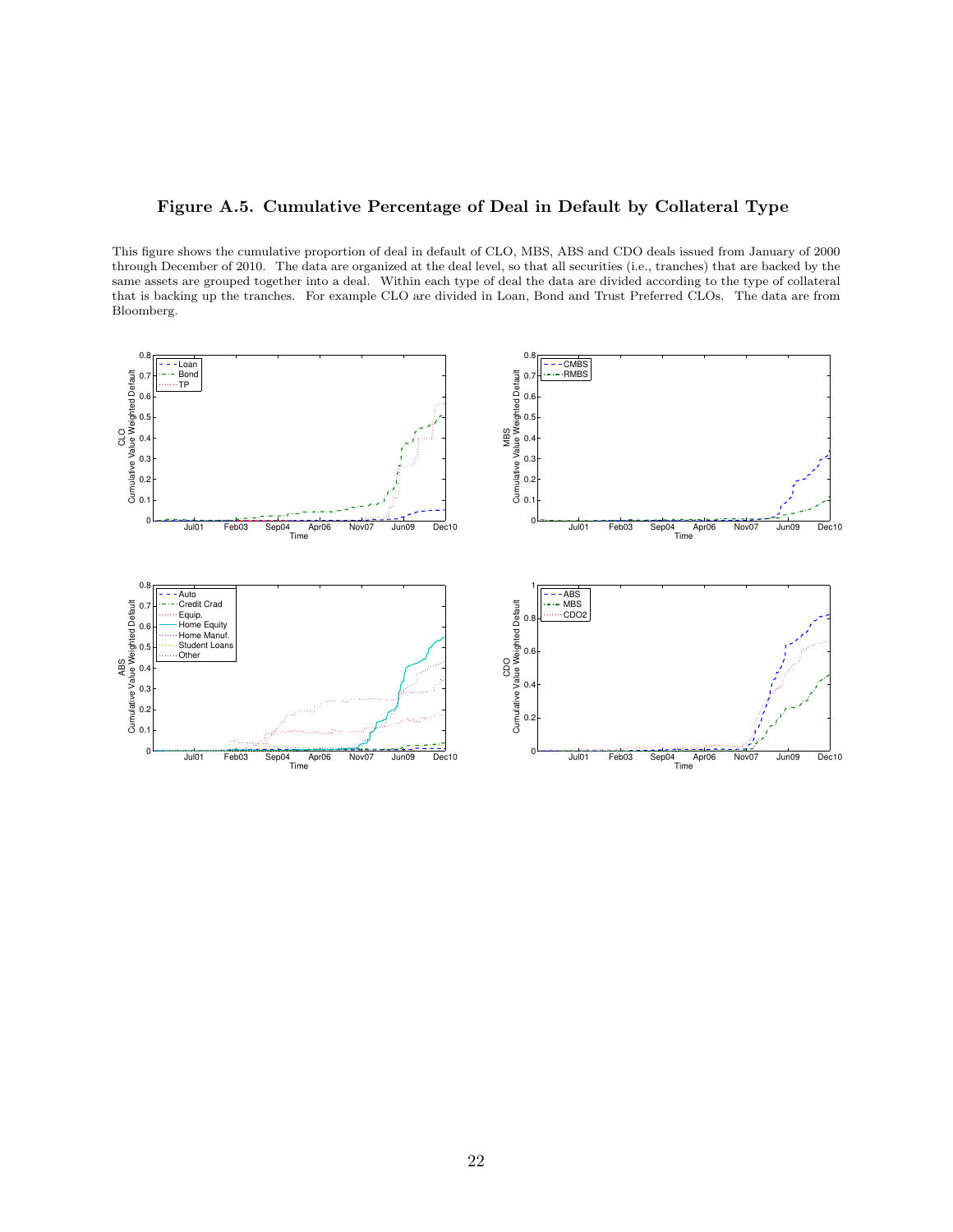# Figure A.6. Performance by Banks Around the Crisis, by Market Figure A.6. Performance by Banks Around the Crisis, by Market

This figures shows how the performance (proportion of deal in default) of the securities issued during 2005 and 2006 is related to the performance of the securities issued in 2007, around the begiming of the financial crisis. The data are organized at the deal level, so that all securities (i.e., tranches) that are backed by the same assets are grouped together into a deal, and then are aggregated at the under This figures shows how the performance (proportion of deal in default) of the securities issued during 2005 and 2006 is related to the performance of the securities issued in 2007, around the beginning of the financial crisis. The data are organized at the deal level, so that all securities (i.e., tranches) that are backed by the same assets are grouped together into a deal, and then are aggregated at the underwriter level. Panel A presents results for the full sample average performance. Panel B presents a plot similar to that reported in Panel A, but wherein averages are replaced by bank fixed effects. Fixed effects are estimated from a regression similar to that reported in column (5) of Table 2, wherein we do not include the reputation variable, and are separately for the two vintages 2005-2006 and 2007 respectively. The data are from Bloomberg. separately for the two vintages 2005-2006 and 2007 respectively. The data are from Bloomberg.



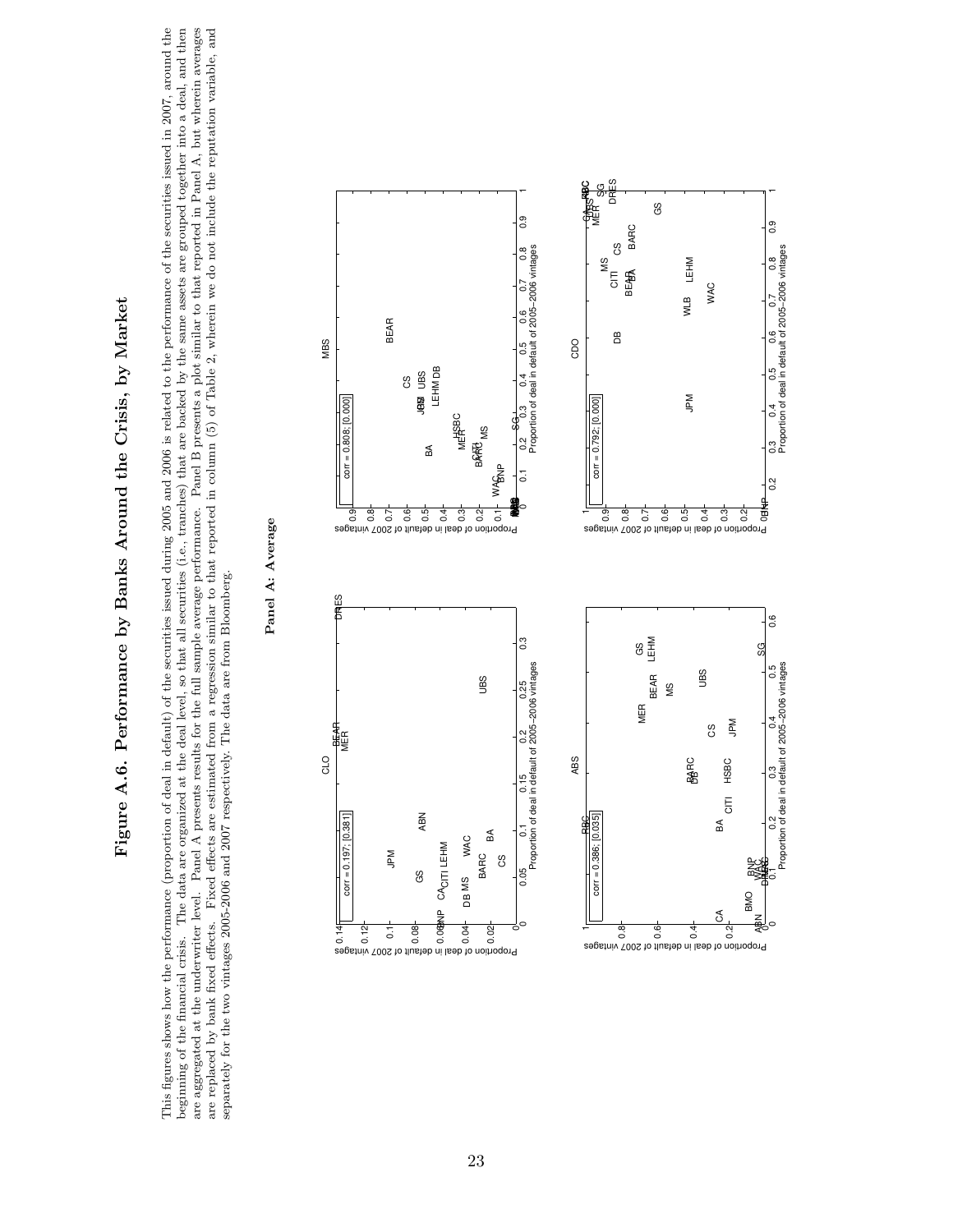

Panel B: Fixed effect Panel B: Fixed effect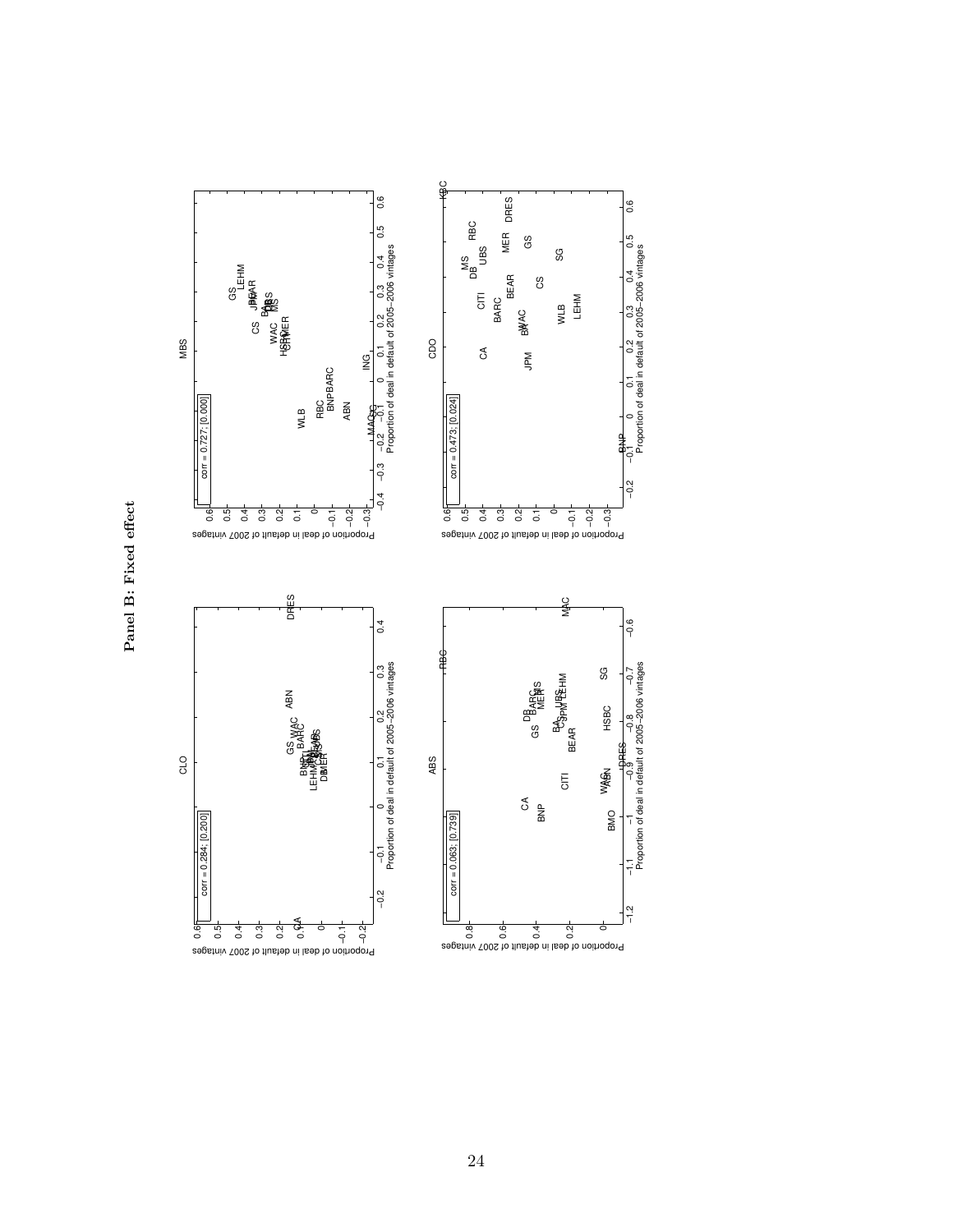This table reports yearly issuances of CLO, MBS, ABS and CDO securities from January of 2000 through December of 2010. The data are organized at the deal level, so that all securities This table reports yearly issuances of CLO, MBS, ABS and CDO securities from January of 2000 through December of 2010. The data are organized at the deal level, so that all securities

Table A.1. Issuance by Year

Table A.1. Issuance by Year

| (i.e., tranches) that are backed by the same assets are       | grouped together into a deal. |        |        |                                                                                                                                                                                                                                | The data are from Bloomberg.                                                                             |                |                                              |             |                                   |            |             |                  |                  |                                                                                                                                   |
|---------------------------------------------------------------|-------------------------------|--------|--------|--------------------------------------------------------------------------------------------------------------------------------------------------------------------------------------------------------------------------------|----------------------------------------------------------------------------------------------------------|----------------|----------------------------------------------|-------------|-----------------------------------|------------|-------------|------------------|------------------|-----------------------------------------------------------------------------------------------------------------------------------|
|                                                               |                               |        |        |                                                                                                                                                                                                                                | TOTAL                                                                                                    |                |                                              | CLO         |                                   |            |             |                  | MBS (Non Agency) |                                                                                                                                   |
|                                                               |                               |        |        | CLO, MBS, ABS, CDC                                                                                                                                                                                                             |                                                                                                          |                | Loan                                         | <b>Bond</b> | Ê                                 | Total      |             | RMBS             | CMBS             | Total                                                                                                                             |
|                                                               |                               |        |        |                                                                                                                                                                                                                                |                                                                                                          |                |                                              |             |                                   |            |             |                  |                  |                                                                                                                                   |
|                                                               |                               |        |        |                                                                                                                                                                                                                                |                                                                                                          |                |                                              |             |                                   |            |             |                  |                  |                                                                                                                                   |
|                                                               |                               |        |        |                                                                                                                                                                                                                                |                                                                                                          |                |                                              |             |                                   |            |             |                  |                  |                                                                                                                                   |
|                                                               |                               |        |        |                                                                                                                                                                                                                                | $\begin{array}{l} 282.1 \\ 295.5 \\ 295.3 \\ 403.3 \\ 837.9 \\ 1284.9 \\ 151.0 \\ 1055.7 \\ \end{array}$ |                |                                              |             | OOM W HO LOOOO<br>OOM W W W W OOO |            |             |                  |                  | $\begin{array}{l} 40.0 \\ 42.0 \\ 46.0 \\ 49.5 \\ 40.3 \\ 40.3 \\ 63.0 \\ 950.8 \\ 1026.3 \\ 111.7 \\ 211.7 \\ 211.7 \end{array}$ |
|                                                               |                               |        |        |                                                                                                                                                                                                                                |                                                                                                          |                |                                              |             |                                   |            |             |                  |                  |                                                                                                                                   |
|                                                               |                               |        |        |                                                                                                                                                                                                                                |                                                                                                          |                |                                              |             |                                   |            |             |                  |                  |                                                                                                                                   |
|                                                               |                               |        |        |                                                                                                                                                                                                                                |                                                                                                          |                |                                              |             |                                   |            |             |                  |                  |                                                                                                                                   |
|                                                               |                               |        |        |                                                                                                                                                                                                                                |                                                                                                          |                |                                              |             |                                   |            |             |                  |                  |                                                                                                                                   |
|                                                               |                               |        |        |                                                                                                                                                                                                                                |                                                                                                          |                |                                              |             |                                   |            |             |                  |                  |                                                                                                                                   |
|                                                               |                               |        |        |                                                                                                                                                                                                                                | $\frac{519.0}{342.5}$                                                                                    |                |                                              |             |                                   |            |             |                  |                  |                                                                                                                                   |
|                                                               |                               |        |        |                                                                                                                                                                                                                                |                                                                                                          |                |                                              |             |                                   |            |             |                  |                  |                                                                                                                                   |
|                                                               |                               |        |        |                                                                                                                                                                                                                                | <b>ABS</b>                                                                                               |                |                                              |             |                                   |            |             | CDO              |                  |                                                                                                                                   |
|                                                               | Auto                          | Credit | Equip. | Home                                                                                                                                                                                                                           | Manuf                                                                                                    | Student        | Other                                        | Total       |                                   | <b>ABS</b> | <b>NIBS</b> | CDO <sub>2</sub> | Missing          | Total                                                                                                                             |
|                                                               |                               | Card   |        | Equity                                                                                                                                                                                                                         | Housing                                                                                                  | $_{\rm{Loan}}$ |                                              |             |                                   |            |             |                  |                  |                                                                                                                                   |
|                                                               |                               |        |        |                                                                                                                                                                                                                                |                                                                                                          |                |                                              |             |                                   |            |             |                  |                  |                                                                                                                                   |
|                                                               |                               |        |        |                                                                                                                                                                                                                                |                                                                                                          |                |                                              |             |                                   |            |             |                  |                  |                                                                                                                                   |
|                                                               |                               |        |        |                                                                                                                                                                                                                                |                                                                                                          |                |                                              |             |                                   |            |             |                  |                  |                                                                                                                                   |
|                                                               |                               |        |        |                                                                                                                                                                                                                                |                                                                                                          |                |                                              |             |                                   |            |             |                  |                  |                                                                                                                                   |
|                                                               |                               |        |        |                                                                                                                                                                                                                                |                                                                                                          |                |                                              |             |                                   |            |             |                  |                  |                                                                                                                                   |
|                                                               |                               |        |        |                                                                                                                                                                                                                                |                                                                                                          |                |                                              |             |                                   |            |             |                  |                  |                                                                                                                                   |
| ន<br>ក្ដី និង មិន ខ្លួន ខ្លួន<br>ក្ដី និង មិន មិន ខ្លួន ខ្លួន |                               |        |        | $56.3$ $68.3$ $69.4$ $69.5$ $69.5$ $69.5$ $69.5$ $69.5$ $69.5$ $69.5$ $69.5$ $69.5$ $69.5$ $69.5$ $69.5$ $69.5$ $69.5$ $69.5$ $69.5$ $69.5$ $69.5$ $69.5$ $69.5$ $69.5$ $69.5$ $69.5$ $69.5$ $69.5$ $69.5$ $69.5$ $69.5$ $69.$ | OCTAOHOOOOOOO                                                                                            |                | nnonn 2014-1000<br>O R R R R R D R R R R R R |             |                                   |            | cocutradooo |                  |                  |                                                                                                                                   |
|                                                               |                               |        |        |                                                                                                                                                                                                                                |                                                                                                          |                |                                              |             |                                   |            |             |                  |                  |                                                                                                                                   |
|                                                               |                               |        |        |                                                                                                                                                                                                                                |                                                                                                          |                |                                              |             |                                   |            |             |                  |                  |                                                                                                                                   |
|                                                               |                               |        |        |                                                                                                                                                                                                                                |                                                                                                          |                |                                              |             |                                   |            |             |                  |                  |                                                                                                                                   |
|                                                               |                               |        |        |                                                                                                                                                                                                                                |                                                                                                          |                |                                              |             |                                   |            |             |                  |                  |                                                                                                                                   |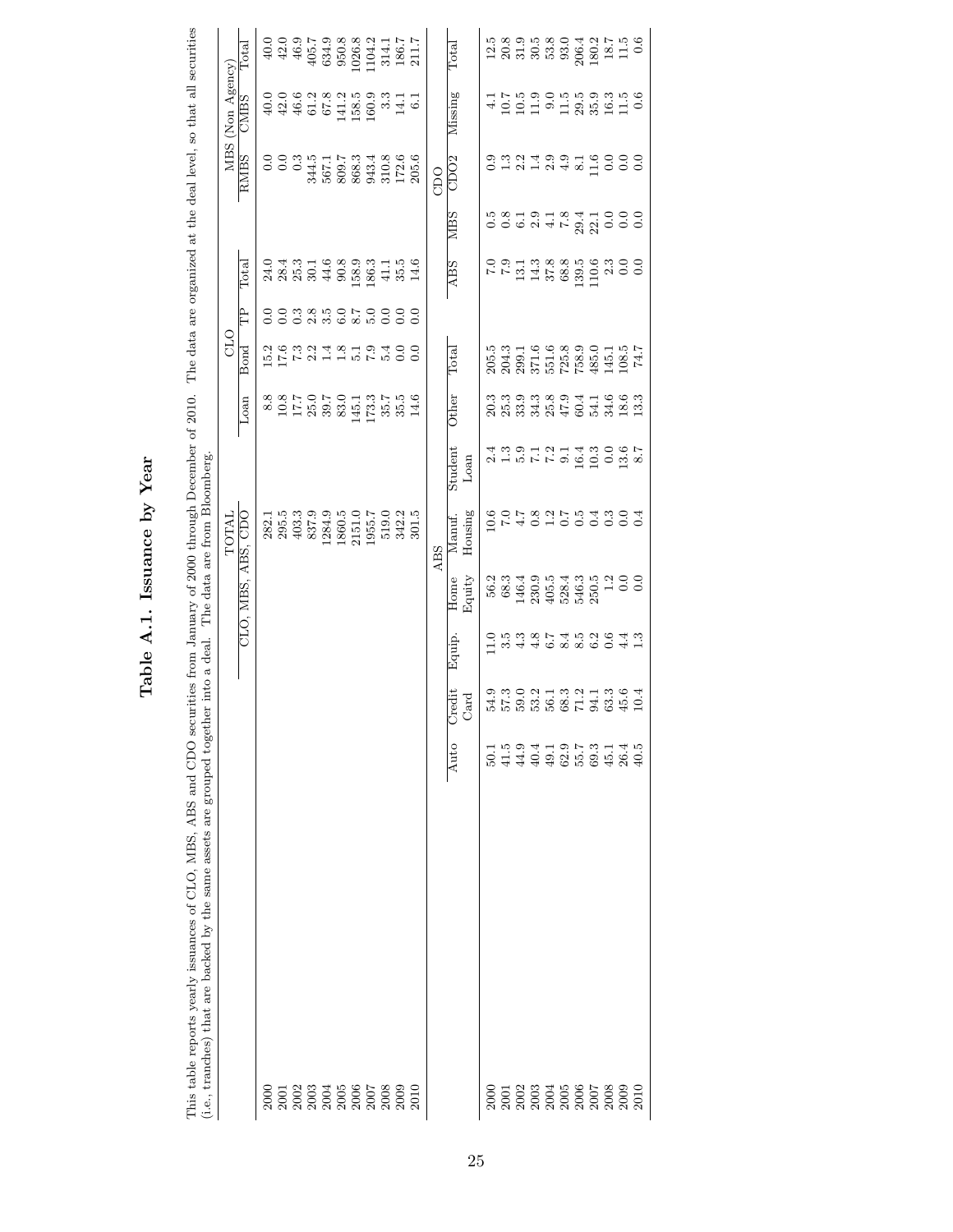Table A.2. Banks by Volume Table A.2. Banks by Volume This table presents issuance volume and number of deals for each underwriter included in the main analysis (underwriters with reputation) and for the top underwriters for which no reputation variable is available. Next to This table presents issuance volume and number of deals for each underwriter included in the main analysis (underwriters with reputation) and for the top underwriters for which no reputation variable is available. Next to the IPO reputation, we also present the average rank in the fixed income League Rank Tables. The data are organized in descending order of reputation and total issuance volume. Note that we list here all deals that we could find on the Bloomberg system, regardless of whether we can observe a reputation measure for the issuer in the year in the year in the year in the year i which the securities were issued and regardless of whether any rating information is available for that security. The sample is from January of 2000 through December of 2010 and the data

| are from Bloomberg          |                            |                   |                                                                       |                                                                                                                                                                                                                                                                                                                                        |                                                                                                                                      |                                                                    |                     |                                           |                                                                             |                                                 |                         |                                                                      |                                                                                                   |
|-----------------------------|----------------------------|-------------------|-----------------------------------------------------------------------|----------------------------------------------------------------------------------------------------------------------------------------------------------------------------------------------------------------------------------------------------------------------------------------------------------------------------------------|--------------------------------------------------------------------------------------------------------------------------------------|--------------------------------------------------------------------|---------------------|-------------------------------------------|-----------------------------------------------------------------------------|-------------------------------------------------|-------------------------|----------------------------------------------------------------------|---------------------------------------------------------------------------------------------------|
|                             |                            | Average           |                                                                       | <b>ALL</b>                                                                                                                                                                                                                                                                                                                             |                                                                                                                                      | CLO                                                                |                     | <b>MBS</b>                                |                                                                             | ABS                                             |                         | CDO                                                                  |                                                                                                   |
|                             |                            | $\mbox{Rep}$      | Rank                                                                  | Volume                                                                                                                                                                                                                                                                                                                                 | Deals                                                                                                                                | Volume                                                             | Deals               | Volume                                    | Deals                                                                       | Volume                                          | Deals                   | Volume                                                               | Deals                                                                                             |
| Citigroup                   | E                          |                   |                                                                       |                                                                                                                                                                                                                                                                                                                                        |                                                                                                                                      |                                                                    |                     |                                           |                                                                             |                                                 |                         |                                                                      |                                                                                                   |
| JP Morgan Chase             | Mdr                        |                   |                                                                       | 1330.5<br>1316.4                                                                                                                                                                                                                                                                                                                       |                                                                                                                                      |                                                                    |                     |                                           |                                                                             |                                                 |                         |                                                                      |                                                                                                   |
| Credit Suisse               | SA<br>Sa<br>Sa<br>Sa<br>Sa | .                 | $\alpha \alpha$ $\alpha$ $\alpha$ $\alpha$ $\alpha$ $\alpha$ $\alpha$ | $\begin{array}{r} 1220.0 \\ 1089.4 \\ 761.0 \\ 720.8 \\ 641.4 \\ 173.9 \\ \end{array}$                                                                                                                                                                                                                                                 | 1590<br>1466<br>1701 1488<br>1248 1903 531                                                                                           | a 8 5 5 6 7 8 9 9 9<br>4 8 5 9 9 9 9 9 9                           | 27228522            | 3<br>6573<br>6513<br>68573<br>68733       | 555639866                                                                   | 541.7<br>545.2<br>544.23.354.8<br>4572.352.78.8 | ransagas                |                                                                      | $288$ $2522$                                                                                      |
| Deutsche Bank               |                            |                   |                                                                       |                                                                                                                                                                                                                                                                                                                                        |                                                                                                                                      |                                                                    |                     |                                           |                                                                             |                                                 |                         |                                                                      |                                                                                                   |
| Morgan Stanley              |                            |                   |                                                                       |                                                                                                                                                                                                                                                                                                                                        |                                                                                                                                      |                                                                    |                     |                                           |                                                                             |                                                 |                         |                                                                      |                                                                                                   |
| Merrill Lynch               |                            |                   |                                                                       |                                                                                                                                                                                                                                                                                                                                        |                                                                                                                                      |                                                                    |                     |                                           |                                                                             |                                                 |                         |                                                                      |                                                                                                   |
| Goldman Sachs               | GS                         |                   |                                                                       |                                                                                                                                                                                                                                                                                                                                        |                                                                                                                                      |                                                                    |                     |                                           |                                                                             |                                                 |                         |                                                                      |                                                                                                   |
| HSBC                        | HSBC                       | ా                 |                                                                       |                                                                                                                                                                                                                                                                                                                                        |                                                                                                                                      |                                                                    |                     |                                           |                                                                             |                                                 |                         |                                                                      |                                                                                                   |
| Bank of America             | BA                         |                   |                                                                       |                                                                                                                                                                                                                                                                                                                                        |                                                                                                                                      |                                                                    |                     |                                           |                                                                             |                                                 |                         | $371190000000$<br>$3711900000000$                                    |                                                                                                   |
| Lehman Brothers             | LEHM                       | $\infty$ $\infty$ |                                                                       |                                                                                                                                                                                                                                                                                                                                        |                                                                                                                                      |                                                                    |                     |                                           |                                                                             |                                                 |                         |                                                                      |                                                                                                   |
| Bear Stearns                | <b>BEAR</b>                |                   |                                                                       |                                                                                                                                                                                                                                                                                                                                        |                                                                                                                                      |                                                                    |                     |                                           |                                                                             |                                                 |                         |                                                                      |                                                                                                   |
| Barclays Bank               | <b>BARC</b>                |                   |                                                                       |                                                                                                                                                                                                                                                                                                                                        |                                                                                                                                      |                                                                    |                     |                                           |                                                                             |                                                 |                         |                                                                      |                                                                                                   |
| UBS                         | <b>UBS</b>                 | .                 | 4738995502                                                            | $\left[\begin{smallmatrix} 1 & 2 & 1 & 1 \\ 2 & 3 & 6 & 4 \\ 9 & 9 & 5 & 4 \\ 9 & 9 & 8 & 8 \\ 9 & 9 & 8 & 2 \\ 9 & 9 & 9 & 2 \\ 1 & 1 & 1 \\ 1 & 2 & 3 & 1 \\ 1 & 3 & 1 & 1 \\ 1 & 1 & 1 & 1 \\ 1 & 1 & 1 & 1 \\ 1 & 1 & 1 & 1 \\ 1 & 1 & 1 & 1 \\ 1 & 1 & 1 & 1 \\ 1 & 1 & 1 & 1 \\ 1 & 1 & 1 & 1 \\ 1 & 1 & 1 & 1 \\ 1 & 1 & 1 & 1$ | $\begin{array}{l} 1181 \\ 1597 \\ 1409 \\ 603 \\ \hline \end{array} \hspace{1.05cm} \begin{array}{l} 49 \\ 49 \\ \hline \end{array}$ |                                                                    | 5924857             |                                           | 988279995                                                                   |                                                 | 5638884                 |                                                                      | 327720000                                                                                         |
| Santander                   | <b>SANT</b>                |                   |                                                                       |                                                                                                                                                                                                                                                                                                                                        |                                                                                                                                      |                                                                    |                     |                                           |                                                                             |                                                 |                         |                                                                      |                                                                                                   |
| Daiwa Securities            | <b>DAIW</b>                |                   |                                                                       |                                                                                                                                                                                                                                                                                                                                        |                                                                                                                                      |                                                                    | $\circ \circ \circ$ |                                           |                                                                             |                                                 |                         |                                                                      |                                                                                                   |
| Mediobanca                  | <b>MED</b>                 |                   |                                                                       |                                                                                                                                                                                                                                                                                                                                        |                                                                                                                                      |                                                                    |                     |                                           |                                                                             |                                                 |                         |                                                                      |                                                                                                   |
| Sandler ONeil & Partners LP | SOP                        |                   |                                                                       |                                                                                                                                                                                                                                                                                                                                        |                                                                                                                                      |                                                                    |                     |                                           |                                                                             |                                                 |                         |                                                                      |                                                                                                   |
| Wachovia Securities         | <b>WAC</b>                 |                   | $\overline{31}$                                                       |                                                                                                                                                                                                                                                                                                                                        |                                                                                                                                      |                                                                    |                     |                                           |                                                                             | 36.2                                            |                         |                                                                      |                                                                                                   |
| <b>BNP</b> Paribas          | <b>BNP</b>                 |                   |                                                                       |                                                                                                                                                                                                                                                                                                                                        |                                                                                                                                      |                                                                    |                     |                                           |                                                                             |                                                 |                         |                                                                      |                                                                                                   |
| Societe Generale            | SG                         |                   |                                                                       |                                                                                                                                                                                                                                                                                                                                        | e a a a a a a a a a a a a a                                                                                                          | sic sicular de sicular de sicular<br>Sicular de sicular de sicular | 82121               | rroquent meodi<br>Tanda coononn<br>Tona a | $\uparrow$ 7 $\uparrow$ 8 $\uparrow$ 8 $\uparrow$ 9 $\uparrow$ 8 $\uparrow$ |                                                 | as char cases and self- |                                                                      | $\frac{5}{9}$ $\frac{1}{4}$ $\frac{1}{8}$ $\frac{1}{9}$ $\frac{1}{8}$ $\frac{1}{9}$ $\frac{1}{9}$ |
| Credit Agricole             | $C\Lambda$                 |                   |                                                                       |                                                                                                                                                                                                                                                                                                                                        |                                                                                                                                      |                                                                    |                     |                                           |                                                                             |                                                 |                         |                                                                      |                                                                                                   |
| Dresdner Bank               | <b>DRES</b>                |                   |                                                                       |                                                                                                                                                                                                                                                                                                                                        |                                                                                                                                      |                                                                    |                     |                                           |                                                                             |                                                 |                         |                                                                      |                                                                                                   |
| Commerzbank                 | COMM                       |                   |                                                                       |                                                                                                                                                                                                                                                                                                                                        |                                                                                                                                      |                                                                    |                     |                                           |                                                                             |                                                 |                         |                                                                      |                                                                                                   |
| RBC Capital Markets         | RBC                        |                   |                                                                       |                                                                                                                                                                                                                                                                                                                                        |                                                                                                                                      |                                                                    |                     |                                           |                                                                             |                                                 |                         |                                                                      |                                                                                                   |
| <b>BMO-Nesbitt Burns</b>    | BMO                        |                   |                                                                       |                                                                                                                                                                                                                                                                                                                                        |                                                                                                                                      |                                                                    |                     |                                           |                                                                             |                                                 |                         |                                                                      |                                                                                                   |
| Wells Fargo Securities      | W <sub>F</sub>             |                   |                                                                       |                                                                                                                                                                                                                                                                                                                                        |                                                                                                                                      |                                                                    |                     |                                           | $\circ$ $\circ$ $\sim$                                                      |                                                 |                         |                                                                      |                                                                                                   |
| China Int. Capital          | CIC                        |                   |                                                                       |                                                                                                                                                                                                                                                                                                                                        |                                                                                                                                      |                                                                    |                     |                                           |                                                                             |                                                 |                         |                                                                      |                                                                                                   |
| Scotia Capital              | SCOT                       |                   |                                                                       |                                                                                                                                                                                                                                                                                                                                        |                                                                                                                                      |                                                                    |                     |                                           |                                                                             |                                                 |                         |                                                                      |                                                                                                   |
| Investec Bank               | INVTC                      |                   |                                                                       |                                                                                                                                                                                                                                                                                                                                        |                                                                                                                                      |                                                                    |                     |                                           | $\frac{1}{10}$ $\frac{1}{10}$                                               |                                                 |                         |                                                                      | ⊣ຕ                                                                                                |
| Nikko Cordial Securities    | <b>NIKK</b>                |                   |                                                                       |                                                                                                                                                                                                                                                                                                                                        |                                                                                                                                      |                                                                    | $\sim$              | 0.5                                       |                                                                             |                                                 |                         |                                                                      |                                                                                                   |
| Rotschild & Cie             | <b>RCIE</b>                |                   |                                                                       |                                                                                                                                                                                                                                                                                                                                        |                                                                                                                                      |                                                                    |                     | $rac{0}{0}$                               |                                                                             |                                                 |                         |                                                                      | $\circ \circ \circ$                                                                               |
| Morgan Keegan               | MK                         |                   |                                                                       |                                                                                                                                                                                                                                                                                                                                        |                                                                                                                                      |                                                                    |                     |                                           |                                                                             |                                                 |                         |                                                                      |                                                                                                   |
| US Bancorp Piper Jaffray    | <b>BANC</b>                |                   |                                                                       |                                                                                                                                                                                                                                                                                                                                        |                                                                                                                                      |                                                                    |                     | $\overline{0}$ .                          |                                                                             |                                                 |                         | to d'adou o o o o o o o o o o o<br>4 c w x d'o d o o o o o o o o o o |                                                                                                   |
| NM Rothschild & Sons        | <b>NMRS</b>                |                   |                                                                       |                                                                                                                                                                                                                                                                                                                                        |                                                                                                                                      | $\overline{0}$ .                                                   |                     | $\overline{0}$ .                          |                                                                             |                                                 |                         |                                                                      |                                                                                                   |
| Raymond James & Associates  | RJA                        |                   |                                                                       |                                                                                                                                                                                                                                                                                                                                        |                                                                                                                                      |                                                                    |                     |                                           |                                                                             |                                                 |                         |                                                                      |                                                                                                   |
| Legg Mason Wood Walker      | LMWW                       |                   |                                                                       |                                                                                                                                                                                                                                                                                                                                        |                                                                                                                                      |                                                                    |                     |                                           |                                                                             |                                                 |                         |                                                                      |                                                                                                   |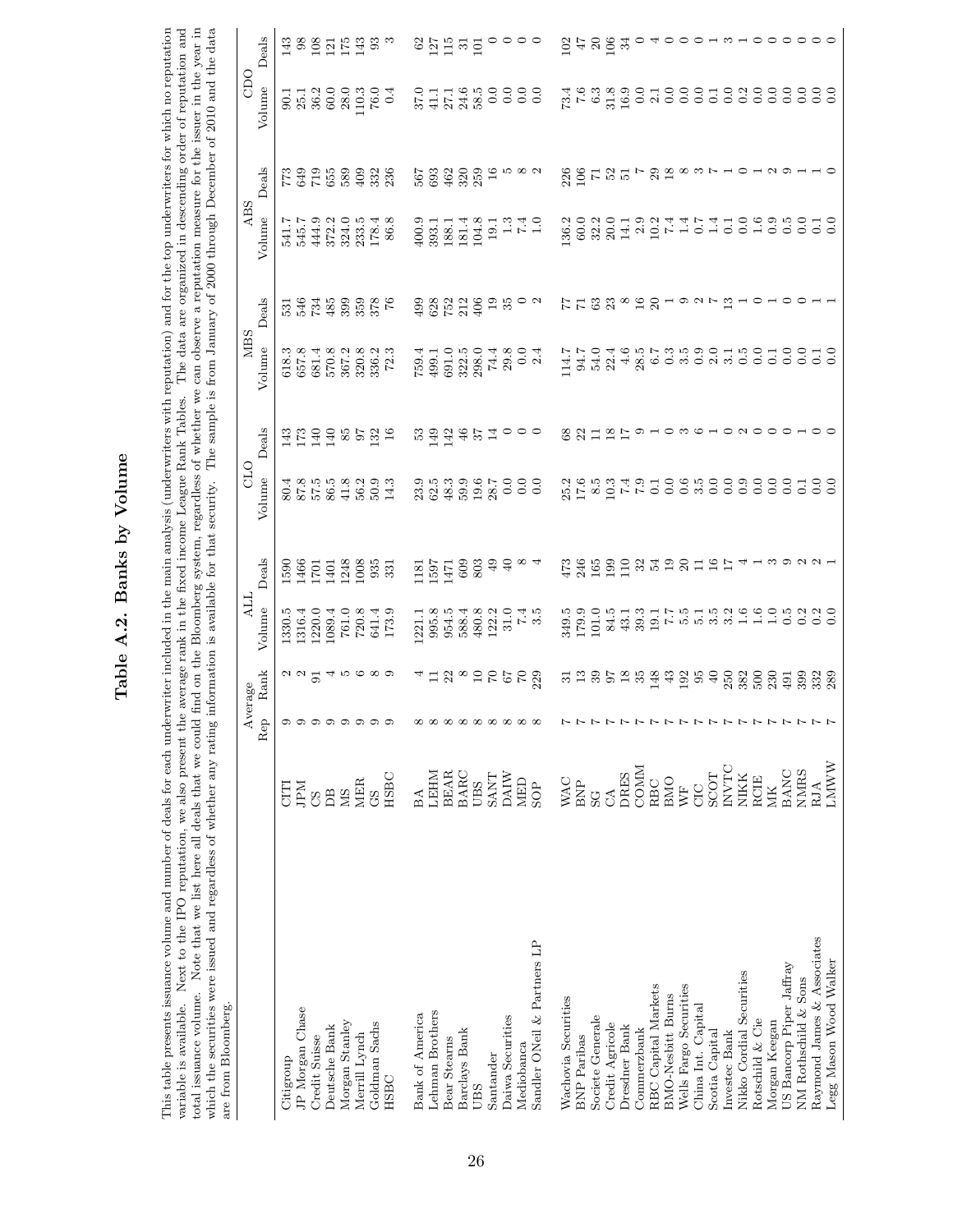|                                 |                          |                      |                                                                                                                | ALL                                               |                 | CLO                                        |                                  | <b>MBS</b>                                                                     |                                              | ABS                                              |                                                                                | CDO              |                                |
|---------------------------------|--------------------------|----------------------|----------------------------------------------------------------------------------------------------------------|---------------------------------------------------|-----------------|--------------------------------------------|----------------------------------|--------------------------------------------------------------------------------|----------------------------------------------|--------------------------------------------------|--------------------------------------------------------------------------------|------------------|--------------------------------|
|                                 |                          | Q,<br>Aver. Re       | Rank                                                                                                           | Volume                                            | Deals           | Volume                                     | Deals                            | Volume                                                                         | Deals                                        | Volume                                           | Deals                                                                          | Volume           | Deals                          |
| Macquarie Bank                  | MAC                      |                      |                                                                                                                |                                                   |                 |                                            |                                  | 20.9                                                                           | 45                                           |                                                  |                                                                                |                  |                                |
| Suntrust Cap Mkts               | <b>SUNT</b>              |                      |                                                                                                                |                                                   | 89.8            |                                            |                                  |                                                                                |                                              |                                                  |                                                                                |                  |                                |
| BB&T Capital Markets            | BBT                      |                      |                                                                                                                |                                                   |                 | 0.000                                      |                                  |                                                                                |                                              |                                                  | 7195                                                                           | 0.000<br>0.000   | 0 0 0 H                        |
| Cantor Fitzgerald               | CANT                     |                      |                                                                                                                |                                                   |                 |                                            |                                  |                                                                                |                                              |                                                  |                                                                                |                  |                                |
| Sutro & Co                      | US                       | 000000               | E3330000                                                                                                       |                                                   |                 | 0.0                                        | $\circ$ $\circ$ $\circ$ $\circ$  | $\begin{array}{c} 2 & 0 & 0 & 0 \\ 0 & 0 & 0 & 0 \\ 0 & 0 & 0 & 0 \end{array}$ |                                              | ng xoo<br>Sidoo                                  | $\circ$ $\circ$                                                                | 0.0              |                                |
| Davenport & Company             | <b>DAV</b>               |                      |                                                                                                                |                                                   |                 | 0.0                                        |                                  |                                                                                | က                                            | 0.0                                              | $\circ$                                                                        | 0.0              |                                |
| KBC Bank                        | KBC                      |                      |                                                                                                                |                                                   |                 |                                            |                                  | 11.2                                                                           |                                              |                                                  |                                                                                |                  |                                |
| Jefferies & Co                  | <b>JEFF</b>              | ro ro ro ro ro ro ro | sensesässä                                                                                                     | $\frac{135}{29}$<br>$\frac{33}{10}$               | នននក            |                                            |                                  | 9.9                                                                            | $\frac{2}{31}$                               | $\begin{array}{c} 2.8 \\ 0.1 \\ 0.2 \end{array}$ |                                                                                | 7000             |                                |
| Friedman Billings Ramsey        | <b>FBRG</b>              |                      |                                                                                                                |                                                   |                 | $\overline{0}$ .                           |                                  |                                                                                | $\circ$                                      |                                                  | 23                                                                             |                  |                                |
|                                 |                          |                      |                                                                                                                |                                                   |                 |                                            |                                  | $\frac{0}{0}$                                                                  |                                              |                                                  |                                                                                |                  |                                |
| McDonald Investments            | <b>MCDI</b>              |                      |                                                                                                                |                                                   |                 |                                            |                                  |                                                                                |                                              | 0.6                                              | ဇ က                                                                            |                  |                                |
| Blaylock & Partners             | <b>BLA</b>               |                      |                                                                                                                | $\sim 7$                                          |                 | $\overline{0}$                             |                                  | 0.0                                                                            |                                              | $\sim$                                           |                                                                                | $\ddot{\circ}$   |                                |
| KeyBanc Capital Markets         | KEY                      |                      |                                                                                                                | 0.4                                               | $\sim$ $\sim$   | $\frac{3}{2}$                              |                                  | 0.0                                                                            |                                              | $\overline{C}$                                   |                                                                                | 0.0              |                                |
| Kirkpatrick Pettis              | KIRK                     |                      |                                                                                                                |                                                   |                 | 0.0                                        |                                  | 0.2                                                                            |                                              | 0.0                                              |                                                                                |                  |                                |
| Sterne Agee & Leach             | <b>SAL</b>               |                      |                                                                                                                | $\begin{array}{c} 1.6 \\ 0.0 \end{array}$         |                 | 0.0                                        |                                  | $_{0.0}^{0.0}$                                                                 | $\circ$ $\circ$ $\circ$                      | $\overline{0.1}$                                 | $\circ$ $\sim$ $\circ$                                                         | $\frac{0}{0}$ .0 |                                |
| Stifel Nicolaus & Co            | <b>STN</b>               |                      |                                                                                                                |                                                   |                 | $\overline{0}$ .                           |                                  |                                                                                |                                              | 0.0                                              |                                                                                |                  |                                |
| Imperial Capital Bank           | ICB                      |                      | $\begin{array}{c} 301 \\ 500 \end{array}$                                                                      |                                                   |                 | 0.0                                        |                                  | 0.4                                                                            |                                              |                                                  |                                                                                |                  |                                |
|                                 |                          |                      |                                                                                                                | 0.4                                               |                 |                                            |                                  |                                                                                |                                              | 0.3                                              | $\circ$ 4                                                                      | 0.0              |                                |
| First Albany                    | $\widetilde{\mathbb{H}}$ |                      |                                                                                                                |                                                   |                 | $\overline{0.0}$                           |                                  | $\overline{0.1}$                                                               |                                              |                                                  |                                                                                |                  |                                |
| Jesup & Lamont Securities Corp  | <b>JES</b>               |                      | $\frac{000}{285}$                                                                                              |                                                   |                 |                                            |                                  | $10.0$                                                                         |                                              |                                                  |                                                                                | 0.0              |                                |
| Barits Intl Securities          | <b>BAR</b>               |                      |                                                                                                                |                                                   |                 |                                            |                                  |                                                                                |                                              |                                                  |                                                                                |                  |                                |
|                                 |                          |                      |                                                                                                                | 0.300                                             |                 | 0. m<br>0. 0. 0<br>0. 0                    |                                  | 0.0                                                                            |                                              | 000<br>000                                       |                                                                                | $\frac{0}{0.0}$  |                                |
| Capital West Securities         | CAPW                     |                      |                                                                                                                |                                                   |                 |                                            |                                  |                                                                                |                                              |                                                  |                                                                                |                  |                                |
| Royal Bank of Scotland          |                          |                      |                                                                                                                |                                                   |                 |                                            | 42                               | 441.2                                                                          |                                              | 195.7<br>284.7                                   |                                                                                |                  |                                |
| Countrywide Securities          |                          |                      |                                                                                                                |                                                   |                 |                                            |                                  |                                                                                |                                              |                                                  |                                                                                |                  |                                |
| Abn Amro Bank                   |                          |                      |                                                                                                                |                                                   |                 |                                            | $\Xi$                            | 302.5<br>170.9                                                                 |                                              |                                                  |                                                                                |                  |                                |
| ING Bank                        |                          |                      |                                                                                                                |                                                   |                 |                                            |                                  | 141.8                                                                          |                                              |                                                  |                                                                                |                  |                                |
| Rabobank International          |                          |                      |                                                                                                                | 685.4<br>587.1<br>59.7<br>169.8<br>143.5<br>139.7 |                 |                                            |                                  | $\begin{array}{c} 153.8 \\ 113.0 \\ 135.0 \end{array}$                         | essa sussusu                                 |                                                  | $\frac{36}{48}$ $\frac{36}{8}$ $\frac{88}{10}$ $\frac{19}{10}$ $\frac{19}{10}$ |                  |                                |
| Fortis Bank                     |                          |                      |                                                                                                                |                                                   |                 |                                            | $\frac{1}{4}$ o                  |                                                                                |                                              |                                                  |                                                                                |                  |                                |
| Bank of Scotland                |                          |                      |                                                                                                                |                                                   |                 |                                            |                                  |                                                                                |                                              |                                                  |                                                                                |                  |                                |
| Hypovereinsbank                 |                          |                      |                                                                                                                | 98.8                                              |                 |                                            |                                  | 46.6                                                                           |                                              |                                                  |                                                                                |                  |                                |
| Lloyds TSB Bank                 |                          |                      |                                                                                                                | 85.5                                              |                 |                                            |                                  | 70.7                                                                           |                                              |                                                  |                                                                                |                  |                                |
| Banc One Capital Markets        |                          |                      |                                                                                                                | 72.9                                              |                 |                                            |                                  |                                                                                |                                              |                                                  |                                                                                |                  |                                |
| Intesa Sanpaolo                 |                          |                      |                                                                                                                | 66.8                                              | 888198819811852 | concrado ambogadood<br>concrado ambogadood | $4 - 9 - 8 - 9$                  | $\begin{array}{c} 0.1 \\ 5.3 \end{array}$                                      | $\circ$                                      |                                                  | $\infty$ n $\mathcal{E}$ $\in$ $\mathcal{S}$ $\cup$                            |                  |                                |
| Banco Bilbao Vizcaya Argentaria |                          |                      |                                                                                                                | 63.7                                              |                 |                                            |                                  | 40.6                                                                           | $\begin{array}{c}\n1 \\ 1 \\ 0\n\end{array}$ |                                                  |                                                                                |                  |                                |
| WestLB                          |                          |                      |                                                                                                                | 41.6                                              |                 |                                            |                                  | 4.4                                                                            |                                              |                                                  |                                                                                |                  |                                |
| Nationwide Building Society     |                          |                      |                                                                                                                | 39.2                                              |                 |                                            |                                  | $39.7$<br>$21.7$<br>$30.3$                                                     |                                              |                                                  |                                                                                | $\ddot{\circ}$   |                                |
| GMAC RFC Securities             |                          |                      |                                                                                                                | 38.6<br>37.0                                      | $\mathcal{C}$   |                                            | $\circ$ $\overline{\phantom{0}}$ |                                                                                | $\frac{3}{4}$                                |                                                  |                                                                                | $rac{0.6}{0.6}$  |                                |
| Banca Monte Dei Paschi di Siena |                          |                      |                                                                                                                |                                                   |                 |                                            |                                  |                                                                                |                                              |                                                  |                                                                                |                  |                                |
| Instituto de Credito Oficial    |                          |                      |                                                                                                                | 36.7<br>36.1                                      |                 | 36.7                                       |                                  |                                                                                |                                              | $\frac{1}{2}$                                    |                                                                                | $\overline{0}$   |                                |
| Caja de Barcelona               |                          |                      | courties de la conseigne de la conseigne de la conseigne de la conseigne de la conseigne de la conseigne de la |                                                   | $\frac{8}{2}$   | 18.6                                       |                                  | $\frac{0.0}{17.5}$                                                             |                                              |                                                  |                                                                                | $\overline{0}$   | 40 <sup>n</sup> rouquo 2000000 |
| NIBC Bank                       |                          |                      |                                                                                                                | $32.7$<br>$30.7$                                  | 35              |                                            |                                  |                                                                                |                                              |                                                  |                                                                                |                  |                                |
| Nomura International            |                          |                      |                                                                                                                |                                                   |                 |                                            |                                  | $\begin{array}{c} 25.0 \\ 15.0 \end{array}$                                    |                                              |                                                  |                                                                                |                  |                                |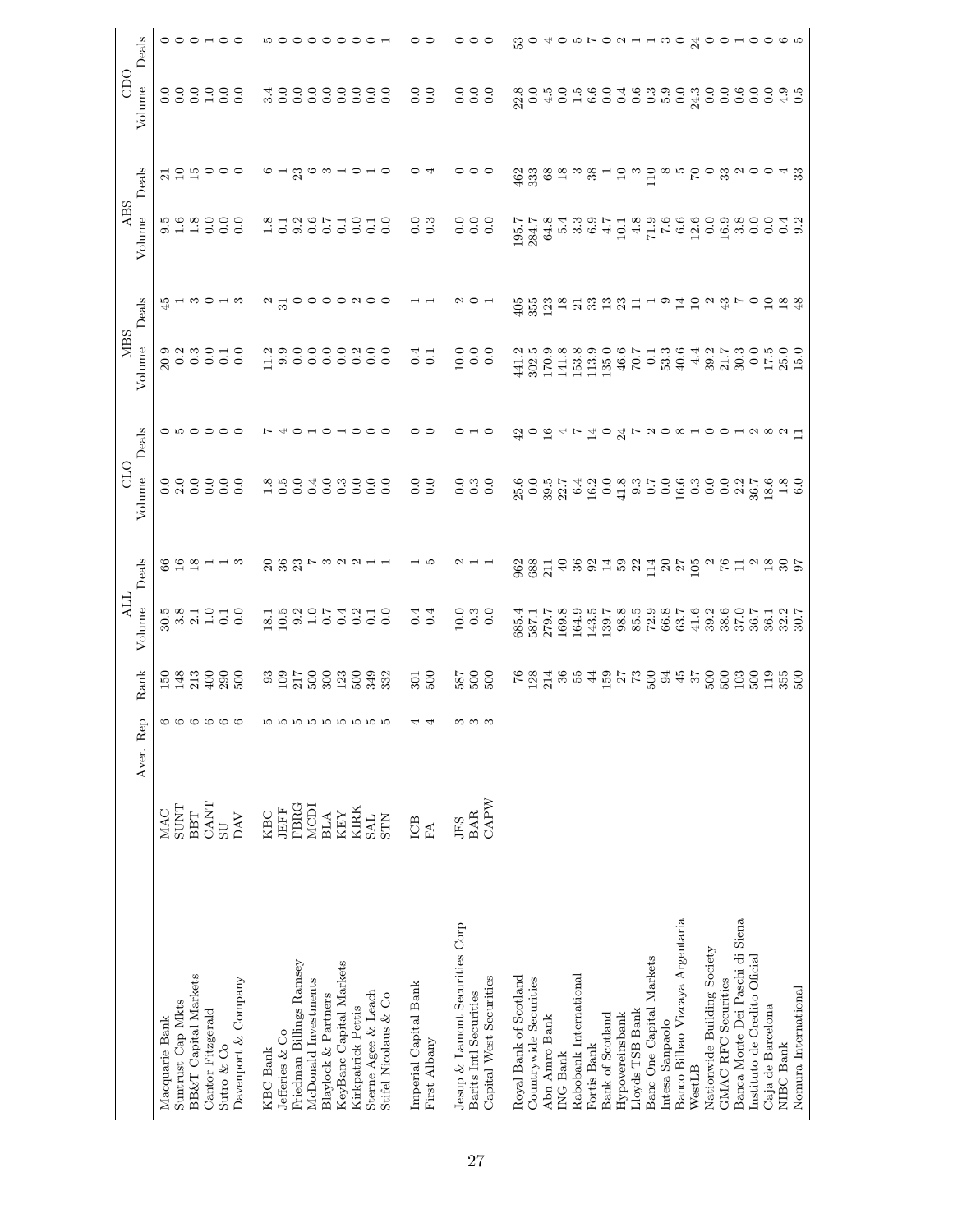### Table A.3. Impact of High Reputation on Proportion of Rating Changes

This table reports estimation results of regression models in which the dependent variables are deal rating changes. The main variable of interest is an indicator variable (High Reputation) set equal to one for deals with an underwriter reputation score bigger or equal to 8. The variable is constructed based on reputation scores obtained from Professor Jay Ritter's website. The score is a measure of the prestige ranking of IPO underwriters obtained following the method proposed by Carter and Manaster (1990): it is on a 0 to 9 scale, and is based on the pecking order seen in "tombstone" advertisements. We match the Ritter dataset to our dataset by name of the underwriter institution. For deals that have more than one underwriter, the reputation score is calculated as the maximum score across underwriters. Other control variables are: the natural logarithm of the size of the deal in billion dollars (Amount), the natural logarithm of the maturity of the securities in years (Maturity), the value weighted rating of the securities comprising a deal as of the date of issuance (Initial Rating), the fraction of securities that are rated AAA as of the issuance date relative to the size of the deal (AAA Fraction), an indicator variable that identifies deals that are backed, in part or in full, by positions in CDS contracts (Synthetic), an indicator variable equal to one for securities that are produced by an investment bank (Investment Bank). We also include controls at the underwriter level measured at the deal issuance date: the natural logarithm of the total asset of the underwriter (Bank Size), and the ratio of book equity capital to the market value of the underwriter (Bank Book-to-Market). Panel A presents results for the full sample and the dependent variable is the difference in the value-weighted deal rating as of December 2010 and at issuance. Panel B reports results of difference in deal rating between the end and the beginning of each year, starting in 2000 throughout 2010. Panel C reports results of regressions similar to that reported in Panel A but disaggregated by vintage year. For example the first column reports results of the difference in the deal rating in December 2010 and issuance for deals issued between January 1, 2000 throughout December 31, 2000. Panel D presents results of regressions for disaggregated markets of CLO, MBS, ABS and CDO, respectively, the dependent variable is the difference in the value-weighted deal rating as of December 2010 and at issuance. Estimated coefficients are reported along with t-statistics based on standard errors clustered by vintage (semester) by type, in parenthesis. The type refers to the type of collateral that is (predominantly) backing up the deals, as presented in Table 1. Most regression specification contain vintage (semester) by type fixed effects, and a set of indicator variables that are set equal to one when the deal has one of the following credit enhancements: collateral account, cross-collateralization, insurance wrap, letter of credit, over collateralization, reserve account, spread account, subordination. A constant is estimated but only reported in Panel A. The data are organized at the deal level, so that all securities (i.e., tranches) that are backed by the same assets are grouped together into a deal. The sample is from January of 2000 through December of 2010 and the data are from Bloomberg.

| Panel A: Overall |  |
|------------------|--|
|------------------|--|

|                                                             |                  |                 |                        | Jan-2000 to Dec-2010   |                       |                       |
|-------------------------------------------------------------|------------------|-----------------|------------------------|------------------------|-----------------------|-----------------------|
|                                                             | (1)              | (2)             | (3)                    | (4)                    | (5)                   | (6)                   |
| <b>High Reputation</b>                                      | 2.711<br>(3.96)  | 0.830<br>(2.77) | 1.219<br>(3.87)        | 0.992<br>(3.15)        | 0.976<br>(3.19)       | 1.085<br>(3.25)       |
| US Deal                                                     |                  |                 | 3.849<br>(4.00)        | 3.834<br>(3.99)        | 3.581<br>(3.81)       | 3.505<br>(3.77)       |
| Amount                                                      |                  |                 | $-0.004$<br>$(-0.04)$  | $-0.002$<br>$(-0.02)$  | $-0.096$<br>$(-0.88)$ | $-0.084$<br>$(-0.75)$ |
| Maturity                                                    |                  |                 | 1.037<br>(3.13)        | 1.037<br>(3.10)        | 0.964<br>(2.94)       | 0.912<br>(2.52)       |
| Initial Rating                                              |                  |                 | $-0.782$<br>$(-11.32)$ | $-0.781$<br>$(-11.27)$ | $-0.688$<br>$(-9.88)$ | $-0.687$<br>$(-9.51)$ |
| <b>AAA</b> Fraction                                         |                  |                 | $-2.754$<br>$(-4.91)$  | $-2.744$<br>$(-4.88)$  | $-2.745$<br>$(-4.84)$ | $-2.576$<br>$(-4.43)$ |
| Synthetic                                                   |                  |                 | 2.297<br>(2.62)        | 2.279<br>(2.59)        | 2.251<br>(2.54)       | 2.476<br>(2.72)       |
| Investment Bank                                             |                  |                 |                        | 0.414<br>(2.77)        | 0.423<br>(2.87)       | 0.307<br>(2.19)       |
| <b>Bank Size</b>                                            |                  |                 |                        |                        |                       | $-0.066$<br>$(-0.48)$ |
| Bank Book-to-Market                                         |                  |                 |                        |                        |                       | 0.072<br>(0.64)       |
| Constant                                                    | 5.789<br>(12.67) | 0.494<br>(1.65) | $-1.728$<br>$(-0.67)$  | $-1.790$<br>$(-0.70)$  | 0.905<br>(0.36)       | 0.864<br>(0.29)       |
| Credit Enhancement Control<br>Vintage by Type Fixed Effects |                  | X               | $\mathbf X$            | $\mathbf X$            | X<br>$\mathbf X$      | X<br>$\mathbf X$      |
| Adjusted- $R^2$<br>Observations                             | 0.006<br>11246   | 0.517<br>11246  | 0.568<br>11242         | 0.568<br>11242         | 0.574<br>11242        | 0.593<br>10520        |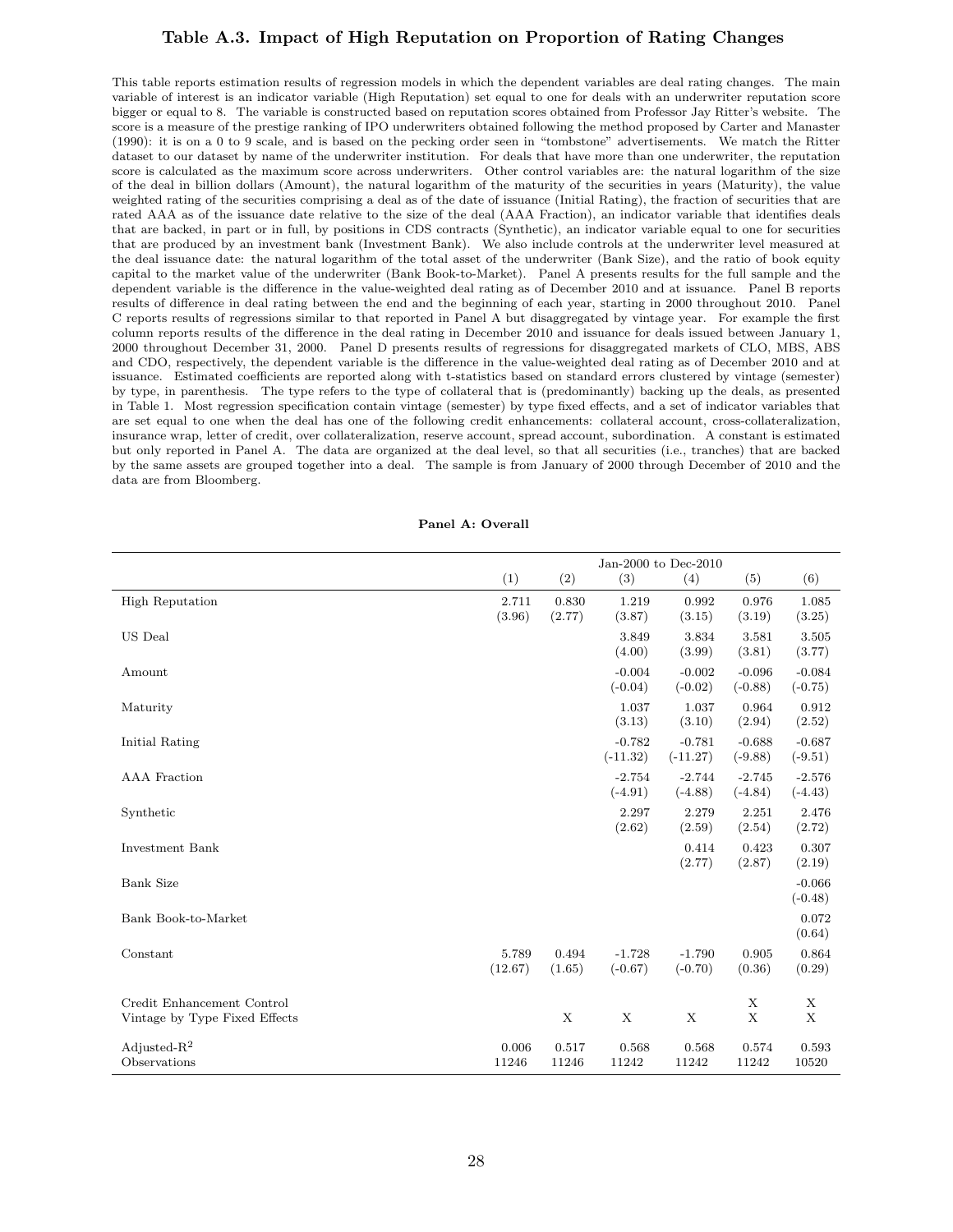|                                               | 2001      | 2002      | 2003      | 2004      | 2005      | 2006      | 2007      | 2008      | 2009      | 2010      |
|-----------------------------------------------|-----------|-----------|-----------|-----------|-----------|-----------|-----------|-----------|-----------|-----------|
|                                               | (1)       | (2)       | (3)       | (4)       | (5)       | (6)       | (7)       | (8)       | (9)       | (10)      |
| <b>High Reputation</b>                        | 0.144     | 0.412     | $-0.162$  | $-0.115$  | 0.060     | 0.137     | 0.219     | 0.653     | 0.166     | $-0.040$  |
|                                               | (1.02)    | (1.90)    | $(-0.90)$ | $(-0.95)$ | (0.62)    | (1.25)    | (1.70)    | (2.73)    | (0.71)    | $(-0.85)$ |
| US Deal                                       | 0.007     | 0.581     | 0.090     | $-0.072$  | 0.015     | $-0.018$  | 0.096     | 1.092     | 2.210     | $-0.010$  |
|                                               | (0.09)    | (2.08)    | (0.75)    | $(-1.14)$ | (0.33)    | $(-0.32)$ | (1.34)    | (3.64)    | (3.15)    | $(-0.44)$ |
| Amount                                        | 0.042     | $-0.066$  | 0.016     | $-0.046$  | 0.015     | $-0.048$  | $-0.068$  | $-0.050$  | $-0.059$  | $-0.007$  |
|                                               | (1.75)    | $(-0.72)$ | (0.42)    | $(-1.68)$ | (0.74)    | $(-0.87)$ | $(-1.56)$ | $(-0.60)$ | $(-0.82)$ | $(-1.49)$ |
| Maturity                                      | $-0.104$  | $-0.396$  | $-0.005$  | $-0.011$  | $-0.008$  | 0.058     | 0.295     | 0.444     | $-0.060$  | 0.015     |
|                                               | $(-2.54)$ | $(-1.25)$ | $(-0.05)$ | $(-0.18)$ | $(-0.17)$ | (1.09)    | (4.11)    | (2.05)    | $(-0.37)$ | (1.38)    |
| Initial Rating                                | 0.022     | $-0.069$  | $-0.085$  | $-0.049$  | $-0.053$  | $-0.057$  | $-0.026$  | $-0.140$  | $-0.205$  | $-0.005$  |
|                                               | (1.34)    | $(-1.37)$ | $(-2.67)$ | $(-2.42)$ | $(-2.84)$ | $(-2.16)$ | $(-0.75)$ | $(-1.94)$ | $(-4.98)$ | $(-1.68)$ |
| AAA Fraction                                  | 0.058     | $-0.313$  | $-0.915$  | $-0.291$  | $-0.237$  | $-0.402$  | $-0.727$  | $-0.150$  | 0.433     | 0.021     |
|                                               | (0.25)    | $(-0.84)$ | $(-3.30)$ | $(-1.57)$ | $(-1.70)$ | $(-2.72)$ | $(-2.73)$ | $(-0.30)$ | (1.17)    | (0.75)    |
| Synthetic                                     | 0.843     | 0.268     | $-0.115$  | 0.203     | 0.041     | $-0.279$  | 0.972     | 1.732     | $-0.049$  | 0.011     |
|                                               | (1.29)    | (0.86)    | $(-0.50)$ | (0.96)    | (0.31)    | $(-2.39)$ | (2.08)    | (2.09)    | $(-0.13)$ | (0.31)    |
| <b>Investment Bank</b>                        | 0.021     | $-0.120$  | 0.019     | 0.000     | $-0.057$  | 0.033     | 0.052     | 0.195     | 0.171     | 0.020     |
|                                               | (0.53)    | $(-0.79)$ | (0.23)    | (0.01)    | $(-1.29)$ | (0.84)    | (0.71)    | (2.37)    | (1.72)    | (1.47)    |
| <b>Bank Size</b>                              | $-0.031$  | $-0.107$  | $-0.057$  | $-0.015$  | 0.027     | $-0.048$  | $-0.019$  | $-0.063$  | 0.093     | $-0.008$  |
|                                               | $(-0.62)$ | $(-1.10)$ | $(-1.11)$ | $(-0.36)$ | (0.73)    | $(-1.36)$ | $(-0.28)$ | $(-0.63)$ | (0.91)    | $(-0.78)$ |
| Bank Book-to-Market                           | $-0.070$  | $-0.668$  | $-0.009$  | 0.024     | 0.065     | $-0.021$  | $-0.209$  | 0.036     | 0.582     | $-0.006$  |
|                                               | $(-0.57)$ | $(-1.53)$ | $(-0.06)$ | (0.17)    | (0.56)    | $(-0.20)$ | $(-1.18)$ | (0.14)    | (1.80)    | $(-0.63)$ |
| Enhancement<br>Credit<br>Control              | X         | X         | X         | X         | X         | X         | X         | X         | X         | X         |
| Type<br>by<br>Vintage<br><b>Fixed Effects</b> | Χ         | X         | X         | X         | X         | X         | X         | X         | X         | X         |
| Adjusted- $R^2$                               | 0.215     | 0.076     | 0.264     | 0.254     | 0.055     | 0.077     | 0.179     | 0.429     | 0.428     | 0.038     |
| Observations                                  | 315       | 760       | 1435      | 2612      | 4183      | 6065      | 8259      | 10151     | 10470     | 10640     |

Panel B: Perfromance by year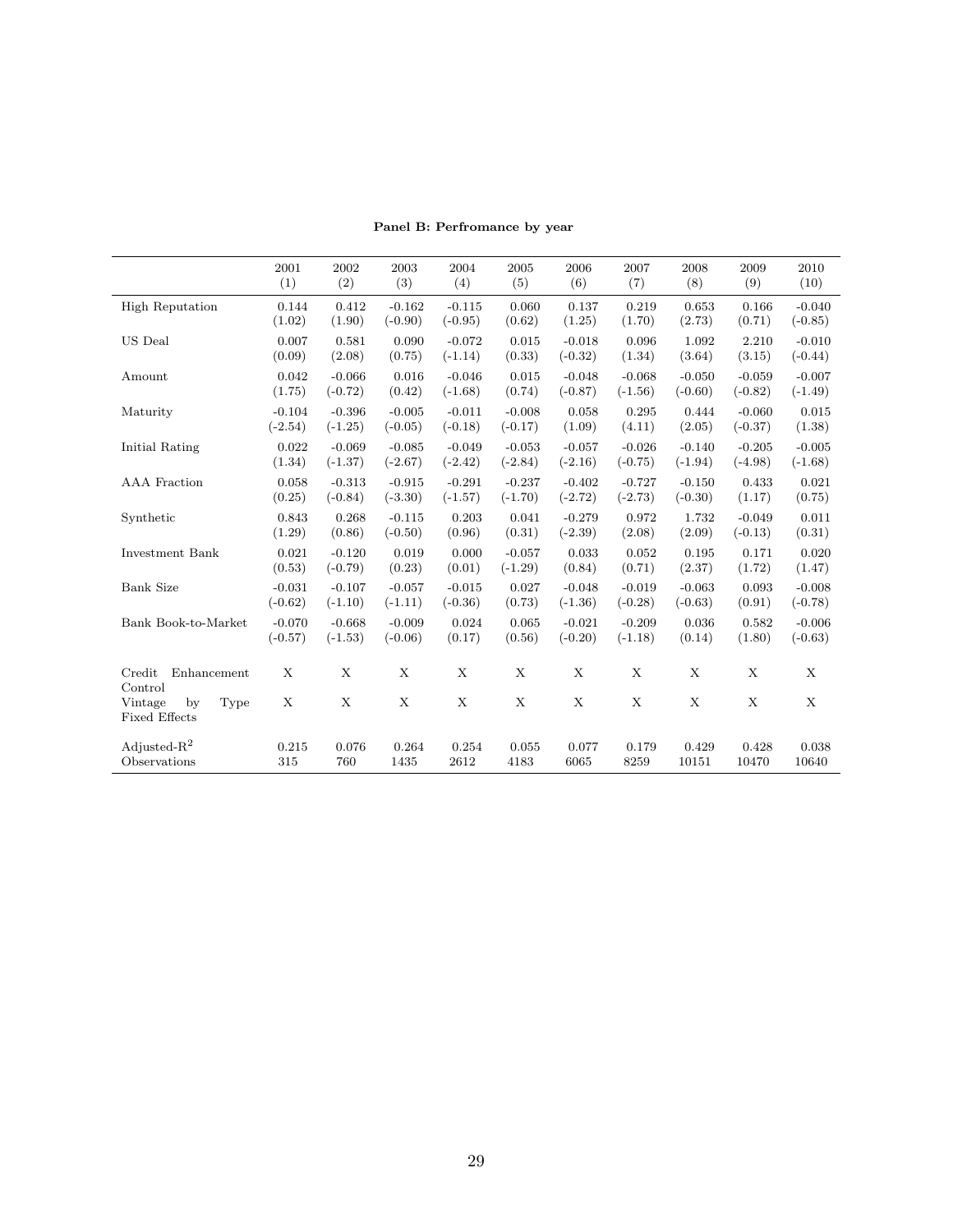|                                                             |                                                                                                                                                                                                                                                                                                                                  |              | $\frac{2002}{(3)}$ |                                                                                                                                                                                                                                                                                                                         | $\frac{2004}{(5)}$                                                                                                                                                                                                                                                         | $\frac{2005}{(6)}$    | $\frac{2006}{(7)}$                                                                                                                                                                                                                                                                          | $^{2007}_{(8)}$                                                                                                                                                                                                                                                                                                                       | $\begin{array}{c} 2008 \\ (9) \end{array}$                                                                                                                                                                                          | $2009$<br>(10)                                                                                                                                                                                                                                                                                        |                                                                                                                                                                                                                                                                                                                                   |
|-------------------------------------------------------------|----------------------------------------------------------------------------------------------------------------------------------------------------------------------------------------------------------------------------------------------------------------------------------------------------------------------------------|--------------|--------------------|-------------------------------------------------------------------------------------------------------------------------------------------------------------------------------------------------------------------------------------------------------------------------------------------------------------------------|----------------------------------------------------------------------------------------------------------------------------------------------------------------------------------------------------------------------------------------------------------------------------|-----------------------|---------------------------------------------------------------------------------------------------------------------------------------------------------------------------------------------------------------------------------------------------------------------------------------------|---------------------------------------------------------------------------------------------------------------------------------------------------------------------------------------------------------------------------------------------------------------------------------------------------------------------------------------|-------------------------------------------------------------------------------------------------------------------------------------------------------------------------------------------------------------------------------------|-------------------------------------------------------------------------------------------------------------------------------------------------------------------------------------------------------------------------------------------------------------------------------------------------------|-----------------------------------------------------------------------------------------------------------------------------------------------------------------------------------------------------------------------------------------------------------------------------------------------------------------------------------|
| High Reputation                                             | $\begin{array}{c cccccc} 2000 \\[-1.2mm] -1.413 \\[-1.2mm] -1.413 \\[-1.2mm] -1.51 \\[-1.2mm] -1.51 \\[-1.2mm] -1.51 \\[-1.2mm] -1.51 \\[-1.2mm] -1.51 \\[-1.2mm] -1.51 \\[-1.2mm] -1.51 \\[-1.2mm] -1.51 \\[-1.2mm] -1.51 \\[-1.2mm] -1.51 \\[-1.2mm] -1.51 \\[-1.2mm] -1.51 \\[-1.2mm] -1.51 \\[-1.2mm] -1.51 \\[-1.2mm] -1.5$ |              |                    | $\begin{array}{r} 2003 \\[-4.0ex] -1.724 \\[-4.0ex] -1.734 \\[-4.0ex] -1.734 \\[-4.0ex] -1.734 \\[-4.0ex] -1.734 \\[-4.0ex] -1.734 \\[-4.0ex] -1.734 \\[-4.0ex] -1.734 \\[-4.0ex] -1.734 \\[-4.0ex] -1.734 \\[-4.0ex] -1.734 \\[-4.0ex] -1.734 \\[-4.0ex] -1.734 \\[-4.0ex] -1.734 \\[-4.0ex] -1.734 \\[-4.0ex] -1.734$ |                                                                                                                                                                                                                                                                            |                       | $[\begin{array}{c} 1.953\\ -1.953\\ 5.187\\ 0.000\\ -1.0000\\ 0.0000\\ -1.0000\\ -1.0000\\ -1.0000\\ -1.0000\\ -1.0000\\ -1.0000\\ -1.0000\\ -1.0000\\ -1.0000\\ -1.0000\\ -1.0000\\ -1.0000\\ -1.0000\\ -1.0000\\ -1.0000\\ -1.0000\\ -1.0000\\ -1.0000\\ -1.0000\\ -1.0000\\ -1.0000\\ -$ |                                                                                                                                                                                                                                                                                                                                       |                                                                                                                                                                                                                                     |                                                                                                                                                                                                                                                                                                       | $\begin{array}{c} 2010 \\ (11) \\ (0.94) \\ (0.95) \\ (0.96) \\ (0.97) \\ (0.98) \\ (0.99) \\ (0.99) \\ (0.99) \\ (0.99) \\ (0.99) \\ (0.99) \\ (0.99) \\ (0.99) \\ (0.99) \\ (0.99) \\ (0.99) \\ (0.99) \\ (0.99) \\ (0.99) \\ (0.99) \\ (0.99) \\ (0.99) \\ (0.99) \\ (0.99) \\ (0.99) \\ (0.99) \\ (0.99) \\ (0.99) \\ (0.99)$ |
| US Deal                                                     |                                                                                                                                                                                                                                                                                                                                  |              |                    |                                                                                                                                                                                                                                                                                                                         | $\begin{array}{cccccc} -0.040 & 0.05 & 0.000 & 0.000 & 0.000 & 0.000 & 0.000 & 0.000 & 0.000 & 0.000 & 0.000 & 0.000 & 0.000 & 0.000 & 0.000 & 0.000 & 0.000 & 0.000 & 0.000 & 0.000 & 0.000 & 0.000 & 0.000 & 0.000 & 0.000 & 0.000 & 0.000 & 0.000 & 0.000 & 0.000 & 0.$ |                       |                                                                                                                                                                                                                                                                                             | $\begin{array}{c} 0.847 \\ 0.105 \\ 1.771 \\ -4.780 \\ -0.608 \\ -0.608 \\ -0.485 \\ -0.332 \\ -0.431 \\ -0.532 \\ -0.532 \\ -0.532 \\ -0.533 \\ -0.533 \\ -0.533 \\ -0.533 \\ -0.533 \\ -0.533 \\ -0.57 \\ -0.57 \\ -0.57 \\ -0.57 \\ -0.57 \\ -0.57 \\ -0.57 \\ -0.57 \\ -0.57 \\ -0.57 \\ -0.57 \\ -0.57 \\ -0.57 \\ -0.57 \\ -0.$ | 419<br>1970: 1980: 1980: 1980: 1980: 1980: 1980: 1980: 1980: 1980: 1980: 1980: 1980: 1980: 1980: 1980: 1980: 1980: 1<br>1980: 1980: 1980: 1980: 1980: 1980: 1980: 1980: 1980: 1980: 1980: 1980: 1980: 1980: 1980: 1980: 1980: 1980: | $\begin{array}{c} (0.729)\\ (0.59)\\ (1.471)\\ (-1.17)\\ (0.71)\\ (0.71)\\ (0.71)\\ (0.71)\\ (0.71)\\ (0.72)\\ (0.73)\\ (0.74)\\ (0.71)\\ (0.72)\\ (0.73)\\ (0.74)\\ (0.71)\\ (0.72)\\ (0.73)\\ (0.74)\\ (0.75)\\ (0.72)\\ (0.73)\\ (0.74)\\ (0.75)\\ (0.77)\\ (0.78)\\ (0.78)\\ (0.79)\\ (0.79)\\ ($ |                                                                                                                                                                                                                                                                                                                                   |
| Amount                                                      |                                                                                                                                                                                                                                                                                                                                  |              |                    |                                                                                                                                                                                                                                                                                                                         |                                                                                                                                                                                                                                                                            |                       |                                                                                                                                                                                                                                                                                             |                                                                                                                                                                                                                                                                                                                                       |                                                                                                                                                                                                                                     |                                                                                                                                                                                                                                                                                                       |                                                                                                                                                                                                                                                                                                                                   |
| Maturity                                                    |                                                                                                                                                                                                                                                                                                                                  |              |                    |                                                                                                                                                                                                                                                                                                                         |                                                                                                                                                                                                                                                                            |                       |                                                                                                                                                                                                                                                                                             |                                                                                                                                                                                                                                                                                                                                       |                                                                                                                                                                                                                                     |                                                                                                                                                                                                                                                                                                       |                                                                                                                                                                                                                                                                                                                                   |
| Initial Rating                                              |                                                                                                                                                                                                                                                                                                                                  |              |                    |                                                                                                                                                                                                                                                                                                                         |                                                                                                                                                                                                                                                                            |                       |                                                                                                                                                                                                                                                                                             |                                                                                                                                                                                                                                                                                                                                       |                                                                                                                                                                                                                                     |                                                                                                                                                                                                                                                                                                       |                                                                                                                                                                                                                                                                                                                                   |
| <b>AAA</b> Fraction                                         |                                                                                                                                                                                                                                                                                                                                  |              |                    |                                                                                                                                                                                                                                                                                                                         |                                                                                                                                                                                                                                                                            |                       |                                                                                                                                                                                                                                                                                             |                                                                                                                                                                                                                                                                                                                                       |                                                                                                                                                                                                                                     |                                                                                                                                                                                                                                                                                                       |                                                                                                                                                                                                                                                                                                                                   |
| Synthetic                                                   |                                                                                                                                                                                                                                                                                                                                  |              |                    |                                                                                                                                                                                                                                                                                                                         |                                                                                                                                                                                                                                                                            |                       |                                                                                                                                                                                                                                                                                             |                                                                                                                                                                                                                                                                                                                                       |                                                                                                                                                                                                                                     |                                                                                                                                                                                                                                                                                                       |                                                                                                                                                                                                                                                                                                                                   |
| Investment Bank                                             |                                                                                                                                                                                                                                                                                                                                  |              |                    |                                                                                                                                                                                                                                                                                                                         |                                                                                                                                                                                                                                                                            |                       |                                                                                                                                                                                                                                                                                             |                                                                                                                                                                                                                                                                                                                                       |                                                                                                                                                                                                                                     | $\begin{array}{r} -0.342 \ (-0.50) \ (-0.50) \ 0.135 \ (0.16) \ 0.0996 \ 0.0098 \end{array}$                                                                                                                                                                                                          |                                                                                                                                                                                                                                                                                                                                   |
| <b>Bank Size</b>                                            |                                                                                                                                                                                                                                                                                                                                  |              |                    |                                                                                                                                                                                                                                                                                                                         |                                                                                                                                                                                                                                                                            |                       |                                                                                                                                                                                                                                                                                             |                                                                                                                                                                                                                                                                                                                                       |                                                                                                                                                                                                                                     |                                                                                                                                                                                                                                                                                                       | $-0.051$<br>$(-0.47)$<br>$-0.291$<br>$-2.06$<br>$-2.24$<br>$0.244$                                                                                                                                                                                                                                                                |
| Bank Book-to-Market                                         |                                                                                                                                                                                                                                                                                                                                  |              |                    |                                                                                                                                                                                                                                                                                                                         |                                                                                                                                                                                                                                                                            |                       |                                                                                                                                                                                                                                                                                             |                                                                                                                                                                                                                                                                                                                                       |                                                                                                                                                                                                                                     |                                                                                                                                                                                                                                                                                                       |                                                                                                                                                                                                                                                                                                                                   |
| Vintage by Type Fixed Effects<br>Credit Enhancement Control | $\times$                                                                                                                                                                                                                                                                                                                         | $\times$     | $\times$           | $\times$                                                                                                                                                                                                                                                                                                                | $\times$                                                                                                                                                                                                                                                                   | $\times$              | $\times$                                                                                                                                                                                                                                                                                    | $\times$                                                                                                                                                                                                                                                                                                                              | $\times$                                                                                                                                                                                                                            | $\times$                                                                                                                                                                                                                                                                                              | $\times$                                                                                                                                                                                                                                                                                                                          |
| Observations<br>Adjusted-R <sup>2</sup>                     | 0.219<br>314                                                                                                                                                                                                                                                                                                                     | 0.286<br>446 | 0.299              | 0.350                                                                                                                                                                                                                                                                                                                   | $0.384$<br>[569                                                                                                                                                                                                                                                            | $\frac{0.442}{0.895}$ | $0.597$<br>2206                                                                                                                                                                                                                                                                             | $\begin{array}{c} 0.613 \\ 1894 \end{array}$                                                                                                                                                                                                                                                                                          | $0.530$<br>$304$                                                                                                                                                                                                                    | $\begin{array}{c} 0.192 \ 169 \end{array}$                                                                                                                                                                                                                                                            | $\frac{0.601}{208}$                                                                                                                                                                                                                                                                                                               |

Panel C: Performance by vintage Panel C: Performance by vintage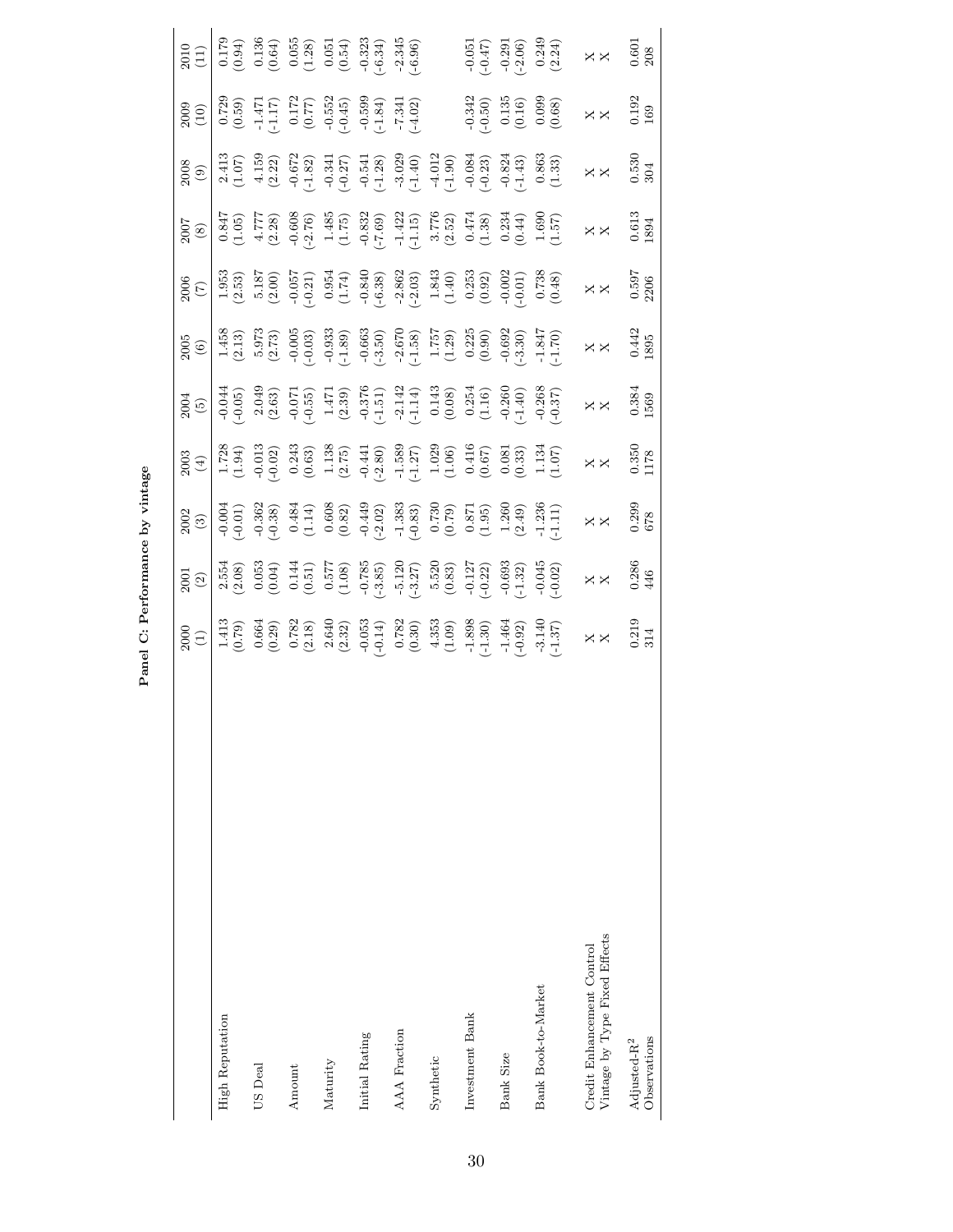|                               |                 | CLO             |           | <b>MBS</b>            |             | ABS                   |                 | CDO                   |
|-------------------------------|-----------------|-----------------|-----------|-----------------------|-------------|-----------------------|-----------------|-----------------------|
|                               | (1)             | (2)             | (3)       | (4)                   | (5)         | (6)                   | (7)             | (8)                   |
| <b>High Reputation</b>        | $-0.767$        | $-1.079$        | 1.589     | 1.517                 | 1.064       | 1.081                 | 1.565           | 1.467                 |
|                               | $(-2.13)$       | $(-2.10)$       | (1.79)    | (1.82)                | (2.58)      | (2.25)                | (2.60)          | (2.19)                |
| US Deal                       | $-0.934$        | $-0.600$        | 7.241     | 6.941                 | 0.932       | 0.513                 | 3.868           | 3.980                 |
|                               | $(-2.78)$       | $(-1.82)$       | (5.31)    | (5.21)                | (2.27)      | (1.50)                | (4.49)          | (4.79)                |
| Amount                        | $-0.202$        | $-0.274$        | $-0.105$  | $-0.163$              | 0.058       | 0.107                 | $-0.221$        | $-0.217$              |
|                               | $(-0.87)$       | $(-1.26)$       | $(-0.79)$ | $(-1.15)$             | (0.25)      | (0.46)                | $(-1.58)$       | $(-1.58)$             |
| Maturity                      | 0.680           | 1.157           | $-1.953$  | $-1.916$              | 0.668       | 0.431                 | 3.112           | 3.076                 |
|                               | (1.46)          | (2.49)          | $(-3.33)$ | $(-3.08)$             | (2.79)      | (1.63)                | (6.85)          | (7.23)                |
| Initial Rating                | 0.007           | $-0.073$        | $-0.485$  | $-0.475$              | $-0.778$    | $-0.780$              | $-0.634$        | $-0.653$              |
|                               | (0.02)          | $(-0.28)$       | $(-2.57)$ | $(-2.56)$             | $(-8.34)$   | $(-8.02)$             | $(-4.38)$       | $(-4.41)$             |
| <b>AAA</b> Fraction           | $-3.421$        | $-3.324$        | $-0.735$  | $-0.275$              | $-3.909$    | $-3.803$              | $-0.847$        | $-0.964$              |
|                               | $(-2.66)$       | $(-2.55)$       | $(-0.41)$ | $(-0.15)$             | $(-6.54)$   | $(-5.97)$             | $(-1.01)$       | $(-1.18)$             |
| Synthetic                     | 1.684<br>(1.39) | 1.936<br>(1.62) |           |                       |             |                       | 1.604<br>(2.50) | 1.757<br>(2.72)       |
| Investment Bank               | $-0.161$        | $-0.040$        | 0.559     | 0.340                 | 0.684       | 0.634                 | $-0.231$        | $-0.195$              |
|                               | $(-0.57)$       | $(-0.12)$       | (2.29)    | (1.27)                | (2.80)      | (3.13)                | $(-0.64)$       | $(-0.58)$             |
| <b>Bank Size</b>              |                 | 0.063<br>(0.27) |           | $-0.348$<br>$(-2.20)$ |             | $-0.022$<br>$(-0.10)$ |                 | 0.541<br>(1.24)       |
| Bank Book-to-Market           |                 | 0.353<br>(0.42) |           | 0.184<br>(0.80)       |             | 0.006<br>(0.08)       |                 | $-0.856$<br>$(-1.04)$ |
| Credit Enhancement Control    | X               | X               | X         | X                     | X           | X                     | X               | X                     |
| Vintage by Type Fixed Effects | X               | X               | X         | X                     | $\mathbf X$ | X                     | X               | X                     |
| Adjusted- $R^2$               | 0.519           | 0.578           | 0.638     | 0.648                 | 0.520       | 0.539                 | 0.582           | 0.594                 |
| Observations                  | 1055            | 999             | 3563      | 3402                  | 5500        | 5029                  | 1124            | 1090                  |

Panel D: CLO, MBS, ABS, and CDO — Jan-2000 to Dec-2010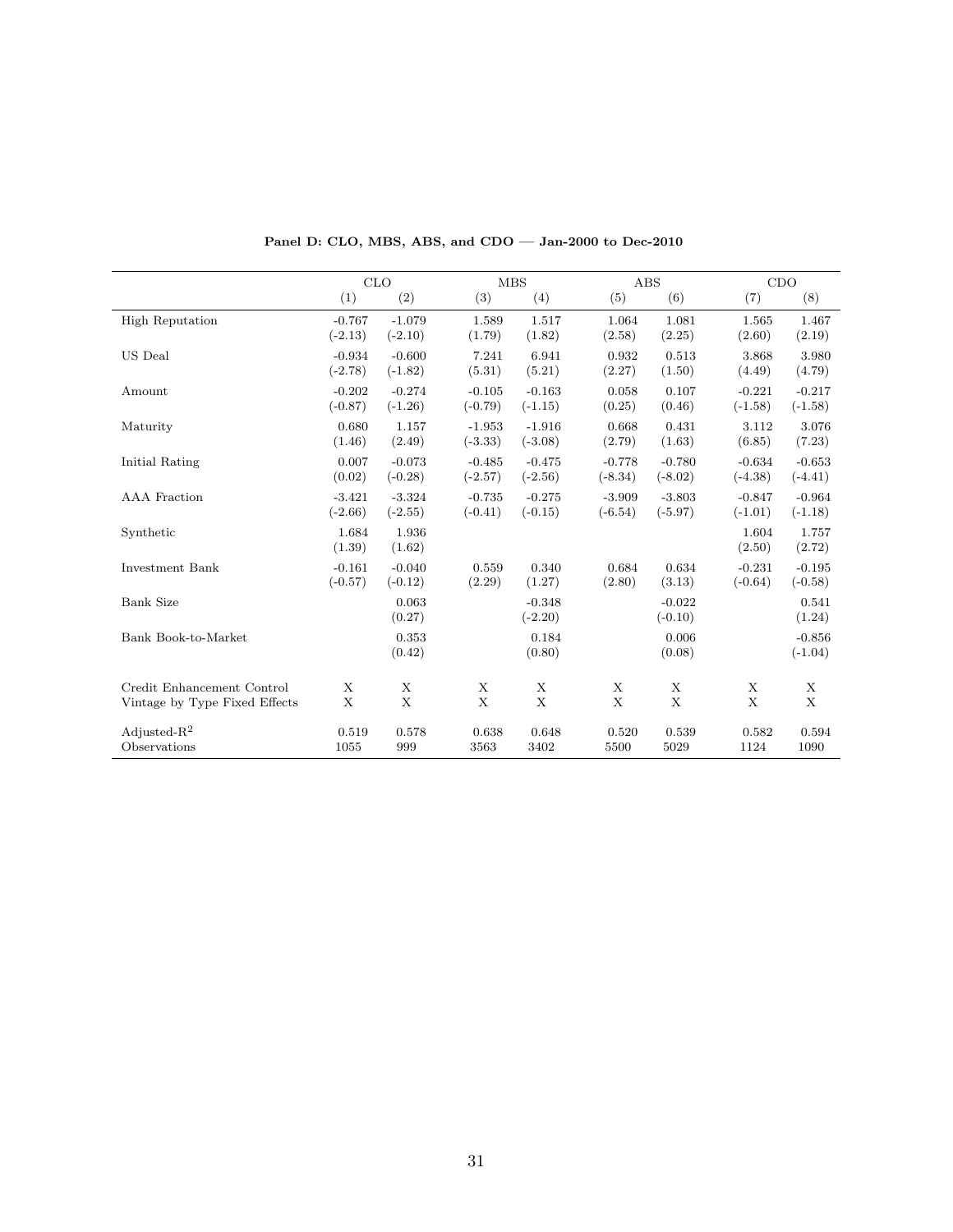### Table A.4. Alternative Measures — Rating Changes

This table reports estimation results of regression models in which the dependent variable is the difference in the value-weighted deal rating as of December 2010 and at issuance. The main variables of interest are: an indicator variable set equal to one when the underwriter belongs to the top ten of the league rank table of fixed income desks (Top 10 League Rank) in column 1, 2 and 3, and the negative of the natural logarithm of the deal's underwriter position in the league rank table of fixed income desks (League Rank) column 4, 5 and 6. Both variables are measured as of the issuance date of the security their are paired with. For deals that have more than one underwriter, we consider the rank of the highest placed underwriter. Other control variables are: the natural logarithm of the size of the deal in billion dollars (Amount), the natural logarithm of the maturity of the securities in years (Maturity), the value weighted rating of the securities comprising a deal as of the date of issuance (Initial Rating), the fraction of securities that are rated AAA as of the issuance date relative to the size of the deal (AAA Fraction), an indicator variable that identifies deals that are backed, in part or in full, by positions in CDS contracts (Synthetic), and an indicator variable equal to one for securities that are produced by an investment bank (Investment Bank). We also include controls at the underwriter level measured at the deal issuance date: the natural logarithm of the total assets of the underwriter (Bank Size), and the ratio of book equity capital to the market value of the underwriter (Bank Book-to-Market). Estimated coefficients are reported along with t-statistics based on standard errors clustered by vintage (semester) by type, in parenthesis. The type refers to the type of collateral that is (predominantly) backing up the deals, as presented in Table 1. Most regression specifications contain vintage (semester) by type fixed effects, and a set of indicator variables that are set equal to one when the deal has one of the following credit enhancements: collateral account, cross-collateralization, insurance wrap, letter of credit, over collateralization, reserve account, spread account, subordination. A constant is estimated but not reported. The data are organized at the deal level, so that all securities (i.e., tranches) that are backed by the same assets are grouped together into a deal. The sample is from January of 2000 through December of 2010 and the data are from Bloomberg.

|                                 | (1)             | (2)                    | (3)                    | (4)             | (5)                    | (6)                    |
|---------------------------------|-----------------|------------------------|------------------------|-----------------|------------------------|------------------------|
| Top 10 League Rank              | 0.572<br>(3.33) | 0.248<br>(2.45)        | 0.471<br>(3.46)        |                 |                        |                        |
| League Rank                     |                 |                        |                        | 0.176<br>(3.19) | 0.078<br>(2.19)        | 0.054<br>(1.67)        |
| US Deal                         |                 | 3.653<br>(3.84)        | 3.388<br>(3.85)        |                 | 3.654<br>(3.85)        | 3.396<br>(3.85)        |
| Amount                          |                 | $-0.076$<br>$(-0.68)$  | $-0.042$<br>$(-0.40)$  |                 | $-0.079$<br>$(-0.71)$  | $-0.043$<br>$(-0.39)$  |
| Maturity                        |                 | 0.863<br>(3.20)        | 1.012<br>(2.95)        |                 | 0.859<br>(3.20)        | 0.994<br>(2.90)        |
| Initial Rating                  |                 | $-0.719$<br>$(-11.25)$ | $-0.704$<br>$(-10.28)$ |                 | $-0.716$<br>$(-11.24)$ | $-0.700$<br>$(-10.24)$ |
| <b>AAA</b> Fraction             |                 | $-2.928$<br>$(-6.03)$  | $-2.759$<br>$(-4.87)$  |                 | $-2.902$<br>$(-5.92)$  | $-2.737$<br>$(-4.80)$  |
| Synthetic                       |                 | 2.422<br>(3.16)        | 2.443<br>(2.80)        |                 | 2.406<br>(3.15)        | 2.432<br>(2.80)        |
| Investment Bank                 |                 | 0.296<br>(2.58)        | 0.217<br>(1.76)        |                 | 0.294<br>(2.57)        | 0.250<br>(1.93)        |
| <b>Bank Size</b>                |                 |                        | $-0.327$<br>$(-2.46)$  |                 |                        | $-0.260$<br>$(-2.07)$  |
| Bank Book-to-Market             |                 |                        | $-0.003$<br>$(-0.03)$  |                 |                        | $-0.008$<br>$(-0.08)$  |
| Credit Enhancement Control      | $\mathbf X$     | X<br>$\mathbf X$       | X<br>$\mathbf X$       | $\mathbf X$     | X<br>$\mathbf X$       | X<br>X                 |
| Vintage by Type Fixed Effects   |                 |                        |                        |                 |                        |                        |
| Adjusted- $R^2$<br>Observations | 0.485<br>14474  | 0.551<br>14470         | 0.594<br>11395         | 0.486<br>14474  | 0.551<br>14470         | 0.593<br>11395         |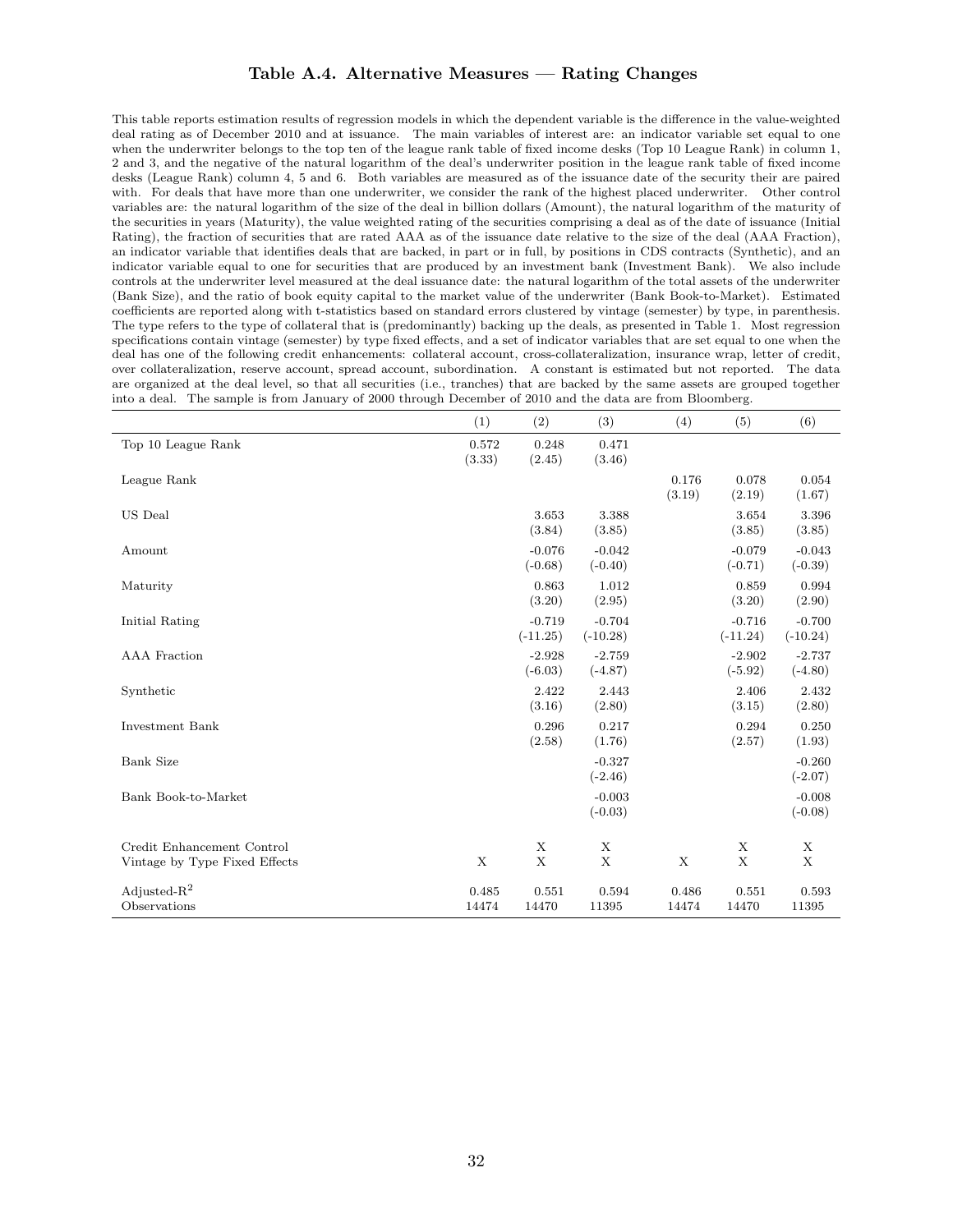### Table A.5. Alternative Measures by Market — Proportion of Deal in Default

This table reports estimation results of regression models in which the dependent variables are changes in the proportion of deal that is rated in default as of December 2010. We presents results of regressions for disaggregated markets of CLO, MBS, ABS and CDO, respectively. the league rank table of fixed income desks (Top 10 League Rank), and the negative of the natural logarithm of the deal's underwriter position in the league rank table of fixed income desks (League Rank). Both variables are measured as of the issuance date of the security their are paired with. For deals that have more than one underwriter, we consider the rank of the highest placed underwriter. Other control variables are: the natural logarithm of the size of the deal in billion dollars (Amount), the natural logarithm of the maturity of the securities in years (Maturity), the value weighted rating of the securities comprising a deal as of the date of issuance (Initial Rating), the fraction of securities that are rated AAA as of the issuance date relative to the size of the deal (AAA Fraction), an indicator variable that identifies deals that are backed, in part or in full, by positions in CDS contracts (Synthetic), and an indicator variable equal to one for securities that are produced by an investment bank (Investment Bank). We also include controls at the underwriter level measured at the deal issuance date: the natural logarithm of the total asset of the underwriter (Bank Size), and the ratio of book equity capital to the market value of the underwriter (Bank Book-to-Market). Estimated coefficients are reported along with t-statistics based on standard errors clustered by vintage (calendar quarter) by type, in parenthesis. The type refers to the type of collateral that is (predominantly) backing up the deals, as presented in Table 1. Most regression specifications contain vintage by type fixed effects, and a set of indicator variables that are set equal to one when the deal has one of the following credit enhancements: collateral account, cross-collateralization, insurance wrap, letter of credit, over collateralization, reserve account, spread account, subordination. A constant is estimated but only reported in Panel A. The data are organized at the deal level, so that all securities (i.e., tranches) that are backed by the same assets are grouped together into a deal. The sample is from January of 2000 through December of 2010 and the data are from Bloomberg.

|                               |                       | CLO                   | <b>MBS</b>      |                 | <b>ABS</b>      |                 |                 | CDO             |
|-------------------------------|-----------------------|-----------------------|-----------------|-----------------|-----------------|-----------------|-----------------|-----------------|
|                               | (1)                   | (2)                   | (3)             | (4)             | (5)             | (6)             | (7)             | (8)             |
| Top 10 League Rank            | $-0.005$<br>$(-0.33)$ |                       | 0.039<br>(2.59) |                 | 0.047<br>(4.51) |                 | 0.056<br>(2.05) |                 |
| League Rank                   |                       | $-0.003$<br>$(-0.98)$ |                 | 0.010<br>(2.35) |                 | 0.003<br>(1.07) |                 | 0.015<br>(1.92) |
| US Deal                       | 0.011                 | 0.011                 | 0.250           | 0.250           | 0.041           | 0.038           | 0.315           | 0.320           |
|                               | (0.65)                | (0.64)                | (4.08)          | (4.07)          | (2.51)          | (2.30)          | (5.08)          | (5.12)          |
| Amount                        | $-0.029$              | $-0.029$              | $-0.001$        | $-0.001$        | $-0.010$        | $-0.010$        | $-0.004$        | $-0.004$        |
|                               | $(-1.64)$             | $(-1.67)$             | $(-0.07)$       | $(-0.16)$       | $(-0.84)$       | $(-0.83)$       | $(-0.36)$       | $(-0.36)$       |
| Maturity                      | 0.068                 | 0.068                 | $-0.039$        | $-0.040$        | 0.011           | 0.010           | 0.186           | 0.184           |
|                               | (2.18)                | (2.15)                | $(-1.80)$       | $(-1.82)$       | (0.71)          | (0.67)          | (9.65)          | (9.55)          |
| Initial Rating                | 0.046                 | 0.046                 | 0.042           | 0.043           | 0.002           | 0.003           | 0.012           | 0.013           |
|                               | (2.38)                | (2.38)                | (4.77)          | (4.77)          | (0.31)          | (0.37)          | (1.17)          | (1.22)          |
| <b>AAA</b> Fraction           | $-0.070$              | $-0.072$              | 0.081           | 0.086           | $-0.071$        | $-0.069$        | 0.004           | 0.011           |
|                               | $(-0.78)$             | $(-0.80)$             | (0.82)          | (0.87)          | $(-1.44)$       | $(-1.38)$       | (0.08)          | (0.22)          |
| Synthetic                     | 0.061<br>(0.82)       | 0.061<br>(0.82)       |                 |                 |                 |                 | 0.148<br>(3.93) | 0.145<br>(3.83) |
| Investment Bank               | $-0.009$              | $-0.009$              | 0.021           | 0.019           | 0.039           | 0.044           | 0.017           | 0.020           |
|                               | $(-0.50)$             | $(-0.53)$             | (1.75)          | (1.75)          | (3.64)          | (4.02)          | (0.68)          | (0.77)          |
| <b>Bank Size</b>              | $-0.008$              | $-0.007$              | $-0.024$        | $-0.021$        | 0.009           | 0.014           | 0.030           | 0.031           |
|                               | $(-0.64)$             | $(-0.51)$             | $(-2.06)$       | $(-1.89)$       | (0.85)          | (1.42)          | (1.01)          | (1.10)          |
| Bank Book-to-Market           | 0.011                 | 0.011                 | 0.005           | 0.005           | $-0.006$        | $-0.006$        | $-0.104$        | $-0.102$        |
|                               | (0.24)                | (0.25)                | (0.41)          | (0.36)          | $(-1.46)$       | $(-1.47)$       | $(-1.70)$       | $(-1.67)$       |
| Credit Enhancement Control    | X                     | X                     | X               | X               | X               | X               | X               | X               |
| Vintage by Type Fixed Effects | X                     | X                     | X               | X               | $\mathbf X$     | X               | X               | X               |
| Adjusted- $R^2$               | 0.532                 | 0.533                 | 0.468           | 0.468           | 0.462           | 0.459           | 0.502           | 0.501           |
| Observations                  | 999                   | 999                   | 3402            | 3402            | 5029            | 5029            | 1090            | 1090            |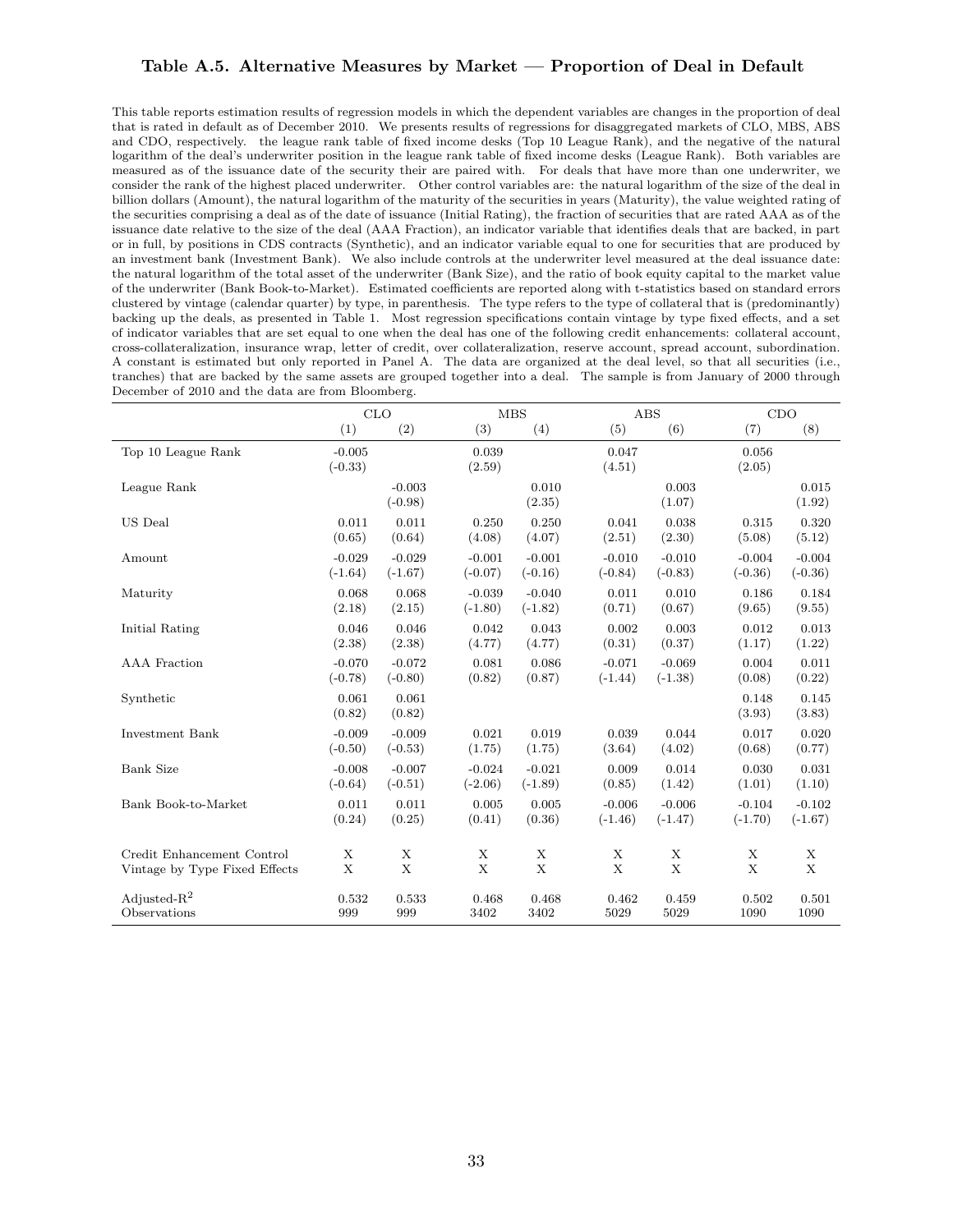### Table A.6. Finer Reputation Categories

This table reports estimation results of regressions where the dependent variable is the percentage of the deal in default as of December 2010. Differently from specifications reported in other tables, we disaggregate the reputation variables into finer groups. We consider four categories for the IPO reputation: score equal to 9, score equal to 8, score equal to 7, and the rest. We also evaluate four categories for the league table measure: rank between 1 and 10, rank between 11 and 25, rank between 26 and 200, and the rest. We estimate the first three and let the constant absorb the effect of the remaining group. Other control variables are: the natural logarithm of the size of the deal in billion dollars (Amount), the natural logarithm of the maturity of the securities in years (Maturity), the value weighted rating of the securities comprising a deal as of the date of issuance (Initial Rating), the fraction of securities that are rated AAA as of the issuance date relative to the size of the deal (AAA Fraction), an indicator variable that identifies deals that are backed, in part or in full, by positions in CDS contracts (Synthetic), and an indicator variable equal to one for securities that are produced by an investment bank (Investment Bank). We also include controls at the underwriter level measured at the deal issuance date: the natural logarithm of the total assets of the underwriter (Bank Size) and the ratio of book equity capital to the market value of the underwriter (Bank Book-to-Market). Estimated coefficients are reported along with t-statistics based on standard errors clustered by vintage (semester) by type, in parenthesis. The type refers to the type of collateral that is (predominantly) backing up the deals, as presented in Table 1. Most regression specifications contain vintage (semester) by type fixed effects and a set of indicator variables that are set equal to one when the deal has one of the following credit enhancements: collateral account, cross-collateralization, insurance wrap, letter of credit, over collateralization, reserve account, spread account, subordination. The data are organized at the deal level, so that all securities (i.e., tranches) that are backed by the same assets are grouped together into a deal. The sample is from January of 2000 through December of 2010 and the data are from Bloomberg.

|                               | (1)             | (2)                   | (3)             | (4)                   |
|-------------------------------|-----------------|-----------------------|-----------------|-----------------------|
| $Reputation = 9$              | 0.140<br>(3.62) | $\rm 0.202$<br>(3.32) |                 |                       |
| $Reputation = 8$              | 0.147<br>(3.89) | 0.209<br>(3.54)       |                 |                       |
| $Reputation = 7$              | 0.086<br>(2.26) | 0.134<br>(2.38)       |                 |                       |
| 1-10 League Rank              |                 |                       | 0.033<br>(2.36) | 0.035<br>(2.02)       |
| 11-25 League Rank             |                 |                       | 0.015<br>(0.97) | $-0.013$<br>$(-0.71)$ |
| 26-200 League Rank            |                 |                       | 0.009<br>(0.42) | 0.004<br>(0.17)       |
| US Deal                       | 0.155           | 0.154                 | 0.145           | 0.142                 |
|                               | (4.19)          | (4.18)                | (3.87)          | (3.98)                |
| Amount                        | $-0.011$        | $-0.010$              | $-0.013$        | $-0.010$              |
|                               | $(-1.75)$       | $(-1.53)$             | $(-2.06)$       | $(-1.56)$             |
| Maturity                      | 0.059           | 0.056                 | 0.061           | 0.063                 |
|                               | (3.51)          | (3.02)                | (4.33)          | (3.38)                |
| Initial Rating                | 0.014           | 0.015                 | 0.007           | 0.011                 |
|                               | (3.02)          | (3.11)                | (1.30)          | (1.96)                |
| AAA Fraction                  | $-0.023$        | $-0.015$              | $-0.062$        | $-0.045$              |
|                               | $(-0.70)$       | $(-0.46)$             | $(-1.89)$       | $(-1.29)$             |
| Synthetic                     | 0.161           | 0.173                 | 0.173           | 0.169                 |
|                               | (3.37)          | (3.51)                | (4.22)          | (3.44)                |
| Investment Bank               | 0.016           | 0.014                 | 0.008           | 0.021                 |
|                               | (1.94)          | (2.05)                | (1.23)          | (2.67)                |
| Bank Size                     |                 | $-0.002$<br>$(-0.21)$ |                 | $-0.016$<br>$(-1.84)$ |
| Bank Book-to-Market           |                 | $-0.003$<br>$(-0.52)$ |                 | $-0.003$<br>$(-0.54)$ |
| Constant                      | $-0.111$        | $-0.183$              | 0.096           | 0.204                 |
|                               | $(-0.82)$       | $(-1.00)$             | (0.69)          | (1.01)                |
| Credit Enhancement Control    | X               | X                     | X               | X                     |
| Vintage by Type Fixed Effects | $\mathbf X$     | $\mathbf X$           | X               | $\mathbf X$           |
| Adjusted- $R^2$               | 0.486           | 0.497                 | 0.466           | 0.492                 |
| Observations                  | 11615           | 10861                 | 13665           | 11045                 |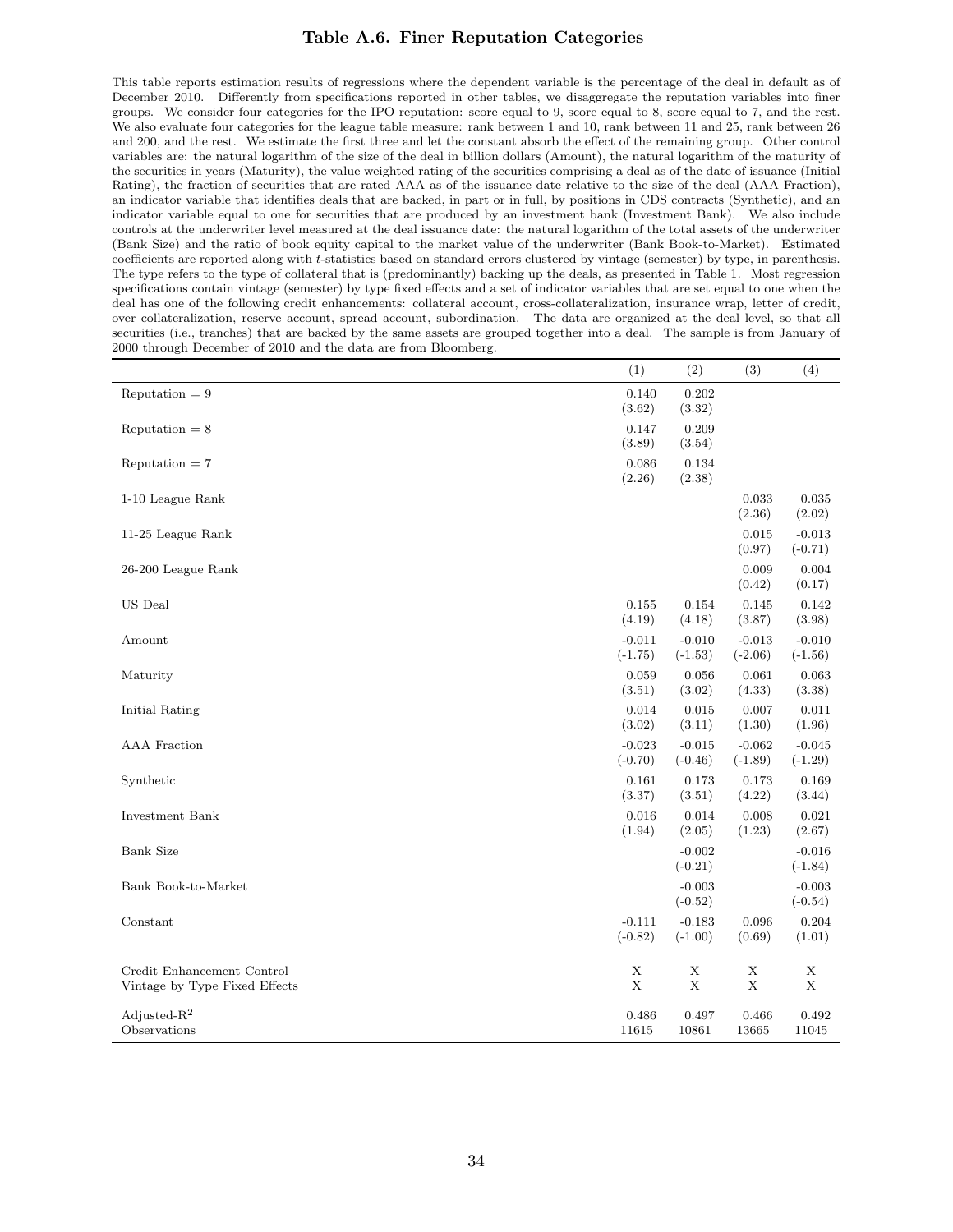### Table A.7. Reputation and Asset Quality — Rating Changes

This table reports estimation results of regression models in which the dependent variables are the changes (between December 2010 and issuance) in the value-weighted deal rating. In column 1 and 2 we report results in which the dependent variables are based only on the tranches that were rated AAA at issuance. In column 3 and 4 we report results obtained excluding deals that are synthetics (i.e., the collateral pool contains some short position in credit default swaps); in column 5 and 6 we only consider non-housing ABS and CMBS deals. In column 7 and 8 we report results for CLO and CDO deals for which we have information about the quality of the collateral assets. The main variable of interest is either an indicator variable (High Reputation) set equal to one for deals with an underwriter IPO reputation score bigger or equal to 8, or an indicator variable set equal to one when the underwriter belongs to the top ten of the league rank table of fixed income desks (Top 10 League Rank). Other control variables are: the natural logarithm of the size of the deal in billion dollars (Amount), the natural logarithm of the maturity of the securities in years (Maturity), the value weighted rating of the securities comprising a deal as of the date of issuance (Initial Rating), the fraction of securities that are rated AAA as of the issuance date relative to the size of the deal (AAA Fraction), an indicator variable that identifies deals that are backed, in part or in full, by positions in CDS contracts (Synthetic), and an indicator variable equal to one for securities that are produced by an investment bank (Investment Bank). We also include controls at the underwriter level measured at the deal issuance date: the natural logarithm of the total assets of the underwriter (Bank Size), and the ratio of book equity capital to the market value of the underwriter (Bank Book-to-Market). Estimated coefficients are reported along with t-statistics based on standard errors clustered by vintage (semester) by type, in parenthesis. The type refers to the type of collateral that is (predominantly) backing up the deals, as presented in Table 1. All regression specifications contain vintage (semester) by type fixed effects, and a set of indicator variables that are set equal to one when the deal has one of the following credit enhancements: collateral account, cross-collateralization, insurance wrap, letter of credit, over collateralization, reserve account, spread account, subordination. A constant is estimated but not reported. The data are organized at the deal level, so that all securities (i.e., tranches) that are backed by the same assets are grouped together into a deal. The sample is from January of 2000 through December of 2010 and the data are from Bloomberg.

|                               |                 | Overall<br>No Synthetics |                 | $CDO+CLO$<br>Quality  | $ABS+CMBS$      | No Housing      |                 | Overall<br><b>AAA</b> Tranches |
|-------------------------------|-----------------|--------------------------|-----------------|-----------------------|-----------------|-----------------|-----------------|--------------------------------|
|                               | (1)             | (2)                      | (3)             | (4)                   | (5)             | (6)             | (7)             | (8)                            |
| <b>High Reputation</b>        | 1.136<br>(3.37) |                          | 0.847<br>(1.83) |                       | 0.459<br>(1.24) |                 | 0.964<br>(2.74) |                                |
| Top 10 League Rank            |                 | 0.593<br>(4.09)          |                 | $-0.051$<br>$(-0.19)$ |                 | 0.313<br>(1.49) |                 | 0.245<br>(1.56)                |
| US Deal                       | 3.432           | 3.380                    | 1.221           | 0.999                 | 0.516           | 0.635           | 4.031           | 3.915                          |
|                               | (3.60)          | (3.69)                   | (2.57)          | (2.29)                | (1.20)          | (1.44)          | (4.01)          | (4.05)                         |
| Amount                        | $-0.084$        | $-0.074$                 | $-0.303$        | $-0.279$              | $-0.401$        | $-0.363$        | $-0.406$        | $-0.327$                       |
|                               | $(-0.73)$       | $(-0.66)$                | $(-2.68)$       | $(-1.59)$             | $(-1.98)$       | $(-1.80)$       | $(-2.74)$       | $(-2.33)$                      |
| Maturity                      | 0.556           | 0.634                    | 2.729           | 2.714                 | $-0.082$        | $-0.032$        | 1.057           | 1.163                          |
|                               | (1.97)          | (2.12)                   | (6.49)          | (6.81)                | $(-0.27)$       | $(-0.10)$       | (2.37)          | (2.53)                         |
| Initial Rating                | $-0.683$        | $-0.755$                 | $-0.562$        | $-0.560$              | $-0.227$        | $-0.259$        | $-0.393$        | $-0.452$                       |
|                               | $(-9.34)$       | $(-11.09)$               | $(-4.38)$       | $(-4.09)$             | $(-1.72)$       | $(-1.77)$       | $(-1.81)$       | $(-2.03)$                      |
| <b>AAA</b> Fraction           | $-2.614$        | $-2.864$                 | $-1.818$        | $-1.977$              | $-1.332$        | $-1.453$        | 0.362           | $-0.054$                       |
|                               | $(-4.10)$       | $(-4.49)$                | $(-2.95)$       | $(-3.12)$             | $(-1.49)$       | $(-1.46)$       | (0.31)          | $(-0.04)$                      |
| Synthetic                     |                 |                          | 2.040<br>(3.30) | 2.100<br>(3.28)       |                 |                 | 3.663<br>(3.74) | 3.736<br>(3.85)                |
| Low Quality                   |                 |                          | 1.419<br>(5.63) | 1.404<br>(5.08)       |                 |                 |                 |                                |
| Investment Bank               | 0.348           | 0.369                    | $-0.121$        | $-0.030$              | 0.242           | 0.202           | 0.226           | $-0.004$                       |
|                               | (2.42)          | (2.60)                   | $(-0.48)$       | $(-0.15)$             | (1.18)          | (0.89)          | (1.65)          | $(-0.03)$                      |
| <b>Bank Size</b>              | $-0.127$        | $-0.418$                 | 0.164           | 0.199                 | $-0.403$        | $-0.207$        | $-0.039$        | $-0.460$                       |
|                               | $(-0.94)$       | $(-2.91)$                | (0.63)          | (0.91)                | $(-1.76)$       | $(-1.05)$       | $(-0.25)$       | $(-2.85)$                      |
| Bank Book-to-Market           | 0.063           | 0.044                    | 0.089           | 0.192                 | 0.044           | 0.061           | $-0.047$        | $-0.063$                       |
|                               | (0.59)          | (0.46)                   | (0.14)          | (0.31)                | (1.28)          | (1.48)          | $(-0.57)$       | $(-0.71)$                      |
| Credit Enhancement Control    | Χ               | Х                        | Х               | Χ                     | Х               | Χ               | Χ               | X                              |
| Vintage by Type Fixed Effects | $\mathbf X$     | $\mathbf X$              | $\mathbf X$     | $\mathbf X$           | $\mathbf X$     | $\mathbf X$     | $\mathbf X$     | $\mathbf X$                    |
| Adjusted- $R^2$               | 0.588           | 0.585                    | 0.712           | 0.704                 | 0.225           | 0.225           | 0.678           | 0.667                          |
| Observations                  | 10436           | 10604                    | 2135            | 2141                  | 1921            | 1821            | 9058            | 9233                           |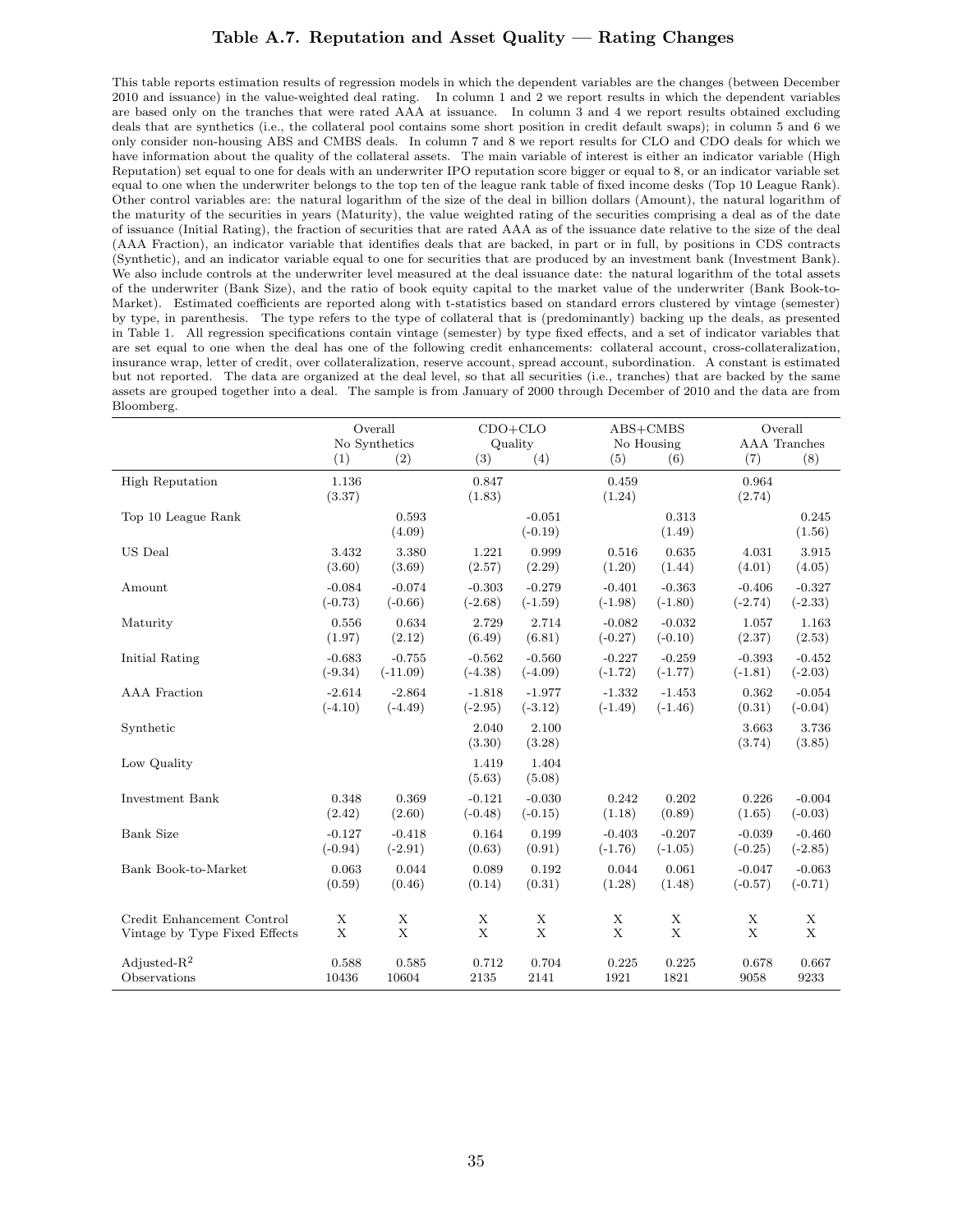### Table A.8. Reputation and Bank Identity — Rating Changes

This table reports estimation results of regression models in which the dependent variables are the changes (between December 2010 and issuance) in the value-weighted deal rating. In column 1 and 2 we report results obtained on a sample that excludes Lehman Brothers and Bear Stearns. In column 3 and 4 we report results obtained excluding the 5 largest underwriters with low reputation; in columns 5 and 6 we eliminate the top five high reputation underwriters by volume and the bottom five low reputation by volume; in column 7 and 8 we only consider USD denominated securities. The main variable of interest is either an indicator variable (High Reputation) set equal to one for deals with an underwriter IPO reputation score bigger or equal to 8, or an indicator variable set equal to one when the underwriter belongs to the top ten of the league rank table of fixed income desks (Top 10 League Rank). Other control variables are: the natural logarithm of the size of the deal in billion dollars (Amount), the natural logarithm of the maturity of the securities in years (Maturity), the value weighted rating of the securities comprising a deal as of the date of issuance (Initial Rating), the fraction of securities that are rated AAA as of the issuance date relative to the size of the deal (AAA Fraction), an indicator variable that identifies deals that are backed, in part or in full, by positions in CDS contracts (Synthetic), and an indicator variable equal to one for securities that are produced by an investment bank (Investment Bank). We also include controls at the underwriter level measured at the deal issuance date: the natural logarithm of the total assets of the underwriter (Bank Size), and the ratio of book equity capital to the market value of the underwriter (Bank Book-to-Market). Estimated coefficients are reported along with t-statistics based on standard errors clustered by vintage (semester) by type, in parenthesis. The type refers to the type of collateral that is (predominantly) backing up the deals, as presented in Table 1. All regression specifications contain vintage (semester) by type fixed effects, and a set of indicator variables that are set equal to one when the deal has one of the following credit enhancements: collateral account, cross-collateralization, insurance wrap, letter of credit, over collateralization, reserve account, spread account, subordination. A constant is estimated but not reported. The data are organized at the deal level, so that all securities (i.e., tranches) that are backed by the same assets are grouped together into a deal. The sample is from January of 2000 through December of 2010 and the data are from Bloomberg.

|                               | Overall<br>No Lehman/Bear |                 |                 | Overall              |                 | Overall<br>No Top-Bottom | Overall<br>US Only |                 |
|-------------------------------|---------------------------|-----------------|-----------------|----------------------|-----------------|--------------------------|--------------------|-----------------|
|                               | (1)                       | (2)             | (3)             | No Bottom Rep<br>(4) | (5)             | (6)                      | (7)                | (8)             |
| <b>High Reputation</b>        | 0.990<br>(3.06)           |                 | 1.085<br>(3.38) |                      | 0.909<br>(2.50) |                          | 1.032<br>(2.72)    |                 |
| Top 10 League Rank            |                           | 0.815<br>(5.24) |                 | 0.583<br>(4.11)      |                 | 0.662<br>(3.12)          |                    | 0.429<br>(3.06) |
| US Deal                       | 3.215<br>(3.52)           | 3.164<br>(3.51) | 3.388<br>(3.77) | 3.357<br>(3.77)      | 3.301<br>(3.50) | 3.350<br>(3.69)          |                    |                 |
| Amount                        | $-0.232$                  | $-0.280$        | $-0.123$        | $-0.166$             | $-0.252$        | $-0.086$                 | 0.213              | 0.153           |
|                               | $(-1.87)$                 | $(-2.31)$       | $(-1.14)$       | $(-1.55)$            | $(-1.79)$       | $(-0.69)$                | (1.33)             | (0.97)          |
| Maturity                      | 0.904                     | 0.905           | 0.939           | 0.936                | 0.430           | 0.356                    | 0.760              | 0.667           |
|                               | (2.32)                    | (2.19)          | (2.68)          | (2.52)               | (1.49)          | (1.37)                   | (3.22)             | (2.63)          |
| Initial Rating                | $-0.678$                  | $-0.770$        | $-0.672$        | $-0.745$             | $-0.694$        | $-0.757$                 | $-0.622$           | $-0.679$        |
|                               | $(-8.83)$                 | $(-10.27)$      | $(-9.72)$       | $(-11.28)$           | $(-7.38)$       | $(-9.85)$                | $(-7.40)$          | $(-8.06)$       |
| AAA Fraction                  | $-2.271$                  | $-2.483$        | $-2.310$        | $-2.495$             | $-1.860$        | $-2.244$                 | $-2.415$           | $-2.481$        |
|                               | $(-3.87)$                 | $(-4.15)$       | $(-4.02)$       | $(-4.35)$            | $(-3.03)$       | $(-3.75)$                | $(-3.65)$          | $(-3.65)$       |
| Synthetic                     | 2.556                     | 2.555           | 2.434           | 2.439                | 1.957           | 2.104                    | 3.931              | 4.116           |
|                               | (2.63)                    | (2.54)          | (2.70)          | (2.62)               | (2.54)          | (2.89)                   | (2.73)             | (2.78)          |
| Investment Bank               | 0.566                     | 0.776           | 0.294           | 0.498                | 0.421           | 0.306                    | 0.355              | 0.414           |
|                               | (3.56)                    | (4.32)          | (2.08)          | (3.16)               | (2.10)          | (1.76)                   | (2.53)             | (2.70)          |
| <b>Bank Size</b>              | $-0.043$                  | 0.107           | $-0.096$        | $-0.150$             | 0.576           | $-0.277$                 | $-0.033$           | $-0.043$        |
|                               | $(-0.21)$                 | (0.53)          | $(-0.70)$       | $(-1.03)$            | (2.30)          | $(-1.31)$                | $(-0.23)$          | $(-0.27)$       |
| Bank Book-to-Market           | 0.061                     | 0.073           | 0.067           | 0.090                | $-0.016$        | $-0.327$                 | 0.052              | 0.086           |
|                               | (0.43)                    | (0.52)          | (0.62)          | (0.82)               | $(-0.04)$       | $(-0.78)$                | (0.80)             | (1.36)          |
| Credit Enhancement Control    | X                         | X               | X               | X                    | X               | X                        | X                  | $\mathbf X$     |
| Vintage by Type Fixed Effects | $\mathbf X$               | X               | $\mathbf X$     | X                    | $\mathbf X$     | $\mathbf X$              | $\mathbf X$        | $\mathbf X$     |
| Adjusted- $R^2$               | 0.587                     | 0.584           | 0.597           | 0.594                | 0.615           | 0.606                    | 0.648              | 0.647           |
| Observations                  | 8687                      | 8047            | 10859           | 10219                | 5306            | 6455                     | 8389               | 7810            |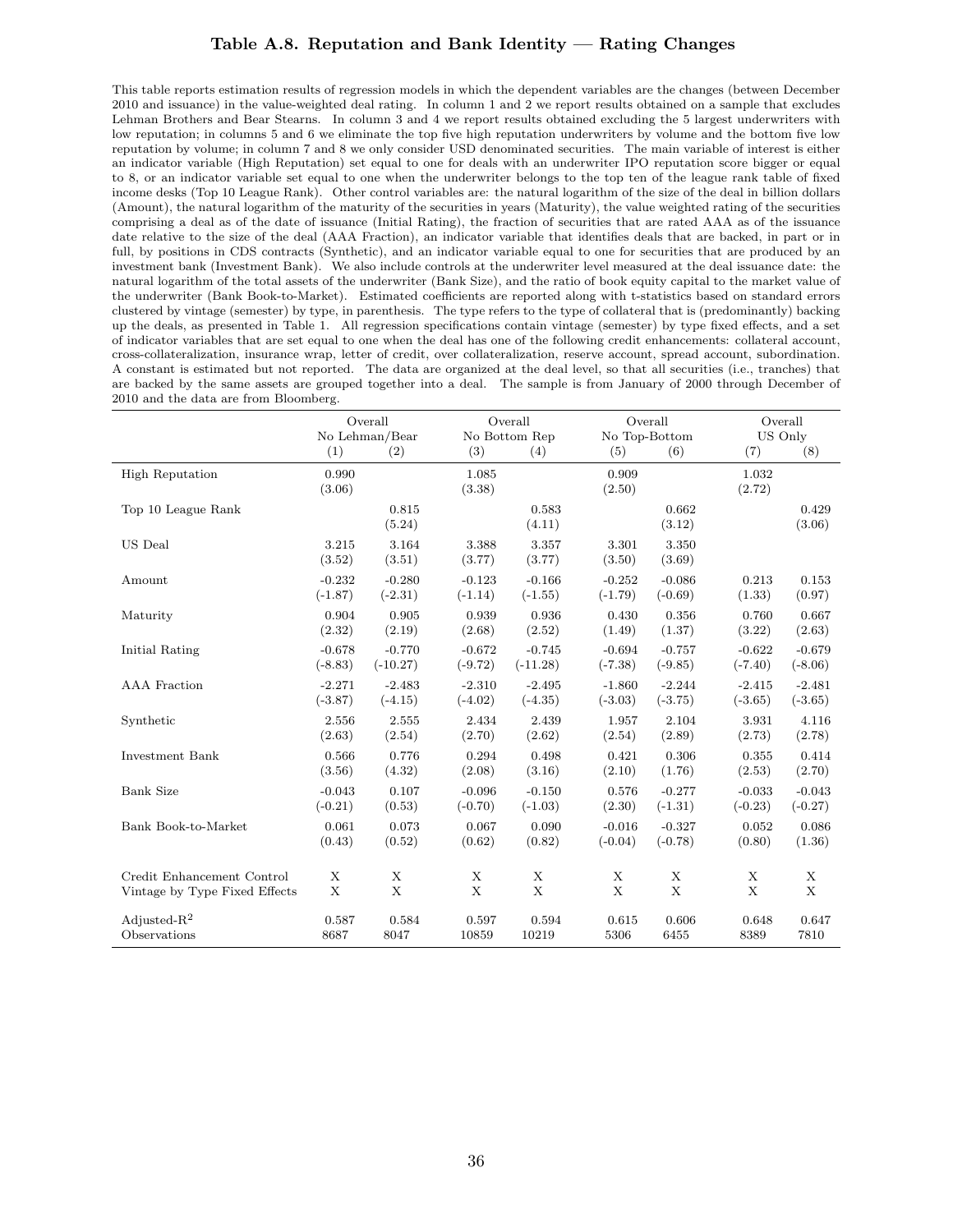### Table A.9. Yield Spreads of Lower (not AAA) Tranches

This table reports estimation results of regression models in which the dependent variables are: the average spread of tranches rated less than AAA at issuance (AA–B) in columns 1 and 2, the average spread of tranches rated between AA and A at issuance (AA–A) in columns 3 and 4, the average spread of tranches rated less than A at issuance (BBB–B) in columns 5 and 6. The main variable of interest is either an indicator variable (High Reputation) set equal to one for deals with an underwriter IPO reputation score bigger or equal to 8, or an indicator variable set equal to one when the underwriter belongs to the top ten of the league rank table of fixed income desks (Top 10 League Rank). Other control variables are: the natural logarithm of the size of the deal in billion dollars (Amount), the natural logarithm of the maturity of the securities in years (Maturity), the value weighted rating of the securities comprising a deal as of the date of issuance (Initial Rating), the fraction of securities that are rated AAA as of the issuance date relative to the size of the deal (AAA Fraction), an indicator variable that identifies deals that are backed, in part or in full, by positions in CDS contracts (Synthetic), and an indicator variable equal to one for securities that are produced by an investment bank (Investment Bank). We also include controls at the underwriter level measured at the deal issuance date: the natural logarithm of the total asset of the underwriter (Bank Size), and the ratio of book equity capital to the market value of the underwriter (Bank Book-to-Market). Estimated coefficients are reported along with t-statistics based on standard errors clustered by vintage (semester) by type, in parenthesis. The type refers to the type of collateral that is (predominantly) backing up the deals, as presented in Table 1. All regression specifications contain vintage (semester) by type fixed effects, and a set of indicator variables that are set equal to one when the deal has one of the following credit enhancements: collateral account, cross-collateralization, insurance wrap, letter of credit, over collateralization, reserve account, spread account, subordination. A constant is estimated but not reported. The data are organized at the deal level, so that all securities (i.e., tranches) that are backed by the same assets are grouped together into a deal. The sample is from January of 2000 through December of 2010 and the data are from Bloomberg.

|                               | $AA-B$                |                 |                       | $AA-A$          |                 | $BBB-B$         |
|-------------------------------|-----------------------|-----------------|-----------------------|-----------------|-----------------|-----------------|
|                               | (1)                   | (2)             | (3)                   | (4)             | (5)             | (6)             |
| <b>High Reputation</b>        | $-0.101$<br>$(-0.75)$ |                 | $-0.071$<br>$(-0.68)$ |                 | 0.586<br>(1.39) |                 |
| Top 10 League Rank            |                       | 0.027<br>(0.47) |                       | 0.066<br>(1.33) |                 | 0.063<br>(0.32) |
| US Deal                       | 0.310                 | 0.312           | 0.359                 | 0.397           | 1.421           | 1.341           |
|                               | (2.68)                | (2.77)          | (3.96)                | (4.35)          | (3.56)          | (3.33)          |
| Maturity                      | 0.077                 | $-0.010$        | $-0.020$              | $-0.048$        | $-0.063$        | $-0.274$        |
|                               | (0.89)                | $(-0.16)$       | $(-0.32)$             | $(-0.85)$       | $(-0.21)$       | $(-0.85)$       |
| Initial Rating                | 0.235                 | 0.246           | 0.182                 | 0.173           | $-0.006$        | $-0.028$        |
|                               | (5.02)                | (6.75)          | (5.86)                | (6.02)          | $(-0.05)$       | $(-0.18)$       |
| AAA Fraction                  | 0.845                 | 0.965           | 0.741                 | 0.740           | 0.298           | 0.008           |
|                               | (3.16)                | (4.49)          | (4.01)                | (4.11)          | (0.27)          | (0.01)          |
| Synthetic                     | 0.229                 | 0.184           | 0.158                 | 0.149           | 1.102           | 0.604           |
|                               | (1.56)                | (1.52)          | (1.35)                | (1.49)          | (2.44)          | (1.48)          |
| Investment Bank               | 0.024                 | 0.109           | 0.047                 | 0.123           | 0.198           | 0.236           |
|                               | (0.36)                | (1.86)          | (0.80)                | (2.25)          | (1.10)          | (1.44)          |
| <b>Bank Size</b>              | $-0.043$              | $-0.004$        | $-0.061$              | $-0.031$        | $-0.248$        | $-0.076$        |
|                               | $(-0.77)$             | $(-0.10)$       | $(-1.44)$             | $(-0.97)$       | $(-1.32)$       | $(-0.53)$       |
| Bank Book-to-Market           | 0.075                 | 0.250           | 0.126                 | 0.235           | $-0.539$        | $-0.077$        |
|                               | (0.55)                | (1.93)          | (1.21)                | (2.23)          | $(-0.64)$       | $(-0.12)$       |
| Credit Enhancement Control    | X                     | X               | X                     | X               | X               | X               |
| Vintage by Type Fixed Effects | $\mathbf X$           | X               | X                     | X               | X               | X               |
| Adjusted- $R^2$               | 0.536                 | 0.527           | 0.585                 | 0.565           | 0.636           | 0.573           |
| Observations                  | 1867                  | 1926            | 1820                  | 1883            | 544             | 574             |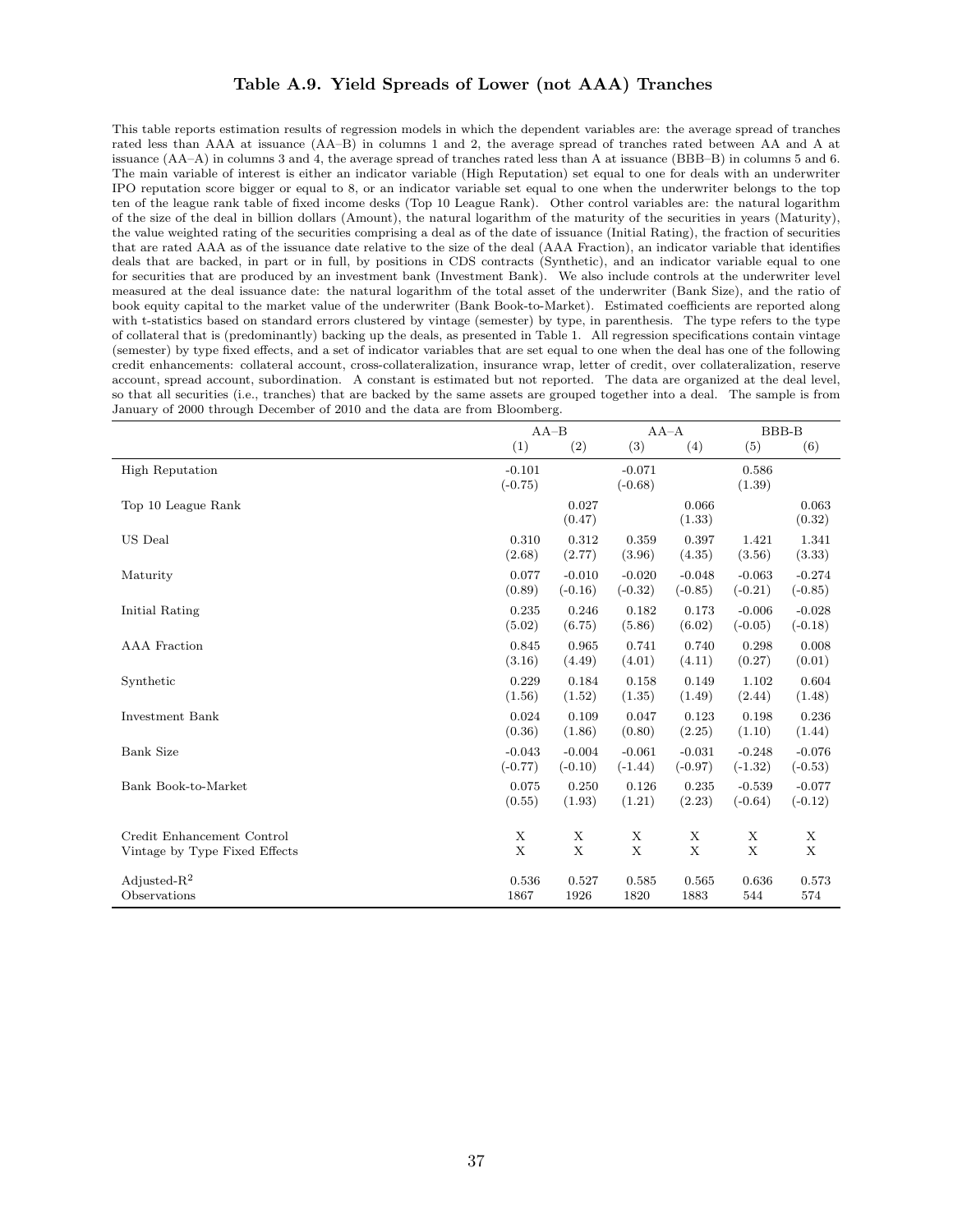### Table A.10. Reputation and Securities Risk — Rating Changes

This table reports estimation results of regression models in which the dependent variables are the changes in the value-weighted deal rating between issuance and December 2010. The main variable of interest is either an indicator variable (High Reputation) set equal to one for deals with an underwriter IPO reputation score bigger or equal to 8, or an indicator variable set equal to one when the underwriter belongs to the top ten of the league rank table of fixed income desks (Top 10 League Rank). Other control variables are: the natural logarithm of the size of the deal in billion dollars (Amount), the natural logarithm of the maturity of the securities in years (Maturity), the value weighted rating of the securities comprising a deal as of the date of issuance (Initial Rating), the fraction of securities that are rated AAA as of the issuance date relative to the size of the deal (AAA Fraction), an indicator variable that identifies deals that are backed, in part or in full, by positions in CDS contracts (Synthetic), an indicator variable equal to one for securities that are produced by an investment bank (Investment Bank). We also include controls at the underwriter level measured at the deal issuance date: the natural logarithm of the total asset of the underwriter (Bank Size), and the ratio of book equity capital to the market value of the underwriter (Bank Book-to-Market). Estimated coefficients are reported along with t-statistics based on standard errors clustered by vintage (semester) by type, in parenthesis. The type refers to the type of collateral that is (predominantly) backing up the deals, as presented in Table 1. All regression specifications contain vintage (semester) by type fixed effects, and a set of indicator variables that are set equal to one when the deal has one of the following credit enhancements: collateral account, cross-collateralization, insurance wrap, letter of credit, over collateralization, reserve account, spread account, subordination. A constant is estimated but not reported. The data are organized at the deal level, so that all securities (i.e., tranches) that are backed by the same assets are grouped together into a deal. The sample is from January of 2000 through December of 2010 and the data are from Bloomberg.

|                        |                 | Overall<br>CLO  |                       | <b>MBS</b>            |                 |                 | ABS             | CDO             |                 |                 |
|------------------------|-----------------|-----------------|-----------------------|-----------------------|-----------------|-----------------|-----------------|-----------------|-----------------|-----------------|
|                        | (1)             | (2)             | (3)                   | (4)                   | (5)             | (6)             | (7)             | (8)             | (9)             | (10)            |
| <b>High Reputation</b> | 0.651<br>(2.10) |                 | $-1.131$<br>$(-2.34)$ |                       | 0.499<br>(0.71) |                 | 0.484<br>(0.99) |                 | 2.122<br>(3.22) |                 |
| Top 10 League Rank     |                 | 0.321<br>(2.40) |                       | $-0.494$<br>$(-2.05)$ |                 | 0.206<br>(1.74) |                 | 0.637<br>(2.78) |                 | 0.264<br>(0.50) |
| US Deal                | 1.108           | 1.112           | $-0.782$              | $-0.896$              | 5.254           | 5.628           | 0.647           | 0.936           | 4.512           | 4.116           |
|                        | (2.81)          | (2.86)          | $(-2.41)$             | $(-2.85)$             | (3.26)          | (3.68)          | (1.79)          | (2.43)          | (4.21)          | (4.00)          |
| Amount                 | $-0.041$        | $-0.037$        | $-0.388$              | $-0.400$              | $-0.122$        | $-0.056$        | 0.039           | 0.022           | 0.003           | 0.032           |
|                        | $(-0.28)$       | $(-0.25)$       | $(-1.36)$             | $(-1.55)$             | $(-0.65)$       | $(-0.30)$       | (0.15)          | (0.09)          | (0.01)          | (0.12)          |
| Maturity               | 1.638           | 1.611           | 1.043                 | 1.080                 | 0.496           | 0.449           | 0.744           | 0.602           | 3.260           | 3.331           |
|                        | (3.89)          | (3.70)          | (2.15)                | (2.02)                | (1.09)          | (0.99)          | (1.85)          | (1.34)          | (7.07)          | (7.71)          |
| Initial Rating         | $-0.596$        | $-0.630$        | $-0.283$              | $-0.561$              | $-0.353$        | $-0.266$        | $-0.112$        | $-0.286$        | $-1.076$        | $-1.129$        |
|                        | $(-3.35)$       | $(-3.30)$       | $(-0.94)$             | $(-1.64)$             | $(-0.95)$       | $(-0.73)$       | $(-0.23)$       | $(-0.60)$       | $(-5.06)$       | $(-4.69)$       |
| Initial Frac. AAA      | $-3.525$        | $-4.001$        | $-3.449$              | $-4.535$              | $-5.207$        | $-5.320$        | $-4.034$        | $-4.850$        | $-2.007$        | $-2.625$        |
|                        | $(-4.19)$       | $(-4.45)$       | $(-2.36)$             | $(-3.11)$             | $(-3.05)$       | $(-3.30)$       | $(-2.38)$       | $(-2.66)$       | $(-1.79)$       | $(-2.13)$       |
| Synthetic              | 2.334<br>(2.63) | 2.388<br>(2.70) | 2.667<br>(2.05)       | 2.965<br>(2.40)       |                 |                 |                 |                 | 2.041<br>(3.12) | 2.054<br>(3.15) |
| AAA Spread             | 0.001           | 0.002           | 1.077                 | 1.127                 | $-0.001$        | 0.001           | $-0.041$        | $-0.068$        | 0.880           | 0.881           |
|                        | (0.03)          | (0.09)          | (2.07)                | (2.23)                | $(-0.04)$       | (0.05)          | $(-0.20)$       | $(-0.33)$       | (1.84)          | (1.74)          |
| Investment Bank        | 0.384           | 0.176           | 0.249                 | $-0.014$              | 0.340           | 0.019           | 0.675           | 0.368           | $-0.136$        | 0.253           |
|                        | (2.65)          | (1.36)          | (0.77)                | $(-0.06)$             | (2.83)          | (0.11)          | (2.51)          | (1.73)          | $(-0.31)$       | (0.58)          |
| <b>Bank Size</b>       | 0.218           | $-0.060$        | 0.058                 | 0.033                 | $-0.025$        | $-0.262$        | 0.428           | 0.080           | 0.391           | 0.443           |
|                        | (1.61)          | $(-0.46)$       | (0.25)                | (0.15)                | $(-0.19)$       | $(-1.84)$       | (1.78)          | (0.43)          | (0.89)          | (1.03)          |
| Bank Book-to-Market    | 0.009           | $-0.030$        | $-0.174$              | 0.083                 | 0.319           | 0.170           | $-0.001$        | $-0.032$        | $-1.395$        | $-1.245$        |
|                        | (0.14)          | $(-0.48)$       | $(-0.24)$             | (0.13)                | (1.89)          | (0.97)          | $(-0.02)$       | $(-0.43)$       | $(-1.32)$       | $(-1.35)$       |
| Credit Enhancement     | Χ               | Χ               | X                     | Χ                     | Χ               | Х               | X               | X               | Х               | X               |
| Vintage by Type FE     | X               | X               | X                     | X                     | X               | X               | X               | X               | X               | X               |
| Adjusted- $R^2$        | 0.690           | 0.685           | 0.574                 | 0.579                 | 0.817           | 0.821           | 0.557           | 0.553           | 0.585           | 0.585           |
| Observations           | 8065            | 8194            | 904                   | 911                   | 2564            | 2638            | 3667            | 3724            | 930             | 921             |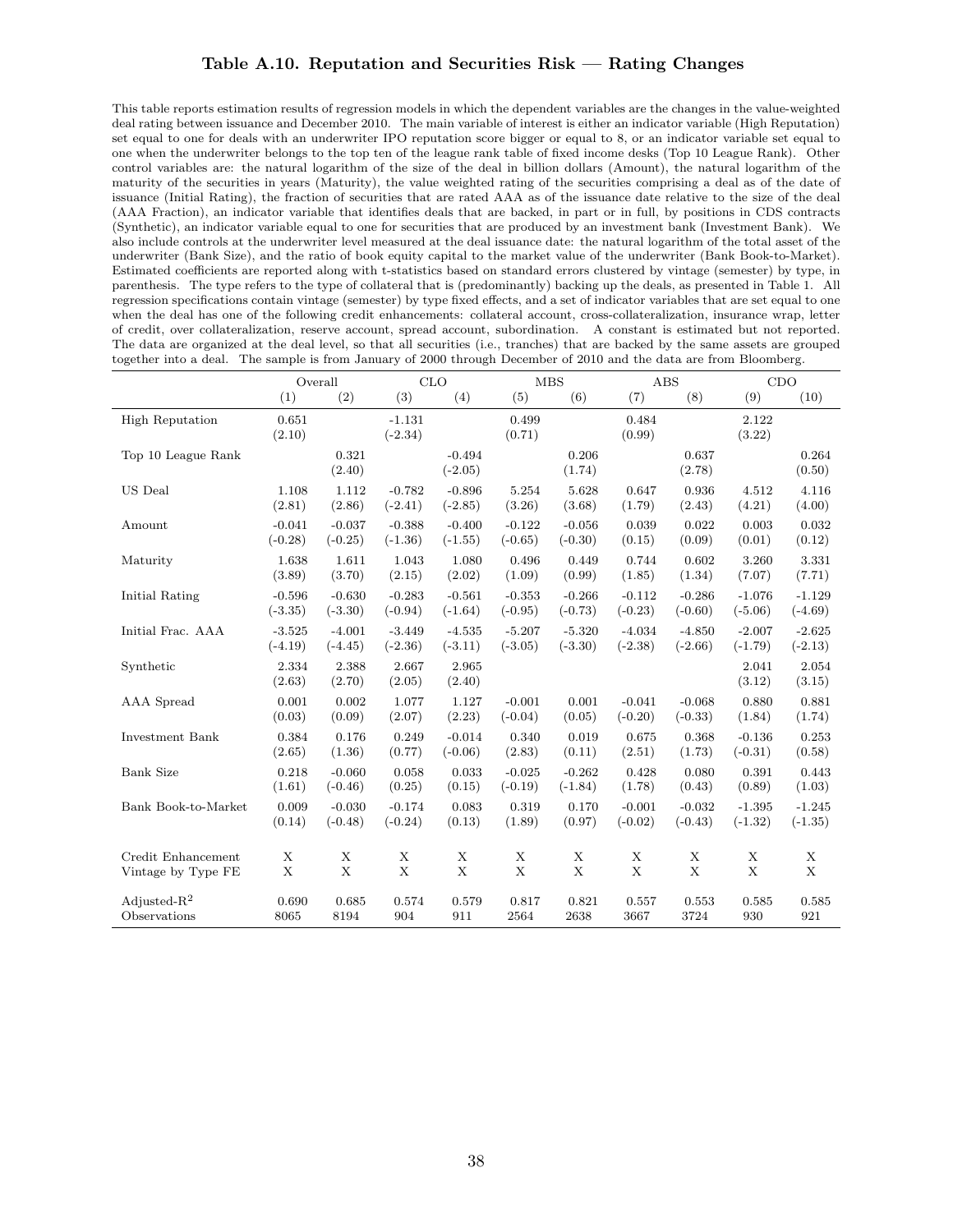### Table A.11. Impact of Reputation on Issuance Characteristics

This table reports estimation results of regression models in which the dependent variables are deal characteristics: size of the deal in billion dollars (Amount), average maturity of the securities in years (Maturity), value weighted rating of the securities comprising a deal as of the date of issuance (Initial Rating), fraction of securities that are rated AAA as of the issuance date relative to the size of the deal (AAA Fraction), and an indicator variable that identifies deals that are backed, in part or in full, by positions in CDS contracts (Synthetic). The main variable of interest is either an indicator variable (High Reputation) set equal to one for deals with an underwriter IPO reputation score bigger or equal to 8, or an indicator variable set equal to one when the underwriter belongs to the top ten of the league rank table of fixed income desks (Top 10 League Rank). Other control variables are: the natural logarithm of the size of the deal in billion dollars (Amount), the natural logarithm of the maturity of the securities in years (Maturity), the value weighted rating of the securities comprising a deal as of the date of issuance (Initial Rating), the fraction of securities that are rated AAA as of the issuance date relative to the size of the deal (AAA Fraction), an indicator variable that identifies deals that are backed, in part or in full, by positions in CDS contracts (Synthetic), an indicator variable equal to one for securities that are produced by an investment bank (Investment Bank). We also include controls at the underwriter level measured at the deal issuance date: the natural logarithm of the total asset of the underwriter (Bank Size), and the ratio of book equity capital to the market value of the underwriter (Bank Book-to-Market). Estimated coefficients are reported along with t-statistics based on standard errors clustered by vintage (semester) by type, in parenthesis. The type refers to the type of collateral that is (predominantly) backing up the deals, as presented in Table 1. All regression specifications contain vintage (semester) by type fixed effects, and a set of indicator variables that are set equal to one when the deal has one of the following credit enhancements: collateral account, cross-collateralization, insurance wrap, letter of credit, over collateralization, reserve account, spread account, subordination. A constant is estimated but not reported. The data are organized at the deal level, so that all securities (i.e., tranches) that are backed by the same assets are grouped together into a deal. The sample is from January of 2000 through December of 2010 and the data are from Bloomberg.

|                               |                       | Amount                    |                        | Initial Rating         | <b>AAA</b> Fraction   |                       |
|-------------------------------|-----------------------|---------------------------|------------------------|------------------------|-----------------------|-----------------------|
| <b>High Reputation</b>        | $-0.103$<br>$(-1.24)$ |                           | 0.139<br>(1.07)        |                        | $-0.032$<br>$(-1.82)$ |                       |
| Top 10 League Rank            |                       | $-0.017$<br>$(-0.55)$     |                        | 0.087<br>(1.63)        |                       | $-0.004$<br>$(-0.56)$ |
| US Deal                       | $-0.318$              | $-0.292$                  | 0.090                  | 0.106                  | 0.018                 | 0.014                 |
|                               | $(-5.18)$             | $(-4.92)$                 | (0.99)                 | (1.18)                 | (1.23)                | (0.94)                |
| Amount                        |                       |                           | $-0.961$<br>$(-14.52)$ | $-0.930$<br>$(-14.65)$ | 0.133<br>(17.66)      | 0.130<br>(17.92)      |
| Maturity                      | 0.416                 | 0.435                     | 0.455                  | 0.480                  | $-0.058$              | $-0.053$              |
|                               | (7.84)                | (8.66)                    | (4.71)                 | (5.08)                 | $(-3.83)$             | $(-3.71)$             |
| Initial Rating                | $-0.152$<br>$(-7.52)$ | $-0.172$<br>$(-7.49)$     |                        |                        |                       |                       |
| <b>AAA</b> Fraction           | 1.105<br>(7.90)       | 1.061<br>(7.05)           |                        |                        |                       |                       |
| Synthetic                     | $-0.356$              | $-0.305$                  | $-0.174$               | $-0.119$               | $-0.050$              | $-0.053$              |
|                               | $(-2.55)$             | $(-2.23)$                 | $(-0.95)$              | $(-0.69)$              | $(-1.62)$             | $(-1.93)$             |
| Investment Bank               | 0.047                 | $-0.033$                  | 0.042                  | 0.181                  | $-0.007$              | $-0.020$              |
|                               | (1.61)                | $(-1.33)$                 | (0.73)                 | (4.22)                 | $(-0.90)$             | $(-2.96)$             |
| <b>Bank Size</b>              | 0.092                 | 0.058                     | $-0.042$               | $-0.070$               | 0.009                 | 0.006                 |
|                               | (3.77)                | (2.61)                    | $(-0.95)$              | $(-1.82)$              | (1.35)                | (1.14)                |
| Bank Book-to-Market           | 0.009                 | 0.006                     | 0.002                  | $-0.010$               | $-0.004$              | $-0.001$              |
|                               | (0.46)                | (0.32)                    | (0.05)                 | $(-0.22)$              | $(-0.49)$             | $(-0.09)$             |
| Credit Enhancement Control    | X                     | Х                         | X                      | X                      | Χ                     | X                     |
| Vintage by Type Fixed Effects | $\mathbf X$           | $\boldsymbol{\mathrm{X}}$ | X                      | X                      | X                     | X                     |
| Adjusted- $R^2$               | 0.555                 | 0.556                     | 0.516                  | 0.538                  | 0.512                 | 0.521                 |
| Observations                  | 10881                 | 11065                     | 10881                  | 11065                  | 10881                 | 11065                 |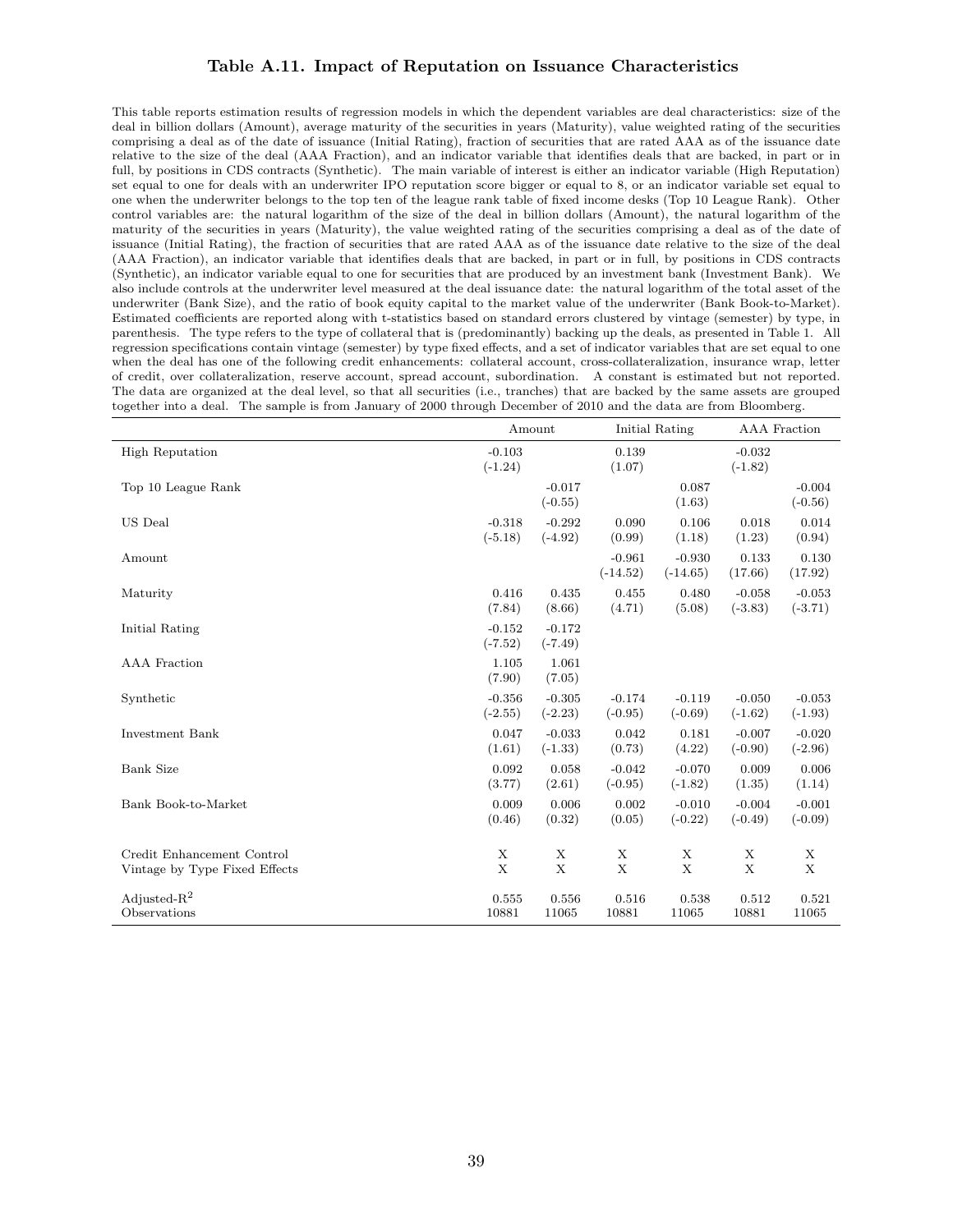### Table A.12. Performance by Banks

This tables presents summary statistics calculated for individual underwriters in each market in which they operate. We presents: the average reputation during the sample period; the total issuance volume (in billion); the number of deals; the average proportion of deal in default; the bank fixed effects estimated from a regression of proportion of deal in default similar to that reported in column 6 of Panel A of Table 2, wherein we do not include the reputation variable; the bank fixed effects from different sub-periods (2000 to 2006, 2005 to 2006, and 2007); and finally the change in issuance volume from 2005-2006 to 2007. The change in volume is constructed as the ratio of the total volume in 2007 to the average volume in 2005 and 2006. Panel A presents results for CLO deals, Panel B for MBS deals, Panel C for ABS deals, and Panel D for CDO deals. The data are organized at the deal level, so that all securities (i.e., tranches) that are backed by the same assets are grouped together into a deal. We report in bold the names of the banks that issued at least twenty deals during the sample period. The sample is from January of 2000 through December of 2010 and the data are from Bloomberg.

### Panel A: CLO

|                            | Rep | Issuance<br>Volume | Number<br>of Deals | Proportion<br>in Default |       | Proportion<br>in Default FE |          |          | Volume<br>Change |
|----------------------------|-----|--------------------|--------------------|--------------------------|-------|-----------------------------|----------|----------|------------------|
|                            |     |                    |                    | Average                  | FE    | $00 - 06$                   | 05-06    | 07       |                  |
| KBC Bank                   | 5.0 | 1.8                | $\overline{7}$     | 0.850                    | 0.311 | 0.284                       | 0.043    |          | $-1.000$         |
| <b>HSBC</b>                | 8.8 | 14.3               | 16                 | 0.115                    | 0.300 | 0.307                       | 0.094    | 0.206    | $-0.924$         |
| Dresdner Bank              | 7.0 | 7.4                | 17                 | 0.177                    | 0.280 | 0.369                       | 0.444    | 0.146    | $-0.001$         |
| Commerzbank                | 7.0 | 7.9                | 9                  | 0.048                    | 0.254 | 0.268                       | 0.237    |          | 1.000            |
| <b>UBS</b>                 | 8.1 | 19.6               | 37                 | 0.176                    | 0.177 | 0.209                       | 0.152    | 0.021    | $-0.231$         |
| <b>Wachovia Securities</b> | 7.0 | 25.2               | 68                 | 0.074                    | 0.173 | 0.169                       | 0.175    | 0.131    | 0.005            |
| Goldman Sachs              | 9.0 | 50.9               | 132                | 0.055                    | 0.156 | 0.119                       | 0.130    | 0.148    | 1.000            |
| <b>Barclays Bank</b>       | 8.0 | 59.9               | 46                 | 0.082                    | 0.151 | 0.153                       | 0.157    | 0.099    | 1.000            |
| Deutsche Bank              | 9.0 | 86.5               | 140                | 0.047                    | 0.148 | 0.198                       | 0.069    | $-0.015$ | 1.000            |
| <b>Bank of America</b>     | 8.0 | 23.9               | 53                 | 0.103                    | 0.135 | 0.157                       | 0.108    | 0.052    | $-0.141$         |
| Citigroup                  | 9.0 | 80.4               | 143                | 0.050                    | 0.133 | 0.135                       | 0.105    | 0.073    | 0.055            |
| <b>BNP</b> Paribas         | 7.0 | 17.6               | 22                 | 0.030                    | 0.124 | 0.086                       | 0.089    | 0.083    | 1.000            |
| <b>Bear Stearns</b>        | 8.0 | 48.3               | 142                | 0.179                    | 0.124 | 0.139                       | 0.135    | 0.031    | 0.127            |
| Lehman Brothers            | 8.1 | 62.5               | 149                | 0.157                    | 0.112 | 0.105                       | 0.063    | 0.036    | 0.868            |
| <b>Credit Suisse</b>       | 9.0 | 57.5               | 140                | 0.080                    | 0.099 | 0.110                       | 0.105    | 0.013    | 0.304            |
| Merrill Lynch              | 9.0 | 56.2               | 97                 | 0.157                    | 0.096 | 0.120                       | 0.097    | $-0.014$ | 0.122            |
| Suntrust Cap Mkts          | 6.1 | 2.0                | 5                  | 0.025                    | 0.093 | 0.097                       | 0.081    | 0.065    | $-0.408$         |
| Santander                  | 8.1 | 28.7               | 14                 | 0.158                    | 0.091 | 0.077                       |          | $-0.019$ | 1.000            |
| <b>JP</b> Morgan Chase     | 9.0 | 87.8               | 173                | 0.057                    | 0.090 | 0.090                       | 0.107    | 0.047    | 0.028            |
| Morgan Stanley             | 9.0 | 41.8               | 85                 | 0.032                    | 0.084 | 0.090                       | 0.125    | 0.011    | 1.000            |
| Societe Generale           | 7.0 | 8.5                | 11                 | 0.009                    | 0.076 | 0.098                       | 0.067    |          | $-0.899$         |
| Credit Agricole            | 7.0 | 10.3               | 18                 | 0.022                    | 0.004 | $-0.030$                    | $-0.261$ | 0.114    | 1.000            |

### Panel B: MBS

|                            | Rep | Issuance<br>Volume | Number<br>of Deals          | Proportion<br>in Default |          | Proportion<br>in Default FE |           |          | Volume<br>Change |
|----------------------------|-----|--------------------|-----------------------------|--------------------------|----------|-----------------------------|-----------|----------|------------------|
|                            |     |                    |                             | Average                  | FE       | $00 - 06$                   | $05 - 06$ | 07       |                  |
| Daiwa Securities           | 8.0 | 29.8               | 35                          | 0.289                    | 0.556    | $-0.022$                    | 0.137     |          | $-0.214$         |
| Wells Fargo Securities     | 7.3 | 3.5                | 9                           | 0.838                    | 0.297    | 0.050                       |           | 0.789    | 1.000            |
| Lehman Brothers            | 8.1 | 499.1              | 628                         | 0.233                    | 0.197    | 0.161                       | 0.348     | 0.420    | 0.356            |
| <b>Goldman Sachs</b>       | 9.0 | 336.2              | 378                         | 0.241                    | 0.166    | 0.115                       | 0.293     | 0.468    | 0.200            |
| <b>Bear Stearns</b>        | 8.0 | 691.0              | 752                         | 0.331                    | 0.166    | 0.139                       | 0.296     | 0.355    | $-0.323$         |
| <b>Bank of America</b>     | 8.0 | 759.4              | 499                         | 0.118                    | 0.152    | 0.141                       | 0.234     | 0.282    | $-0.404$         |
| JP Morgan Chase            | 9.0 | 657.8              | 546                         | 0.259                    | 0.139    | 0.113                       | 0.268     | 0.345    | $-0.123$         |
| <b>UBS</b>                 | 8.1 | 298.0              | 406                         | 0.263                    | 0.130    | 0.117                       | 0.266     | 0.259    | $-0.395$         |
| Deutsche Bank              | 9.0 | 570.8              | 485                         | 0.287                    | 0.115    | 0.117                       | 0.253     | 0.264    | $-0.091$         |
| <b>Credit Suisse</b>       | 9.0 | 681.4              | 734                         | 0.259                    | 0.106    | 0.060                       | 0.177     | 0.335    | 0.123            |
| Morgan Stanley             | 9.0 | 367.2              | 399                         | 0.138                    | 0.103    | 0.096                       | 0.254     | 0.226    | 0.724            |
| Dresdner Bank              | 7.0 | 4.6                | 8                           | 0.000                    | 0.100    | 0.079                       |           |          | $-0.151$         |
| Merrill Lynch              | 9.0 | 320.8              | 359                         | 0.162                    | 0.066    | 0.056                       | 0.182     | 0.165    | 0.327            |
| <b>Wachovia Securities</b> | 7.0 | 114.7              | 77                          | 0.060                    | 0.064    | 0.046                       | 0.158     | 0.232    | $-0.502$         |
| Citigroup                  | 9.0 | 618.3              | 531                         | 0.155                    | 0.061    | 0.041                       | 0.130     | 0.155    | 0.447            |
| Scotia Capital             | 7.0 | 2.0                | $\overline{7}$              | 0.000                    | 0.058    | 0.039                       |           |          | 0.000            |
| <b>HSBC</b>                | 8.8 | 72.3               | 76                          | 0.277                    | 0.020    | $-0.003$                    | 0.124     | 0.175    | 1.000            |
| Jefferies & Co             | 5.5 | 9.9                | 31                          | 0.324                    | 0.015    |                             |           |          | 0.000            |
| Commerzbank                | 7.0 | 28.5               | 16                          | 0.000                    | 0.012    | 0.084                       |           |          | 1.000            |
| <b>Barclays Bank</b>       | 8.0 | 322.5              | 212                         | 0.072                    | $-0.059$ | $-0.048$                    | 0.003     | $-0.090$ | 0.104            |
| <b>BNP</b> Paribas         | 7.0 | 94.7               | 71                          | 0.030                    | $-0.071$ | $-0.099$                    | $-0.073$  | $-0.094$ | 1.000            |
| Societe Generale           | 7.0 | 54.0               | 63                          | 0.051                    | $-0.076$ | $-0.062$                    | $-0.101$  | $-0.337$ | $-0.781$         |
| Santander                  | 8.1 | 74.4               | 19                          | 0.006                    | $-0.089$ | 0.014                       | 0.069     | $-0.276$ | 1.000            |
| Credit Agricole            | 7.0 | 22.4               | 23                          | 0.002                    | $-0.117$ | $-0.195$                    | $-0.175$  |          | $-0.162$         |
| <b>RBC</b> Capital Markets | 7.3 | 6.7                | $4\overset{20}{\text{Q}_5}$ | 0.002                    | $-0.142$ | $-0.153$                    | $-0.097$  | $-0.033$ | $-0.049$         |
| Macquarie Bank             | 6.0 | 20.9               |                             | 0.000                    | $-0.145$ | $-0.175$                    | $-0.149$  | $-0.327$ | $-0.854$         |
| Investec Bank              | 7.0 | 3.1                | 13                          | 0.000                    | $-0.172$ |                             |           | $-0.211$ | $-0.243$         |